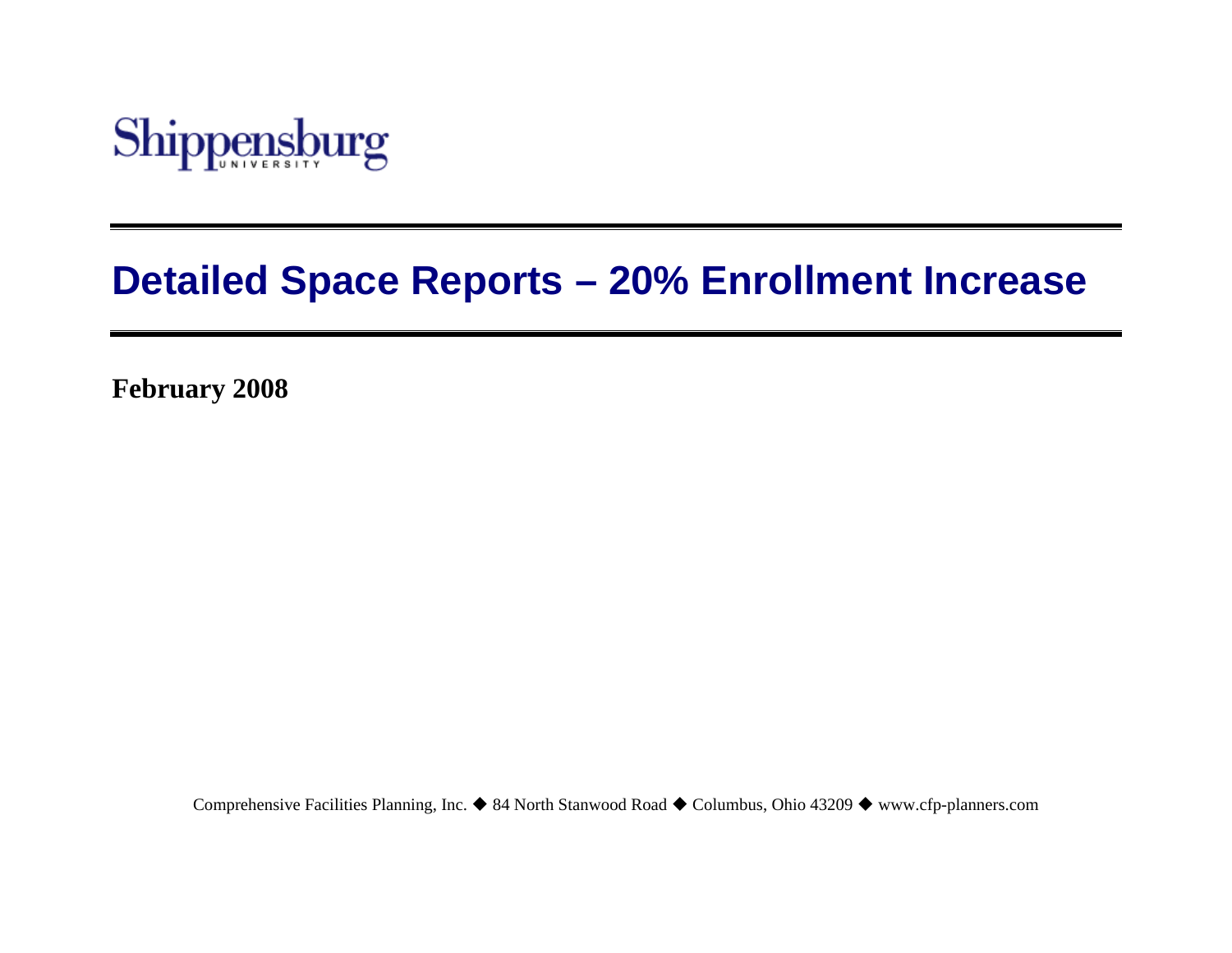### Term: 20% Enrollment Increase

| <b>Division:</b> | <b>Provost &amp; Vice President fof Academic Affairs</b> |
|------------------|----------------------------------------------------------|
| College/Unit:    | <b>College of Arts and Sciences</b>                      |

| <b>Category of Space</b>                     |                                     | <b>Module</b> | <b>Current</b><br>Personnel | <b>Current</b><br><b>ASF Need</b> | Projected<br><b>Personnel</b> | Projected<br><b>ASF Need</b> | Inventory<br><b>ASF</b> | <b>Number</b><br>of Rooms |
|----------------------------------------------|-------------------------------------|---------------|-----------------------------|-----------------------------------|-------------------------------|------------------------------|-------------------------|---------------------------|
| <b>ART</b>                                   | Art                                 |               |                             |                                   |                               |                              |                         |                           |
| <b>Offices</b>                               |                                     |               |                             |                                   |                               |                              |                         |                           |
|                                              | Director/Chair                      | 150           | 0.0                         | 0                                 | 0.0                           | 0                            | 152                     | $\mathbf{1}$              |
| Faculty                                      |                                     | 150           | 8.0                         | 1,200                             | 9.6                           | 1,440                        | 1,361                   | $\overline{7}$            |
| Staff                                        |                                     | 120           | 0.0                         | 0                                 | 0.0                           | 0                            | 207                     | 3                         |
|                                              | Clerical/Technical Staff            | 100           | 1.0                         | 100                               | 1.2                           | 120                          | 161                     | $\mathbf{1}$              |
|                                              | Graduate Assistants                 | 40            | 2.0                         | 80                                | 2.4                           | 96                           | 90                      | $\mathbf{1}$              |
| Lounge                                       |                                     | 5             | 9.0                         | 45                                | 10.8                          | 54                           | 0                       | 0                         |
|                                              | Conference Rooms                    | 18            | 8.0                         | 144                               | 9.6                           | 173                          | 160                     | $\mathbf{1}$              |
|                                              | Office Service                      | $\mathbf{1}$  | 0.0                         | 157                               | 0.0                           | 188                          | 75                      | $\mathbf{1}$              |
|                                              | Office Service/Departmental Storage | 15            | 0.0                         | 520                               | 0.0                           | 604                          | 634                     | 4                         |
| <b>Sub Totals</b>                            | <b>Offices</b>                      |               |                             | 2,246                             |                               | 2,675                        | 2,840                   |                           |
| <b>Laboratories</b>                          |                                     |               |                             |                                   |                               |                              |                         |                           |
| Class Lab                                    |                                     | 64            | 0.0                         | 7,120                             | 0.0                           | 8,950                        | 8,563                   | 26                        |
|                                              | Computer Labs                       | 35            | 0.0                         | 2,000                             | 0.0                           | 2,000                        | 1,059                   | $\mathbf{1}$              |
|                                              | Research Labs                       | 200           | 8.0                         | 1,600                             | 10.0                          | 2,000                        | $\mathbf 0$             | 0                         |
| <b>Sub Totals</b>                            | Laboratories                        |               |                             | 10,720                            |                               | 12,950                       | 9,622                   |                           |
| <b>Other</b>                                 |                                     |               |                             |                                   |                               |                              |                         |                           |
| Classrooms                                   |                                     | 22            | 0.0                         | 1,206                             | 0.0                           | 1,447                        | 1,819                   | $\mathbf{1}$              |
| Exhibition                                   |                                     | $\mathbf{1}$  | 0.0                         | 1,540                             | 0.0                           | 1,540                        | 1,540                   | $\mathbf{1}$              |
| <b>Sub Totals</b>                            | <b>Other</b>                        |               |                             | 2,746                             |                               | 2,987                        | 3,359                   |                           |
| <b>Total Need</b>                            | Art                                 |               |                             | 15,712                            |                               | 18,612                       | 15,821                  |                           |
| Difference (Current Space - Calculated Need) |                                     |               |                             | 109                               |                               | $-2,791$                     |                         |                           |

### Comments:

The department needs an additional studio for Printmaking, and an additional space for a second computer lab, and senior thesis studio space. Studio Art faculties need space to do their research. Since all faculty are required to engage in continual professional development, equal laboratory or studio space should be provided for faculty who request it.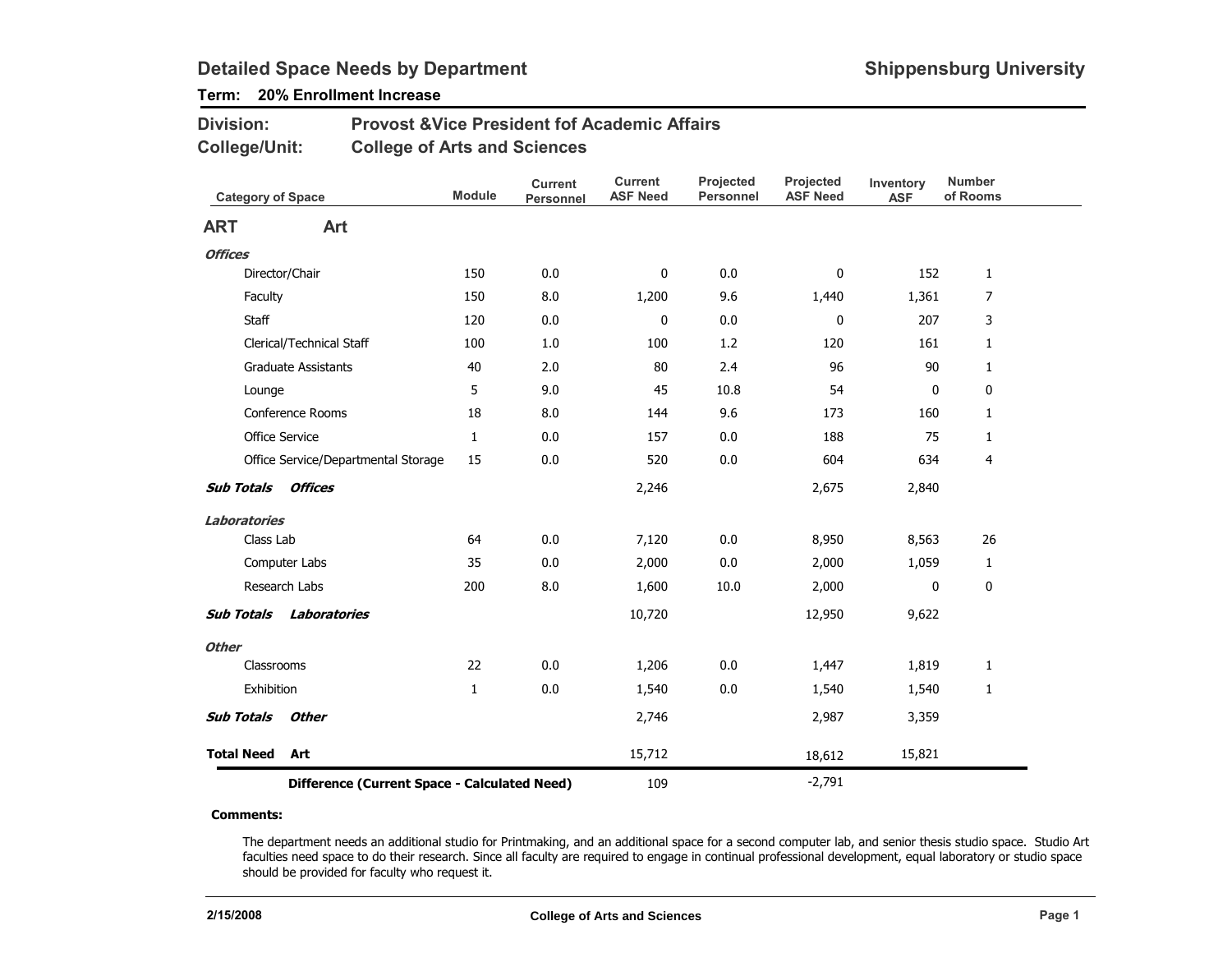### Term: 20% Enrollment Increase

#### Provost &Vice President fof Academic AffairsCollege of Arts and SciencesDivision:College/Unit:

| <b>Category of Space</b> |                              | <b>Module</b> | <b>Current</b><br>Personnel | <b>Current</b><br><b>ASF Need</b> | Projected<br><b>Personnel</b> | Projected<br><b>ASF Need</b> | Inventory<br><b>ASF</b> | <b>Number</b><br>of Rooms |
|--------------------------|------------------------------|---------------|-----------------------------|-----------------------------------|-------------------------------|------------------------------|-------------------------|---------------------------|
| <b>BIO</b>               | <b>Biology</b>               |               |                             |                                   |                               |                              |                         |                           |
| <b>Offices</b>           |                              |               |                             |                                   |                               |                              |                         |                           |
|                          | Director/Chair               | 150           | 1.0                         | 150                               | 1.0                           | 150                          | 187                     | $\mathbf{1}$              |
|                          | Faculty                      | 115           | 16.5                        | 1,898                             | 19.8                          | 2,277                        | 2,566                   | 20                        |
|                          | Clerical/Technical Staff     | 100           | 1.0                         | 100                               | 1.2                           | 120                          | 116                     | 1                         |
|                          | <b>Graduate Assistants</b>   | 40            | 4.0                         | 160                               | 4.8                           | 192                          | 488                     | $\mathbf{1}$              |
|                          | Lounge                       | 5             | 18.5                        | 93                                | 22.0                          | 110                          | $\mathbf{0}$            | 0                         |
|                          | Conference Rooms             | 18            | 17.5                        | 315                               | 20.8                          | 374                          | 507                     | $\mathbf{1}$              |
|                          | Office Service               | 1             | 0.0                         | 272                               | 0.0                           | 322                          | 115                     | 1                         |
| <b>Sub Totals</b>        | Offices                      |               |                             | 2,987                             |                               | 3,546                        | 3,979                   |                           |
| <b>Laboratories</b>      |                              |               |                             |                                   |                               |                              |                         |                           |
|                          | Class Lab                    | 60            | 0.0                         | 12,134                            | 0.0                           | 14,560                       | 11,880                  | 21                        |
|                          | Computer Labs                | 30            | 0.0                         | 346                               | 0.0                           | 415                          | 771                     | 1                         |
|                          | Research Labs                | 325           | 20.0                        | 6,500                             | 23.0                          | 7,475                        | 5,696                   | 28                        |
|                          | <b>Undergrad Researchers</b> | 100           | 371.0                       | 1,855                             | 500.0                         | 2,500                        | 0                       | 0                         |
| <b>Sub Totals</b>        | Laboratories                 |               |                             | 20,835                            |                               | 24,950                       | 18,347                  |                           |
| <b>Other</b>             |                              |               |                             |                                   |                               |                              |                         |                           |
|                          | Classrooms                   | 22            | 0.0                         | 4,121                             | 0.0                           | 4,945                        | 4,239                   | 5                         |
|                          | Library/Study Area           | $\mathbf{1}$  | 0.0                         | 750                               | 0.0                           | 850                          | 676                     | $\overline{2}$            |
|                          | Animal Qtrs                  | 300           | 0.0                         | 1,545                             | 0.0                           | 1,545                        | 1,545                   | 12                        |
|                          | Greenhouses                  | $\mathbf{1}$  | 0.0                         | $\mathbf{0}$                      | 0.0                           | $\mathbf{0}$                 | 1,023                   | 4                         |
|                          | Greenhouse Space Need        | 1             | 0.0                         | 2,645                             | 0.0                           | 2,645                        | 0                       | 0                         |
| <b>Sub Totals</b>        | <b>Other</b>                 |               |                             | 9,061                             |                               | 9,985                        | 7,483                   |                           |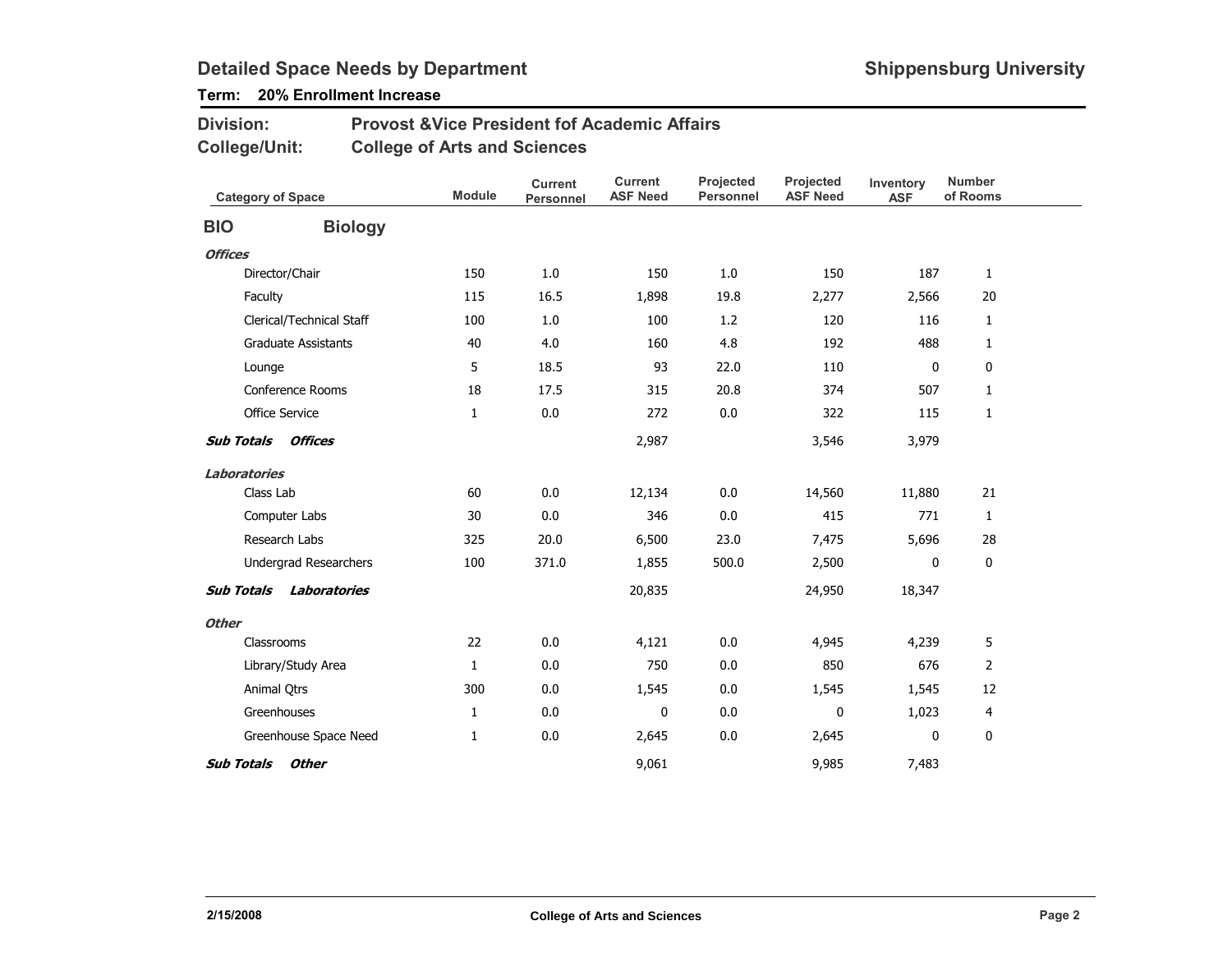### Term: 20% Enrollment Increase

| <b>Division:</b> | <b>Provost &amp; Vice President fof Academic Affairs</b> |
|------------------|----------------------------------------------------------|
| College/Unit:    | <b>College of Arts and Sciences</b>                      |

| <b>Category of Space</b> |                                              | <b>Module</b> | Current<br><b>Personnel</b> | Current<br><b>ASF Need</b> | <b>Projected</b><br><b>Personnel</b> | <b>Projected</b><br><b>ASF Need</b> | Inventory<br><b>ASF</b> | <b>Number</b><br>of Rooms |  |
|--------------------------|----------------------------------------------|---------------|-----------------------------|----------------------------|--------------------------------------|-------------------------------------|-------------------------|---------------------------|--|
| <b>Total Need</b>        | Biology                                      |               |                             | 32,883                     |                                      | 38,481                              | 29,809                  |                           |  |
|                          | Difference (Current Space - Calculated Need) |               |                             | $-3.074$                   |                                      | $-8,672$                            |                         |                           |  |

#### Comments:

The department has inadequate space for faculty research; not every faculty member has dedicated research space, and in many cases labs are not near faculty offices. Computer lab is shared with physics and chemstry.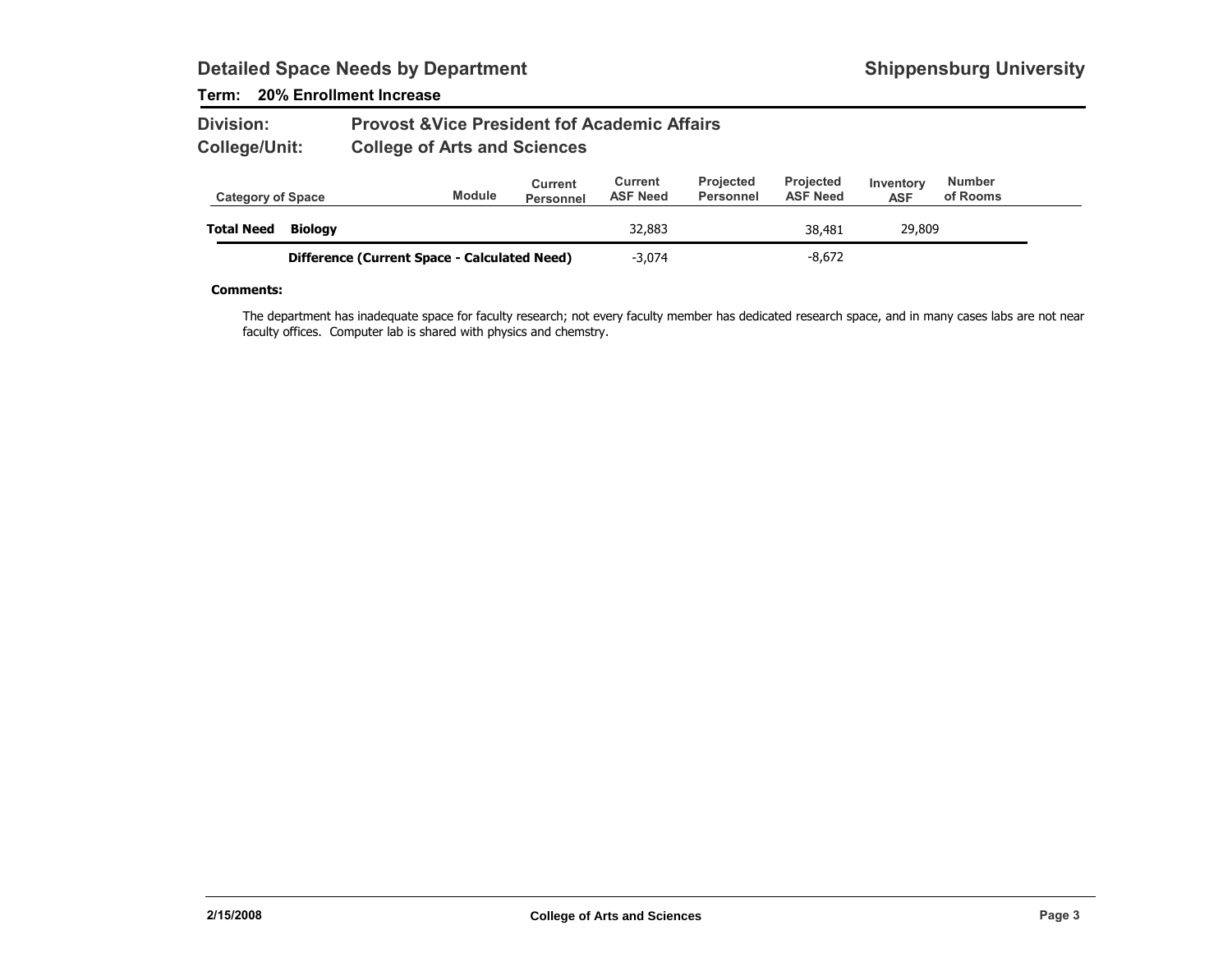### Term: 20% Enrollment Increase

| <b>Division:</b> | <b>Provost &amp; Vice President fof Academic Affairs</b> |
|------------------|----------------------------------------------------------|
| College/Unit:    | <b>College of Arts and Sciences</b>                      |

| <b>Category of Space</b>                     |                              | <b>Module</b> | <b>Current</b><br>Personnel | <b>Current</b><br><b>ASF Need</b> | Projected<br><b>Personnel</b> | <b>Projected</b><br><b>ASF Need</b> | Inventory<br><b>ASF</b> | <b>Number</b><br>of Rooms |
|----------------------------------------------|------------------------------|---------------|-----------------------------|-----------------------------------|-------------------------------|-------------------------------------|-------------------------|---------------------------|
| <b>CHM</b>                                   | <b>Chemistry</b>             |               |                             |                                   |                               |                                     |                         |                           |
| <b>Offices</b>                               |                              |               |                             |                                   |                               |                                     |                         |                           |
|                                              | Director/Chair               | 150           | 1.0                         | 150                               | 1.0                           | 150                                 | 174                     | $\mathbf{1}$              |
| Faculty                                      |                              | 115           | 9.5                         | 1,093                             | 11.4                          | 1,311                               | 1,151                   | 10                        |
|                                              | Clerical/Technical Staff     | 100           | 2.0                         | 200                               | 2.4                           | 240                                 | 114                     | $\mathbf{1}$              |
|                                              | <b>Graduate Assistants</b>   | 40            | 4.0                         | 160                               | 4.8                           | 192                                 | 232                     | $\mathbf{1}$              |
| Lounge                                       |                              | 5             | 12.5                        | 63                                | 14.8                          | 74                                  | $\mathbf 0$             | 0                         |
|                                              | Conference Rooms             | 18            | 10.5                        | 189                               | 12.4                          | 223                                 | 341                     | $\mathbf{1}$              |
|                                              | <b>Office Service</b>        | $\mathbf{1}$  | 0.0                         | 185                               | 0.0                           | 219                                 | 129                     | $\mathbf{1}$              |
| <b>Sub Totals</b>                            | Offices                      |               |                             | 2,039                             |                               | 2,409                               | 2,141                   |                           |
| Laboratories                                 |                              |               |                             |                                   |                               |                                     |                         |                           |
| Class Lab                                    |                              | 65            | 0.0                         | 7,135                             | 0.0                           | 8,563                               | 11,078                  | 18                        |
|                                              | Computer Labs                | 34            | 0.0                         | 299                               | 0.0                           | 359                                 | 0                       | 0                         |
|                                              | Research Labs                | 325           | 12.0                        | 3,900                             | 13.0                          | 4,225                               | 2,731                   | 9                         |
|                                              | <b>Undergrad Researchers</b> | 100           | 140.0                       | 700                               | 189.0                         | 945                                 | 0                       | 0                         |
| <b>Sub Totals</b>                            | Laboratories                 |               |                             | 12,034                            |                               | 14,092                              | 13,809                  |                           |
| <b>Other</b>                                 |                              |               |                             |                                   |                               |                                     |                         |                           |
| Classrooms                                   |                              | 22            | 0.0                         | 1,565                             | 0.0                           | 1,879                               | 2,699                   | 3                         |
|                                              | Library/Study Area           | $\mathbf{1}$  | 0.0                         | 350                               | 0.0                           | 450                                 | 301                     | $\mathbf{1}$              |
| <b>Sub Totals</b>                            | <b>Other</b>                 |               |                             | 1,915                             |                               | 2,329                               | 3,000                   |                           |
| <b>Total Need</b>                            | Chemistry                    |               |                             | 15,989                            |                               | 18,830                              | 18,950                  |                           |
| Difference (Current Space - Calculated Need) |                              |               |                             | 2,961                             |                               | 120                                 |                         |                           |

### Comments:

Stock Room is assigned to the College as this shared with several departments.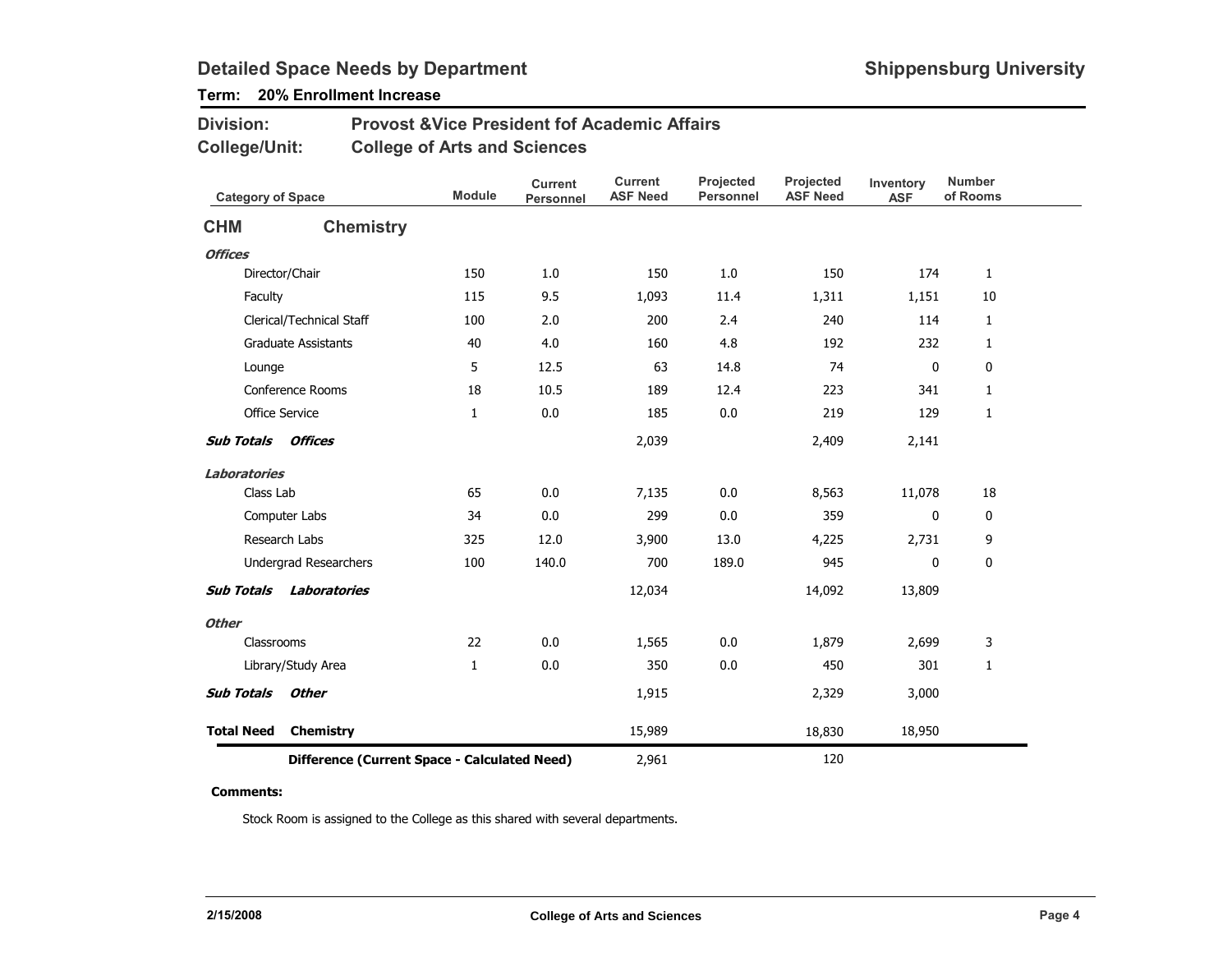### Term: 20% Enrollment Increase

| <b>Division:</b>         |                                              | <b>Provost &amp;Vice President fof Academic Affairs</b> |                                    |                                   |                               |                              |                         |                           |
|--------------------------|----------------------------------------------|---------------------------------------------------------|------------------------------------|-----------------------------------|-------------------------------|------------------------------|-------------------------|---------------------------|
| <b>College/Unit:</b>     |                                              | <b>College of Arts and Sciences</b>                     |                                    |                                   |                               |                              |                         |                           |
| <b>Category of Space</b> |                                              | <b>Module</b>                                           | <b>Current</b><br><b>Personnel</b> | <b>Current</b><br><b>ASF Need</b> | Projected<br><b>Personnel</b> | Projected<br><b>ASF Need</b> | Inventory<br><b>ASF</b> | <b>Number</b><br>of Rooms |
| <b>COM</b>               |                                              | <b>Communications/Journalism</b>                        |                                    |                                   |                               |                              |                         |                           |
| <b>Offices</b>           |                                              |                                                         |                                    |                                   |                               |                              |                         |                           |
| Director/Chair           |                                              | 150                                                     | 1.0                                | 150                               | 1.0                           | 150                          | 226                     | 1                         |
| Faculty                  |                                              | 115                                                     | 9.5                                | 1,093                             | 11.4                          | 1,311                        | 1,064                   | 9                         |
|                          | Clerical/Technical Staff                     | 100                                                     | 1.0                                | 100                               | 1.2                           | 120                          | 573                     | 2                         |
|                          | <b>Graduate Assistants</b>                   | 40                                                      | 3.0                                | 120                               | 3.6                           | 144                          | 0                       | 0                         |
| Lounge                   |                                              | 5                                                       | 11.5                               | 58                                | 13.6                          | 68                           | 0                       | 0                         |
|                          | Conference Rooms                             | 18                                                      | 10.5                               | 189                               | 12.4                          | 223                          | 195                     | $\mathbf{1}$              |
| <b>Office Service</b>    |                                              | 1                                                       | 0.0                                | 186                               | 0.0                           | 217                          | 47                      | 1                         |
|                          | Student Organization                         | 150                                                     | 1.0                                | 150                               | 1.0                           | 150                          | 115                     | 1                         |
| <b>Sub Totals</b>        | Offices                                      |                                                         |                                    | 2,045                             |                               | 2,383                        | 2,220                   |                           |
| Laboratories             |                                              |                                                         |                                    |                                   |                               |                              |                         |                           |
| Class Lab                |                                              | 47                                                      | 0.0                                | 1,647                             | 0.0                           | 1,978                        | 226                     | 5                         |
|                          | Computer Labs                                | 35                                                      | 0.0                                | 750                               | 0.0                           | 900                          | 1,336                   | 2                         |
| <b>Sub Totals</b>        | Laboratories                                 |                                                         |                                    | 2,397                             |                               | 2,878                        | 1,562                   |                           |
| <b>Other</b>             |                                              |                                                         |                                    |                                   |                               |                              |                         |                           |
| Classrooms               |                                              | 22                                                      | 0.0                                | 1,342                             | 0.0                           | 1,611                        | 1,615                   | 4                         |
|                          | Library/Study Area                           | 1                                                       | 0.0                                | 150                               | 0.0                           | 200                          | 126                     | 1                         |
| MultiMedia               |                                              | $\mathbf{0}$                                            | 0.0                                | 1,232                             | 0.0                           | 1,232                        | 1,232                   | 9                         |
| <b>Sub Totals</b>        | <b>Other</b>                                 |                                                         |                                    | 2,724                             |                               | 3,043                        | 2,973                   |                           |
| <b>Total Need</b>        | <b>Communications/Journalism</b>             |                                                         |                                    | 7,166                             |                               | 8,304                        | 6,755                   |                           |
|                          | Difference (Current Space - Calculated Need) |                                                         |                                    | $-411$                            |                               | $-1,549$                     |                         |                           |

#### Comments:

Department would like to move the student media groups from CUB to Rowland for closer advisory and co-curricular partnerships. Would like to increase student organization space. This would require relocating Modern Languages from Rowland and replace them with the student media groups.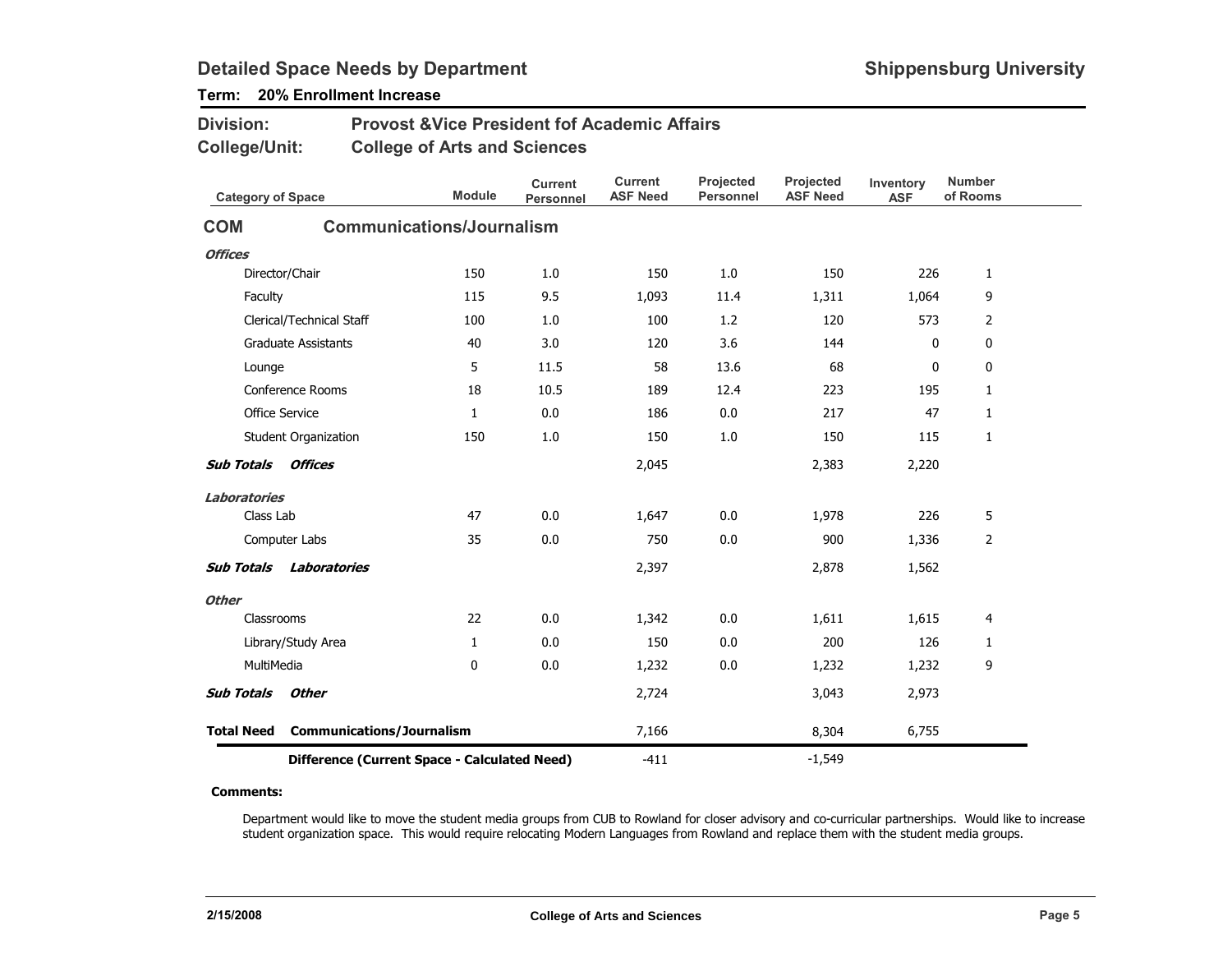### Term: 20% Enrollment Increase

| <b>Division:</b> | <b>Provost &amp; Vice President fof Academic Affairs</b> |
|------------------|----------------------------------------------------------|
| College/Unit:    | <b>College of Arts and Sciences</b>                      |

| <b>Category of Space</b> |                                              | <b>Module</b> | <b>Current</b><br><b>Personnel</b> | <b>Current</b><br><b>ASF Need</b> | Projected<br><b>Personnel</b> | Projected<br><b>ASF Need</b> | Inventory<br><b>ASF</b> | <b>Number</b><br>of Rooms |
|--------------------------|----------------------------------------------|---------------|------------------------------------|-----------------------------------|-------------------------------|------------------------------|-------------------------|---------------------------|
| <b>CSC</b>               | <b>Computer Science</b>                      |               |                                    |                                   |                               |                              |                         |                           |
| <b>Offices</b>           |                                              |               |                                    |                                   |                               |                              |                         |                           |
|                          | Director/Chair                               | 150           | 1.0                                | 150                               | 1.0                           | 150                          | 179                     | $\mathbf{1}$              |
| Faculty                  |                                              | 115           | 8.0                                | 920                               | 9.6                           | 1,104                        | 1,027                   | 9                         |
|                          | Clerical/Technical Staff                     | 100           | 1.0                                | 100                               | 1.2                           | 120                          | 232                     | $\mathbf{1}$              |
|                          | <b>Graduate Assistants</b>                   | 40            | 1.0                                | 40                                | 1.2                           | 48                           | 0                       | 0                         |
| Lounge                   |                                              | 5             | 10.0                               | 50                                | 11.8                          | 59                           | $\mathbf 0$             | $\mathbf 0$               |
|                          | Conference Rooms                             | 18            | 9.0                                | 162                               | 10.6                          | 191                          | 180                     | 1                         |
|                          | Office Service                               | $\mathbf{1}$  | 0.0                                | 142                               | 0.0                           | 167                          | 174                     | 1                         |
| <b>Sub Totals</b>        | <b>Offices</b>                               |               |                                    | 1,564                             |                               | 1,839                        | 1,792                   |                           |
| <b>Laboratories</b>      |                                              |               |                                    |                                   |                               |                              |                         |                           |
|                          | Computer Labs                                | 35            | 0.0                                | 3,982                             | 0.0                           | 4,781                        | 3,764                   | $\overline{4}$            |
|                          | Research Labs                                | 100           | 4.0                                | 400                               | 5.0                           | 500                          | 0                       | 0                         |
| <b>Sub Totals</b>        | <b>Laboratories</b>                          |               |                                    | 4,382                             |                               | 5,281                        | 3,764                   |                           |
| <b>Other</b>             |                                              |               |                                    |                                   |                               |                              |                         |                           |
|                          | Library/Study Area                           | $\mathbf{1}$  | 0.0                                | 150                               | 0.0                           | 200                          | 0                       | 0                         |
| <b>Sub Totals</b>        | <b>Other</b>                                 |               |                                    | 150                               |                               | 200                          | $\pmb{0}$               |                           |
| <b>Total Need</b>        | <b>Computer Science</b>                      |               |                                    | 6,096                             |                               | 7,320                        | 5,556                   |                           |
|                          | Difference (Current Space - Calculated Need) |               |                                    | $-540$                            |                               | $-1,764$                     |                         |                           |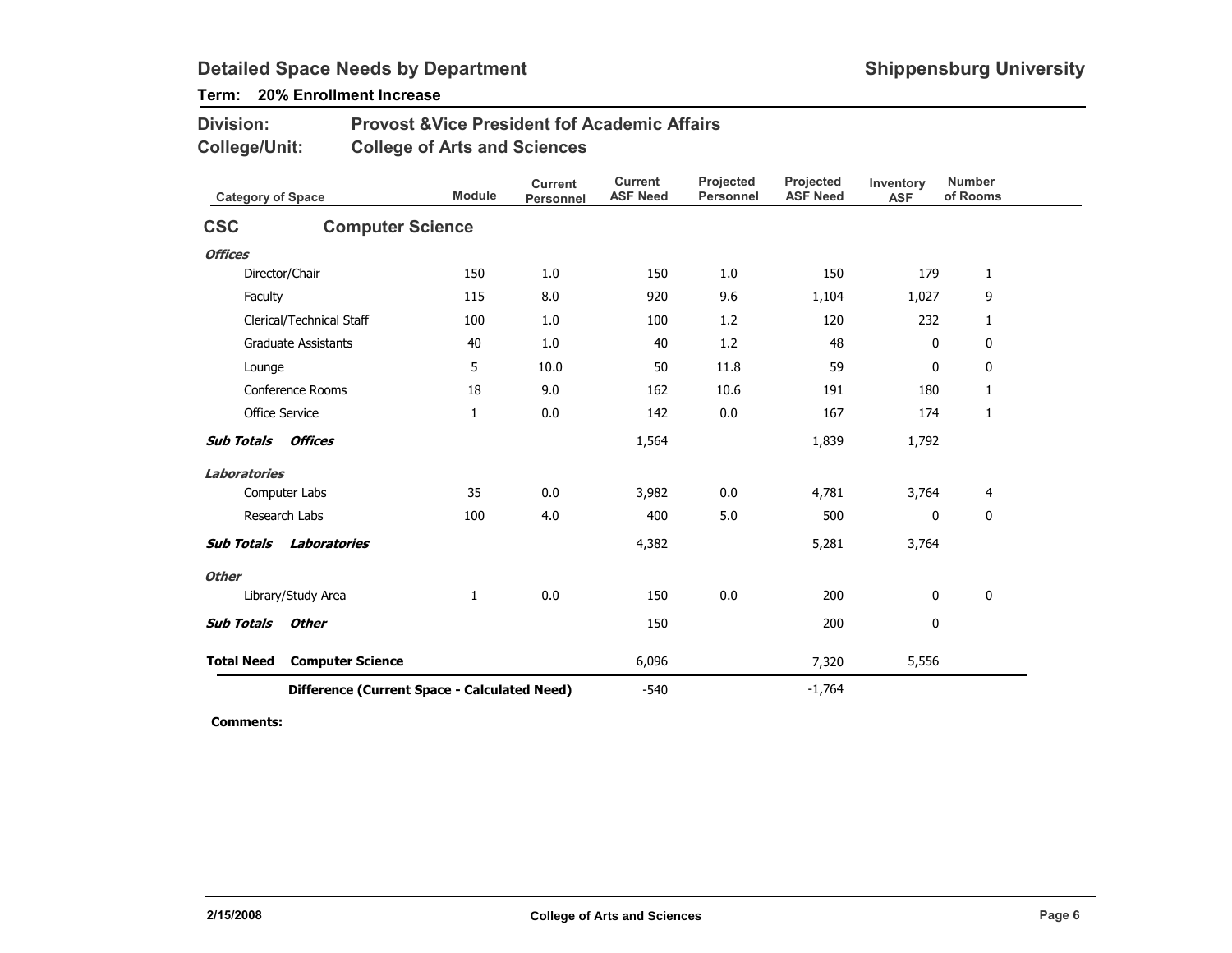| Division:<br>College/Unit: |              |                                              | <b>Provost &amp;Vice President fof Academic Affairs</b><br><b>College of Arts and Sciences</b> |                                    |                                   |                               |                              |                         |                           |  |  |
|----------------------------|--------------|----------------------------------------------|------------------------------------------------------------------------------------------------|------------------------------------|-----------------------------------|-------------------------------|------------------------------|-------------------------|---------------------------|--|--|
|                            |              | <b>Category of Space</b>                     | <b>Module</b>                                                                                  | <b>Current</b><br><b>Personnel</b> | <b>Current</b><br><b>ASF Need</b> | Projected<br><b>Personnel</b> | Projected<br><b>ASF Need</b> | Inventory<br><b>ASF</b> | <b>Number</b><br>of Rooms |  |  |
| <b>ASC</b>                 |              | Dean, College of Arts and Sciences           |                                                                                                |                                    |                                   |                               |                              |                         |                           |  |  |
| <b>Offices</b>             |              |                                              |                                                                                                |                                    |                                   |                               |                              |                         |                           |  |  |
|                            | Dean         |                                              | 200                                                                                            | 1.0                                | 200                               | 1.0                           | 200                          | 281                     | 1                         |  |  |
|                            |              | Assoc./Asst Administrator                    | 180                                                                                            | 1.0                                | 180                               | 1.0                           | 180                          | 248                     | $\mathbf{1}$              |  |  |
|                            | <b>Staff</b> |                                              | 120                                                                                            | 2.0                                | 240                               | 3.0                           | 360                          | 460                     | 3                         |  |  |
|                            |              | Clerical/Technical Staff                     | 100                                                                                            | 1.5                                | 150                               | 2.5                           | 250                          | 193                     | $\mathbf{1}$              |  |  |
|                            |              | <b>Graduate Assistants</b>                   | 40                                                                                             | 1.0                                | 40                                | 1.0                           | 40                           | 82                      | $\mathbf{1}$              |  |  |
|                            | Lounge       |                                              | 5                                                                                              | 5.5                                | 28                                | 7.5                           | 38                           | 0                       | 0                         |  |  |
|                            |              | Conference Rooms                             | 18                                                                                             | 4.0                                | 168                               | 5.0                           | 200                          | 168                     | $\mathbf{1}$              |  |  |
|                            |              | <b>Office Service</b>                        | $\mathbf{1}$                                                                                   | 0.0                                | 201                               | 0.0                           | 254                          | 1,049                   | 5                         |  |  |
|                            |              | Office Service/Waiting Room                  | 120                                                                                            | 0.0                                | 120                               | 0.0                           | 120                          | 0                       | 0                         |  |  |
|                            |              | Office Service/Departmental Storage          | 15                                                                                             | 0.0                                | 340                               | 0.0                           | 415                          | 91                      | $\mathbf{1}$              |  |  |
| <b>Sub Totals</b>          |              | Offices                                      |                                                                                                |                                    | 1,667                             |                               | 2,056                        | 2,572                   |                           |  |  |
| Laboratories               |              |                                              |                                                                                                |                                    |                                   |                               |                              |                         |                           |  |  |
|                            | Class Lab    |                                              | 60                                                                                             | 0.0                                | 900                               | 0.0                           | 900                          | 1,516                   | 8                         |  |  |
| <b>Sub Totals</b>          |              | <b>Laboratories</b>                          |                                                                                                |                                    | 900                               |                               | 900                          | 1,516                   |                           |  |  |
| <b>Other</b>               |              |                                              |                                                                                                |                                    |                                   |                               |                              |                         |                           |  |  |
|                            | Classrooms   |                                              | 22                                                                                             | 0.0                                | 182                               | 0.0                           | 219                          | 0                       | 0                         |  |  |
| <b>Sub Totals</b>          |              | <b>Other</b>                                 |                                                                                                |                                    | 182                               |                               | 219                          | 0                       |                           |  |  |
| <b>Total Need</b>          |              | Dean, College of Arts and Sciences           |                                                                                                |                                    | 2,749                             |                               | 3,175                        | 4,088                   |                           |  |  |
|                            |              | Difference (Current Space - Calculated Need) |                                                                                                |                                    | 1,339                             |                               | 913                          |                         |                           |  |  |

### Term: 20% Enrollment Increase

#### Comments:

Existing class lab inventory consists of two stock rooms in Franklin Science Center, and six rooms on the first floor of Stewart. Existing office service is commone work areas is DHC and lounge in RLH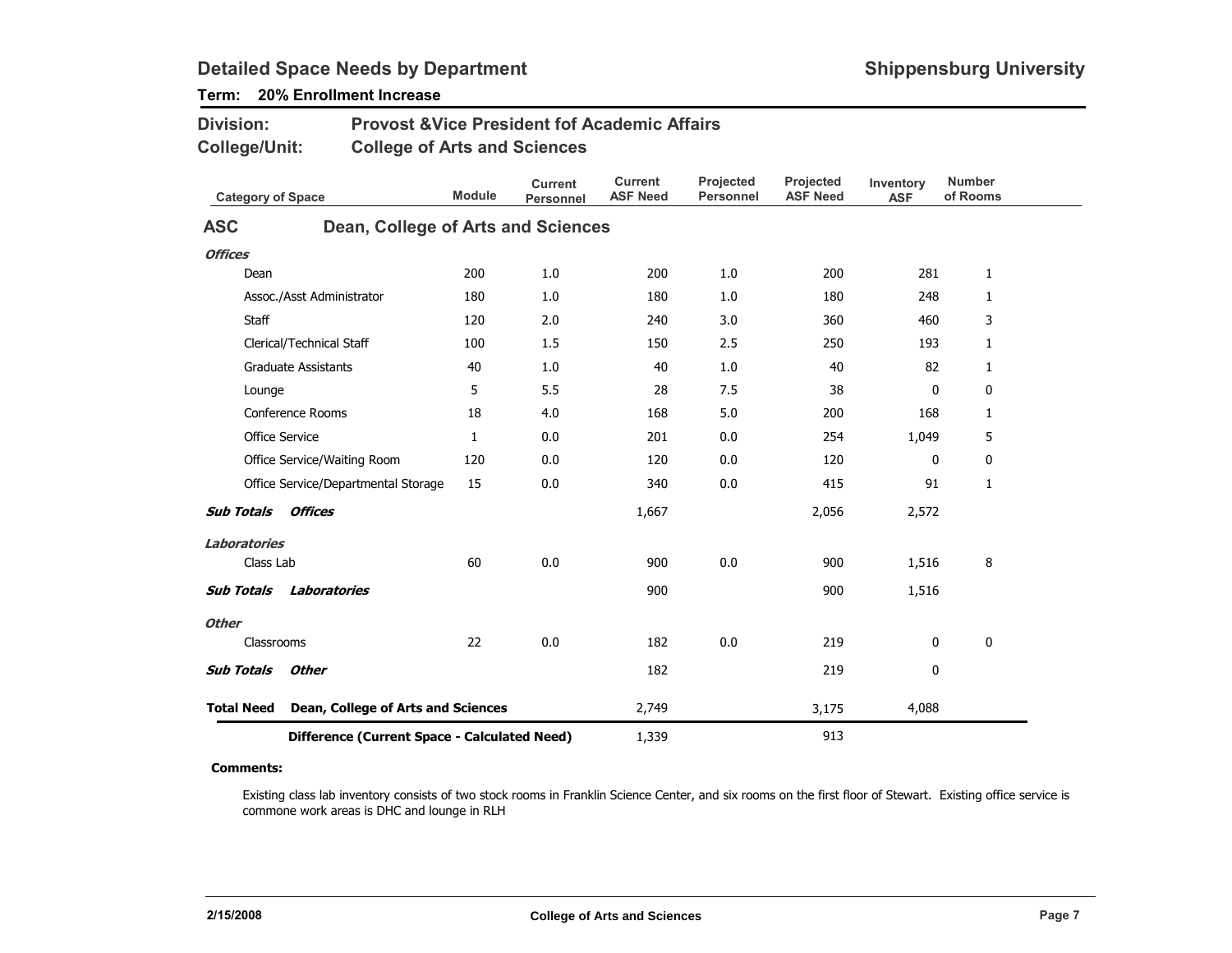### Term: 20% Enrollment Increase

| <b>Division:</b> | <b>Provost &amp; Vice President fof Academic Affairs</b> |
|------------------|----------------------------------------------------------|
| College/Unit:    | <b>College of Arts and Sciences</b>                      |

| <b>Category of Space</b> |                                              | <b>Module</b> | <b>Current</b><br>Personnel | <b>Current</b><br><b>ASF Need</b> | Projected<br>Personnel | Projected<br><b>ASF Need</b> | Inventory<br><b>ASF</b> | <b>Number</b><br>of Rooms |
|--------------------------|----------------------------------------------|---------------|-----------------------------|-----------------------------------|------------------------|------------------------------|-------------------------|---------------------------|
| <b>ECO</b>               | <b>Economics</b>                             |               |                             |                                   |                        |                              |                         |                           |
| <b>Offices</b>           |                                              |               |                             |                                   |                        |                              |                         |                           |
|                          | Director/Chair                               | 150           | 1.0                         | 150                               | 1.0                    | 150                          | 133                     | 1                         |
| Faculty                  |                                              | 115           | 7.0                         | 805                               | 8.4                    | 966                          | 903                     | $\overline{7}$            |
|                          | Clerical/Technical Staff                     | 100           | 0.5                         | 50                                | 0.6                    | 60                           | 207                     | 1                         |
|                          | <b>Graduate Assistants</b>                   | 40            | 1.0                         | 40                                | 1.2                    | 48                           | 0                       | 0                         |
| Lounge                   |                                              | 5             | 8.5                         | 43                                | 10.0                   | 50                           | 0                       | 0                         |
|                          | Conference Rooms                             | 18            | 8.0                         | 144                               | 9.4                    | 169                          | 0                       | 0                         |
|                          | Office Service                               | $\mathbf{1}$  | 0.0                         | 123                               | 0.0                    | 144                          | 0                       | 0                         |
| <b>Sub Totals</b>        | <b>Offices</b>                               |               |                             | 1,355                             |                        | 1,588                        | 1,243                   |                           |
| <b>Laboratories</b>      |                                              |               |                             |                                   |                        |                              |                         |                           |
|                          | Computer Labs                                | 30            | 0.0                         | 339                               | 0.0                    | 407                          | 0                       | 0                         |
|                          | Project Room                                 | 250           | 0.0                         | 250                               | 0.0                    | 250                          | 0                       | 0                         |
|                          |                                              | $\mathbf{1}$  | 0.0                         | 200                               | 0.0                    | 200                          | 0                       | 0                         |
| <b>Sub Totals</b>        | Laboratories                                 |               |                             | 789                               |                        | 857                          | 0                       |                           |
| <b>Other</b>             |                                              |               |                             |                                   |                        |                              |                         |                           |
| Classrooms               |                                              | 22            | 0.0                         | 2,254                             | 0.0                    | 2,705                        | 1,567                   | 4                         |
| <b>Sub Totals</b>        | <b>Other</b>                                 |               |                             | 2,254                             |                        | 2,705                        | 1,567                   |                           |
| <b>Total Need</b>        | <b>Economics</b>                             |               |                             | 4,398                             |                        | 5,149                        | 2,810                   |                           |
|                          | Difference (Current Space - Calculated Need) |               |                             | $-1,588$                          |                        | $-2,339$                     |                         |                           |

#### Comments:

Project room is for undergraduate research activities.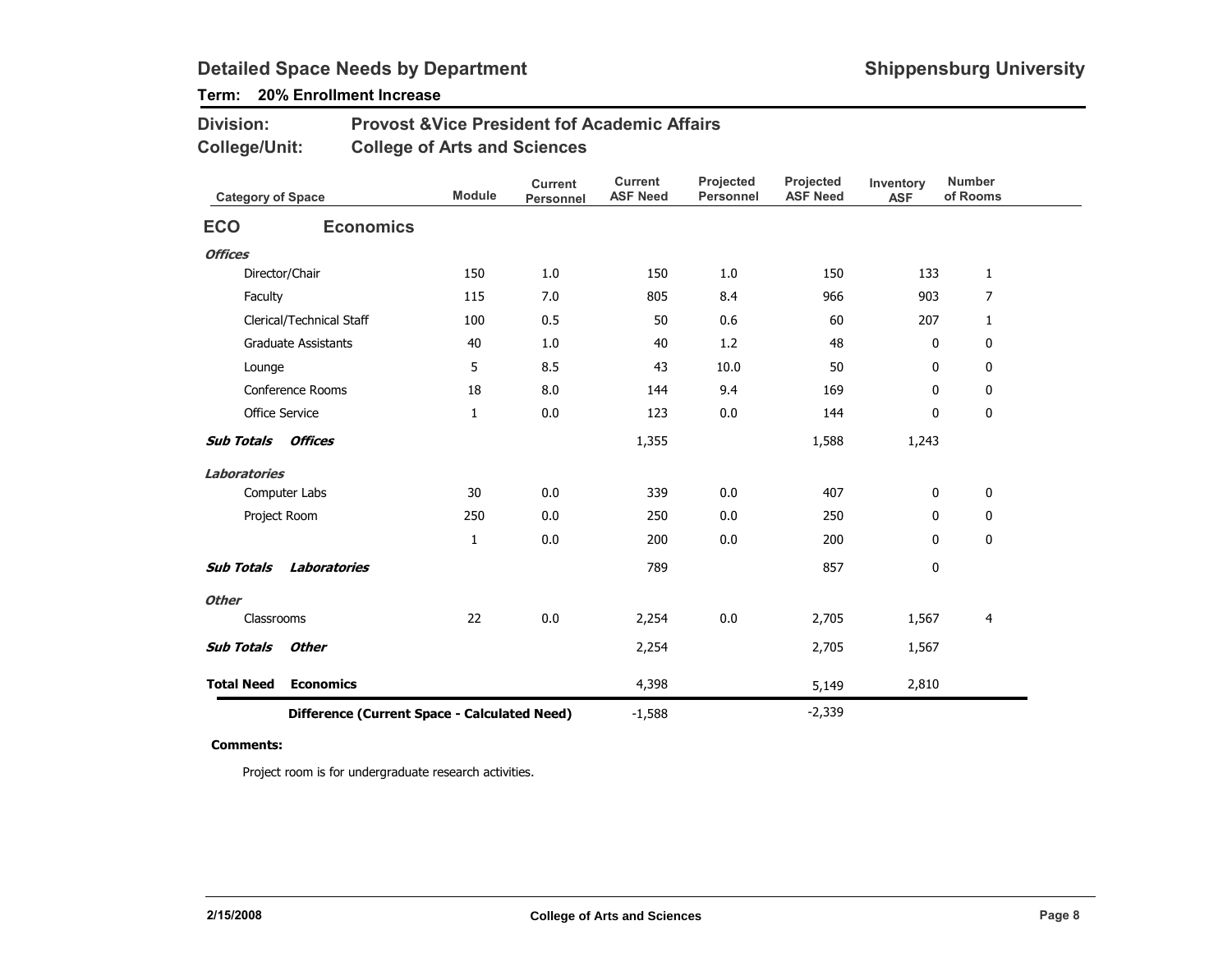### Term: 20% Enrollment Increase

| <b>Division:</b> | <b>Provost &amp; Vice President fof Academic Affairs</b> |
|------------------|----------------------------------------------------------|
| College/Unit:    | <b>College of Arts and Sciences</b>                      |

| <b>Category of Space</b> |                                              | <b>Module</b> | <b>Current</b><br><b>Personnel</b> | <b>Current</b><br><b>ASF Need</b> | Projected<br><b>Personnel</b> | Projected<br><b>ASF Need</b> | Inventory<br><b>ASF</b> | <b>Number</b><br>of Rooms |
|--------------------------|----------------------------------------------|---------------|------------------------------------|-----------------------------------|-------------------------------|------------------------------|-------------------------|---------------------------|
| <b>ENG</b>               | <b>English</b>                               |               |                                    |                                   |                               |                              |                         |                           |
| <b>Offices</b>           |                                              |               |                                    |                                   |                               |                              |                         |                           |
|                          | Director/Chair                               | 150           | 1.0                                | 150                               | 1.0                           | 150                          | 136                     | $\mathbf{1}$              |
| Faculty                  |                                              | 115           | 26.8                               | 3,076                             | 32.1                          | 3,692                        | 3,826                   | 29                        |
|                          | Other Faculty                                | 60            | 9.0                                | 540                               | 10.8                          | 648                          | $\mathbf 0$             | $\mathbf 0$               |
| <b>Staff</b>             |                                              | 120           | 0.0                                | 0                                 | 0.0                           | 0                            | 163                     | 1                         |
|                          | Clerical/Technical Staff                     | 100           | 0.0                                | 0                                 | 0.0                           | 0                            | 142                     | 1                         |
|                          | <b>Graduate Assistants</b>                   | 40            | 3.0                                | 120                               | 3.6                           | 144                          | 0                       | 0                         |
| Lounge                   |                                              | 5             | 36.8                               | 184                               | 43.9                          | 220                          | $\mathbf 0$             | $\mathbf 0$               |
|                          | Conference Rooms                             | 18            | 36.8                               | 662                               | 43.9                          | 790                          | $\mathbf 0$             | $\mathbf 0$               |
|                          | <b>Office Service</b>                        | 1             | 0.0                                | 473                               | 0.0                           | 564                          | 307                     | 2                         |
| <b>Sub Totals</b>        | Offices                                      |               |                                    | 5,205                             |                               | 6,208                        | 4,574                   |                           |
| <b>Laboratories</b>      |                                              |               |                                    |                                   |                               |                              |                         |                           |
|                          | Computer Labs                                | 30            | $0.0\,$                            | 839                               | 0.0                           | 1,007                        | 0                       | 0                         |
| <b>Sub Totals</b>        | Laboratories                                 |               |                                    | 839                               |                               | 1,007                        | 0                       |                           |
| <b>Other</b>             |                                              |               |                                    |                                   |                               |                              |                         |                           |
| Classrooms               |                                              | 22            | 0.0                                | 5,801                             | 0.0                           | 6,961                        | 8,760                   | 12                        |
| <b>Sub Totals</b>        | <b>Other</b>                                 |               |                                    | 5,801                             |                               | 6,961                        | 8,760                   |                           |
| <b>Total Need</b>        | <b>English</b>                               |               |                                    | 11,845                            |                               | 14,175                       | 13,334                  |                           |
|                          | Difference (Current Space - Calculated Need) |               |                                    | 1,489                             |                               | $-841$                       |                         |                           |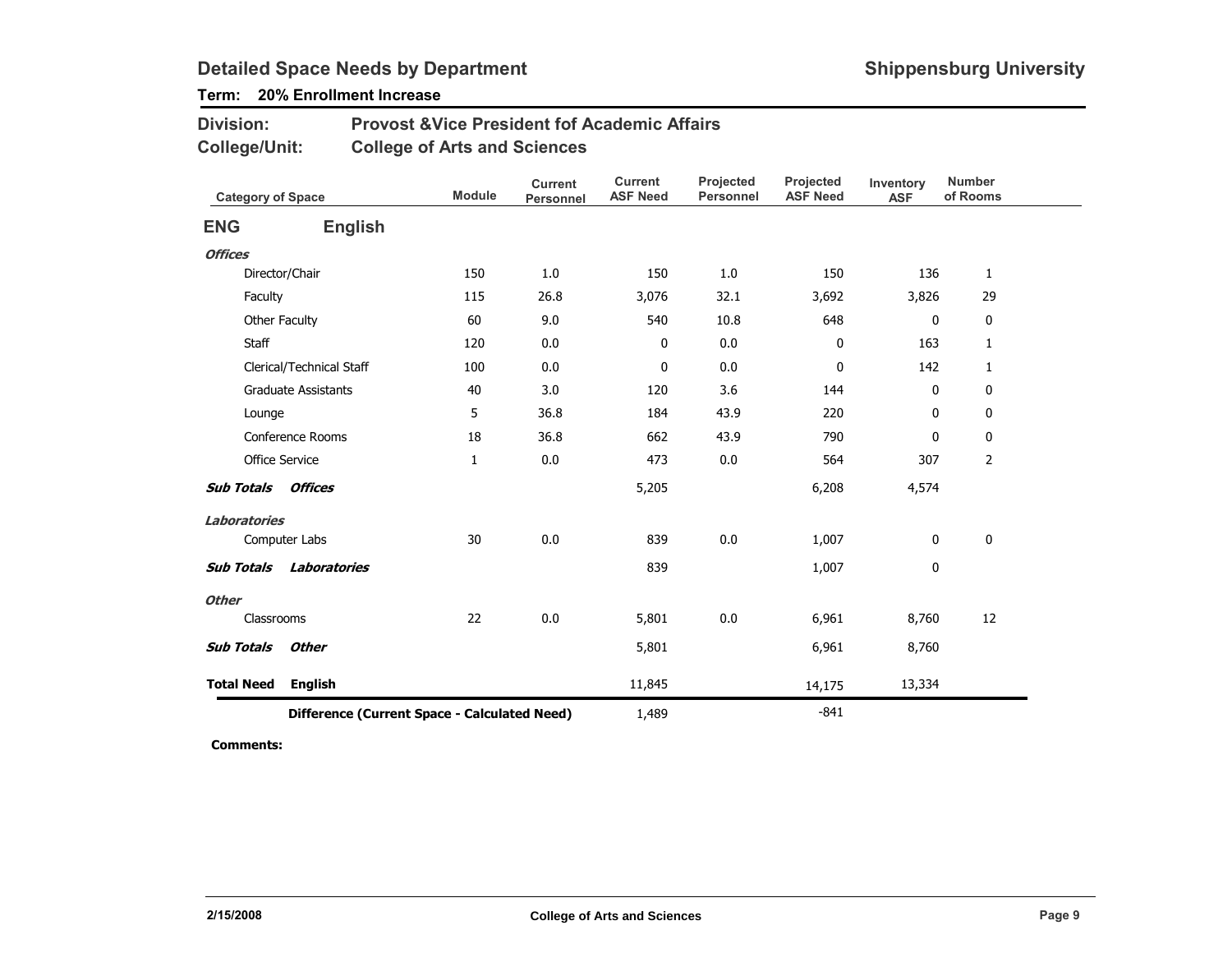### Term: 20% Enrollment Increase

| <b>Division:</b> | <b>Provost &amp; Vice President fof Academic Affairs</b> |
|------------------|----------------------------------------------------------|
| College/Unit:    | <b>College of Arts and Sciences</b>                      |

| <b>Category of Space</b> |                                              | <b>Module</b> | <b>Current</b><br>Personnel | Current<br><b>ASF Need</b> | Projected<br>Personnel | Projected<br><b>ASF Need</b> | Inventory<br><b>ASF</b> | <b>Number</b><br>of Rooms |  |
|--------------------------|----------------------------------------------|---------------|-----------------------------|----------------------------|------------------------|------------------------------|-------------------------|---------------------------|--|
| <b>ETH</b>               | <b>Ethnic Studies</b>                        |               |                             |                            |                        |                              |                         |                           |  |
| <b>Offices</b>           |                                              |               |                             |                            |                        |                              |                         |                           |  |
|                          | Director/Chair                               | 150           | 1.0                         | 150                        | 1.0                    | 150                          | 154                     | 1                         |  |
| Lounge                   |                                              | 5             | 1.0                         | 5                          | 1.0                    | 5                            | 0                       | $\mathbf 0$               |  |
|                          | Conference Rooms                             | 18            | 1.0                         | 18                         | 1.0                    | 18                           | 0                       | 0                         |  |
|                          | <b>Office Service</b>                        | $\mathbf{1}$  | 0.0                         | 17                         | 0.0                    | 17                           | 13                      | 1                         |  |
| <b>Sub Totals</b>        | <b>Offices</b>                               |               |                             | 190                        |                        | 190                          | 167                     |                           |  |
| <b>Other</b>             |                                              |               |                             |                            |                        |                              |                         |                           |  |
| Classrooms               |                                              | 22            | 0.0                         | 55                         | 0.0                    | 67                           | 0                       | 0                         |  |
| <b>Sub Totals</b>        | Other                                        |               |                             | 55                         |                        | 67                           | 0                       |                           |  |
| <b>Total Need</b>        | <b>Ethnic Studies</b>                        |               |                             | 245                        |                        | 257                          | 167                     |                           |  |
|                          | Difference (Current Space - Calculated Need) |               |                             | -78                        |                        | -90                          |                         |                           |  |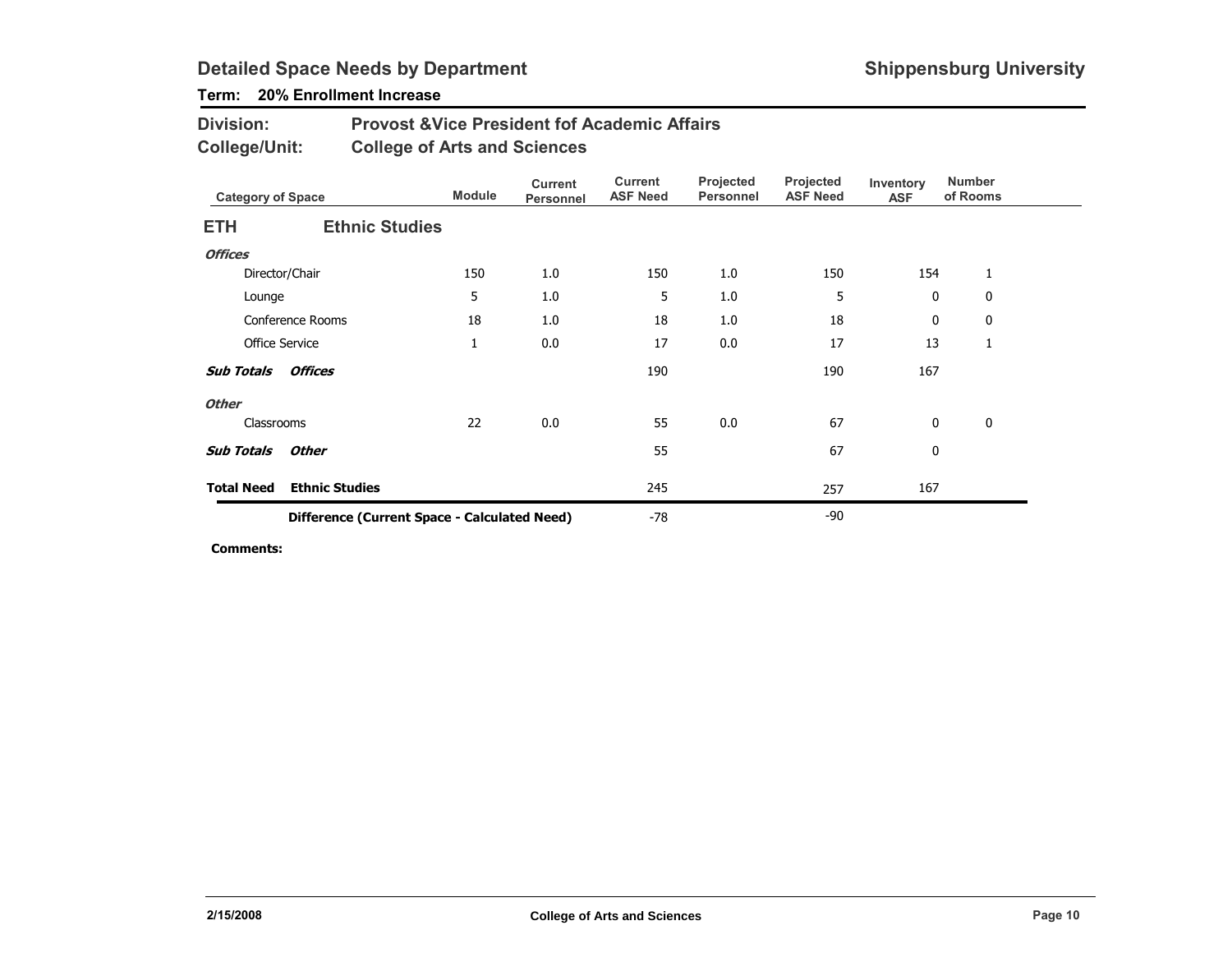### Term: 20% Enrollment Increase

| <b>Division:</b>             | <b>Provost &amp;Vice President fof Academic Affairs</b> |               |                                    |                            |                        |                              |                         |                           |
|------------------------------|---------------------------------------------------------|---------------|------------------------------------|----------------------------|------------------------|------------------------------|-------------------------|---------------------------|
| <b>College/Unit:</b>         | <b>College of Arts and Sciences</b>                     |               |                                    |                            |                        |                              |                         |                           |
| <b>Category of Space</b>     |                                                         | <b>Module</b> | <b>Current</b><br><b>Personnel</b> | Current<br><b>ASF Need</b> | Projected<br>Personnel | Projected<br><b>ASF Need</b> | Inventory<br><b>ASF</b> | <b>Number</b><br>of Rooms |
| <b>GEO</b>                   | <b>Geography/Earth Sciences</b>                         |               |                                    |                            |                        |                              |                         |                           |
| <b>Offices</b>               |                                                         |               |                                    |                            |                        |                              |                         |                           |
| Director/Chair               |                                                         | 150           | 1.0                                | 150                        | 1.0                    | 150                          | 218                     | 1                         |
| Faculty                      |                                                         | 115           | 17.3                               | 1,984                      | 20.7                   | 2,381                        | 2,830                   | 18                        |
| <b>Staff</b>                 |                                                         | 120           | 0.0                                | 0                          | 0.0                    | 0                            | 381                     | 1                         |
| Clerical/Technical Staff     |                                                         | 100           | 1.0                                | 100                        | 1.2                    | 120                          | 0                       | 0                         |
| <b>Graduate Assistants</b>   |                                                         | 40            | 7.0                                | 280                        | 8.4                    | 336                          | $\mathbf{0}$            | 0                         |
| Lounge                       |                                                         | 5             | 19.3                               | 96                         | 22.9                   | 115                          | $\mathbf{0}$            | 0                         |
| <b>Conference Rooms</b>      |                                                         | 18            | 18.3                               | 329                        | 21.7                   | 391                          | 312                     | $\mathbf{1}$              |
| <b>Office Service</b>        |                                                         | $\mathbf{1}$  | 0.0                                | 294                        | 0.0                    | 349                          | 232                     | 4                         |
|                              | Office Service/Departmental Storage                     | 10            | 0.0                                | 738                        | 0.0                    | 859                          | 39                      | 2                         |
| <b>Sub Totals</b><br>Offices |                                                         |               |                                    | 3,970                      |                        | 4,700                        | 4,012                   |                           |
| <b>Laboratories</b>          |                                                         |               |                                    |                            |                        |                              |                         |                           |
| Class Lab                    |                                                         | 53            | 0.0                                | 3,380                      | 0.0                    | 4,057                        | 1,752                   | $\overline{7}$            |
| Computer Labs                |                                                         | 34            | 0.0                                | 1,223                      | 0.0                    | 1,468                        | 1,452                   | 2                         |
| Research Labs                |                                                         | 200           | 5.0                                | 1,000                      | 6.0                    | 1,200                        | 350                     | $\mathbf{1}$              |
| <b>Undergrad Researchers</b> |                                                         | 65            | 385.0                              | 1,251                      | 520.0                  | 1,690                        | 0                       | 0                         |
| <b>Sub Totals</b>            | Laboratories                                            |               |                                    | 6,854                      |                        | 8,414                        | 3,554                   |                           |
| <b>Other</b>                 |                                                         |               |                                    |                            |                        |                              |                         |                           |
| Classrooms                   |                                                         | 22            | 0.0                                | 4,469                      | 0.0                    | 5,364                        | 5,829                   | 10                        |
| Library/Study Area           |                                                         | $\mathbf{1}$  | 0.0                                | 692                        | 0.0                    | 692                          | 278                     | 1                         |
| Other<br><b>Sub Totals</b>   |                                                         |               |                                    | 5,161                      |                        | 6,056                        | 6,107                   |                           |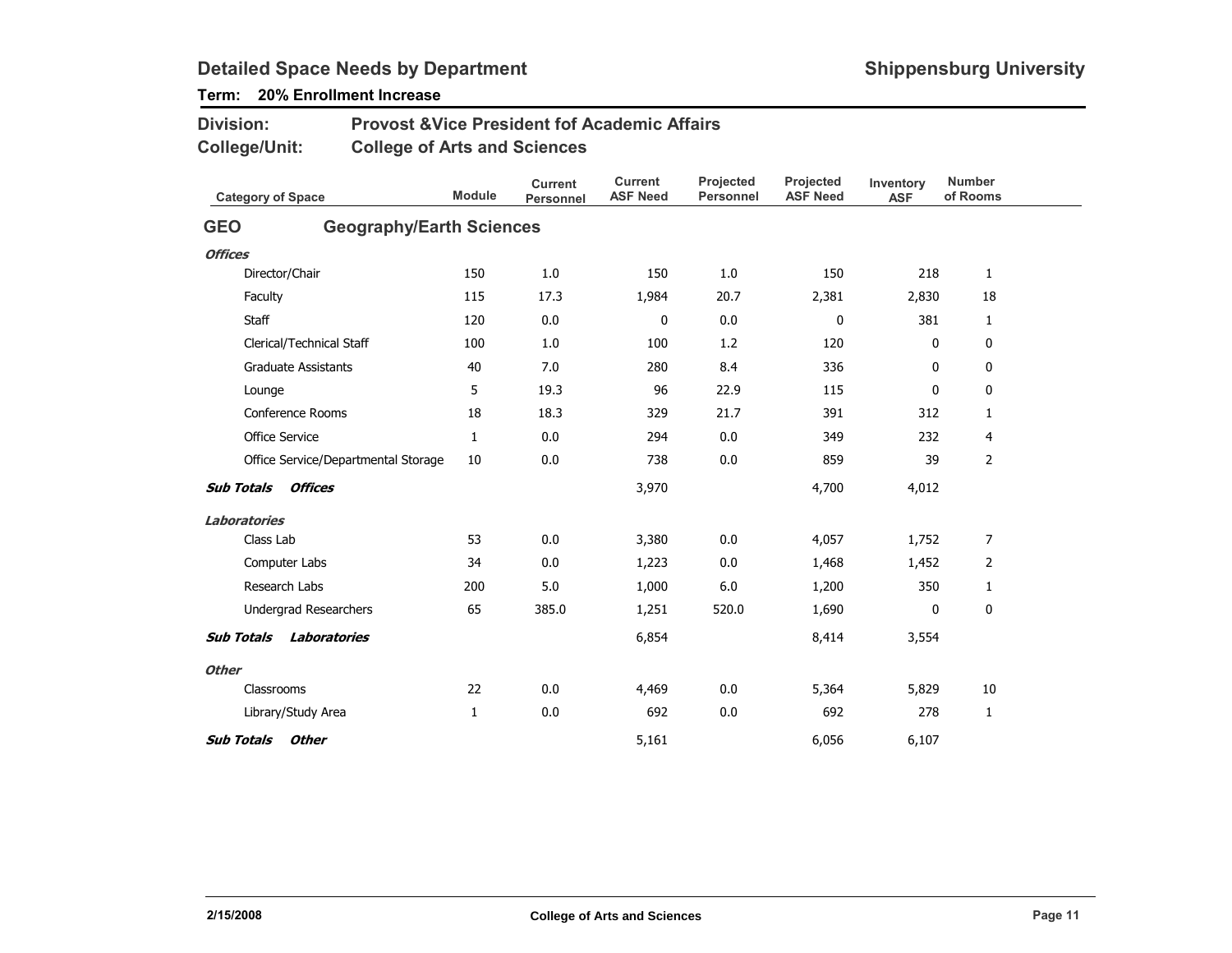### Term: 20% Enrollment Increase

| Division:     | <b>Provost &amp; Vice President fof Academic Affairs</b> |
|---------------|----------------------------------------------------------|
| College/Unit: | <b>College of Arts and Sciences</b>                      |

| <b>Category of Space</b> |                                              | <b>Module</b> | Current<br><b>Personnel</b> | Current<br><b>ASF Need</b> | <b>Projected</b><br>Personnel | <b>Projected</b><br><b>ASF Need</b> | Inventory<br><b>ASF</b> | <b>Number</b><br>of Rooms |  |
|--------------------------|----------------------------------------------|---------------|-----------------------------|----------------------------|-------------------------------|-------------------------------------|-------------------------|---------------------------|--|
| <b>Total Need</b>        | <b>Geography/Earth Sciences</b>              |               |                             | 15.985                     |                               | 19.170                              | 13,673                  |                           |  |
|                          | Difference (Current Space - Calculated Need) |               |                             | $-2,312$                   |                               | $-5.497$                            |                         |                           |  |

#### Comments:

The Geography department has indicated that it would want another GPS lab and expand in the direction of the Rowland building. In addition, with the surge in grants and student-faculty research from our faculty, the department is quickly outgrowing the student-faculty research space, which currently is housed in the old darkroom or "greenhouse" adjacent to our GIS lab. This space is woefully inadequate to handle the GIS and graphics needs (large format plotters and related equipment) required by our NASA, NOAA, and National Park Service grants. These space needs could be dovetailed with those of the Center for Land Use, which continues to be a department priority. Recent hires also require laboratory space (a geology or rock lab) which is currently unavailable.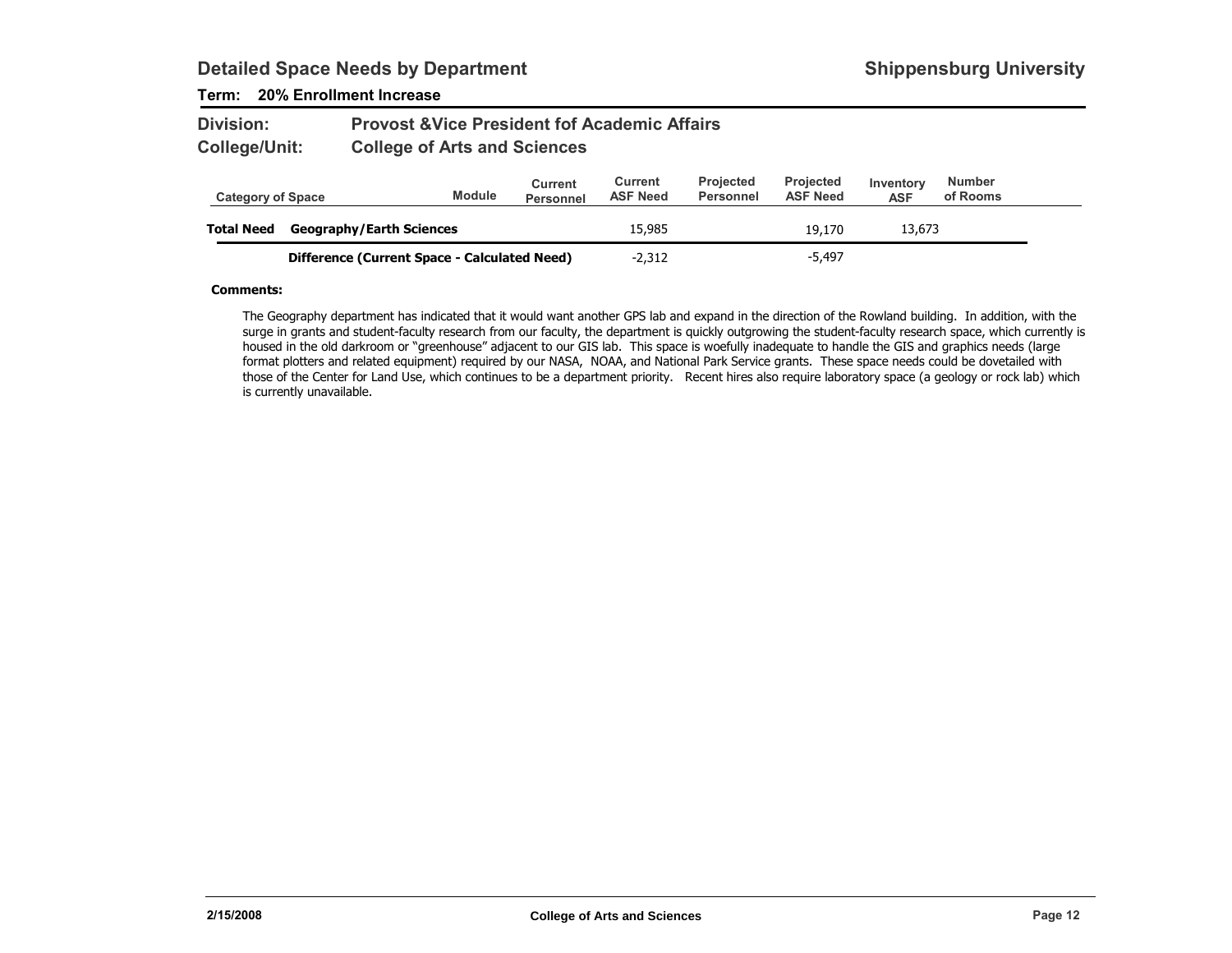### Term: 20% Enrollment Increase

| <b>Division:</b> | <b>Provost &amp; Vice President fof Academic Affairs</b> |
|------------------|----------------------------------------------------------|
| College/Unit:    | <b>College of Arts and Sciences</b>                      |

| <b>Category of Space</b> |                                              | <b>Module</b> | <b>Current</b><br>Personnel | <b>Current</b><br><b>ASF Need</b> | Projected<br><b>Personnel</b> | Projected<br><b>ASF Need</b> | Inventory<br><b>ASF</b> | <b>Number</b><br>of Rooms |
|--------------------------|----------------------------------------------|---------------|-----------------------------|-----------------------------------|-------------------------------|------------------------------|-------------------------|---------------------------|
| <b>HIS</b>               | <b>History/Philosophy</b>                    |               |                             |                                   |                               |                              |                         |                           |
| <b>Offices</b>           |                                              |               |                             |                                   |                               |                              |                         |                           |
|                          | Director/Chair                               | 150           | 0.0                         | 0                                 | 0.0                           | 0                            | 142                     | $\mathbf{1}$              |
| Faculty                  |                                              | 115           | 28.0                        | 3,220                             | 33.6                          | 3,864                        | 2,831                   | 22                        |
|                          | Clerical/Technical Staff                     | 100           | 1.0                         | 100                               | 1.2                           | 120                          | 150                     | $\mathbf{1}$              |
|                          | <b>Graduate Assistants</b>                   | 40            | 4.0                         | 160                               | 4.8                           | 192                          | 0                       | 0                         |
| Lounge                   |                                              | 5             | 29.0                        | 145                               | 34.8                          | 174                          | 0                       | $\mathbf 0$               |
|                          | <b>Conference Rooms</b>                      | 18            | 28.0                        | 504                               | 33.6                          | 605                          | 0                       | 0                         |
|                          | <b>Office Service</b>                        | $\mathbf{1}$  | 0.0                         | 413                               | 0.0                           | 495                          | 16                      | $\mathbf{1}$              |
| <b>Sub Totals</b>        | <b>Offices</b>                               |               |                             | 4,542                             |                               | 5,450                        | 3,139                   |                           |
| <b>Laboratories</b>      |                                              |               |                             |                                   |                               |                              |                         |                           |
|                          | Computer Labs                                | 30            | 0.0                         | 595                               | 0.0                           | 714                          | 0                       | $\mathbf 0$               |
| <b>Sub Totals</b>        | Laboratories                                 |               |                             | 595                               |                               | 714                          | 0                       |                           |
| <b>Other</b>             |                                              |               |                             |                                   |                               |                              |                         |                           |
| Classrooms               |                                              | 22            | 0.0                         | 7,402                             | 0.0                           | 8,881                        | 3,785                   | 6                         |
| <b>Sub Totals</b>        | <b>Other</b>                                 |               |                             | 7,402                             |                               | 8,881                        | 3,785                   |                           |
| <b>Total Need</b>        | <b>History/Philosophy</b>                    |               |                             | 12,539                            |                               | 15,046                       | 6,924                   |                           |
|                          | Difference (Current Space - Calculated Need) |               | $-5,615$                    |                                   | $-8,122$                      |                              |                         |                           |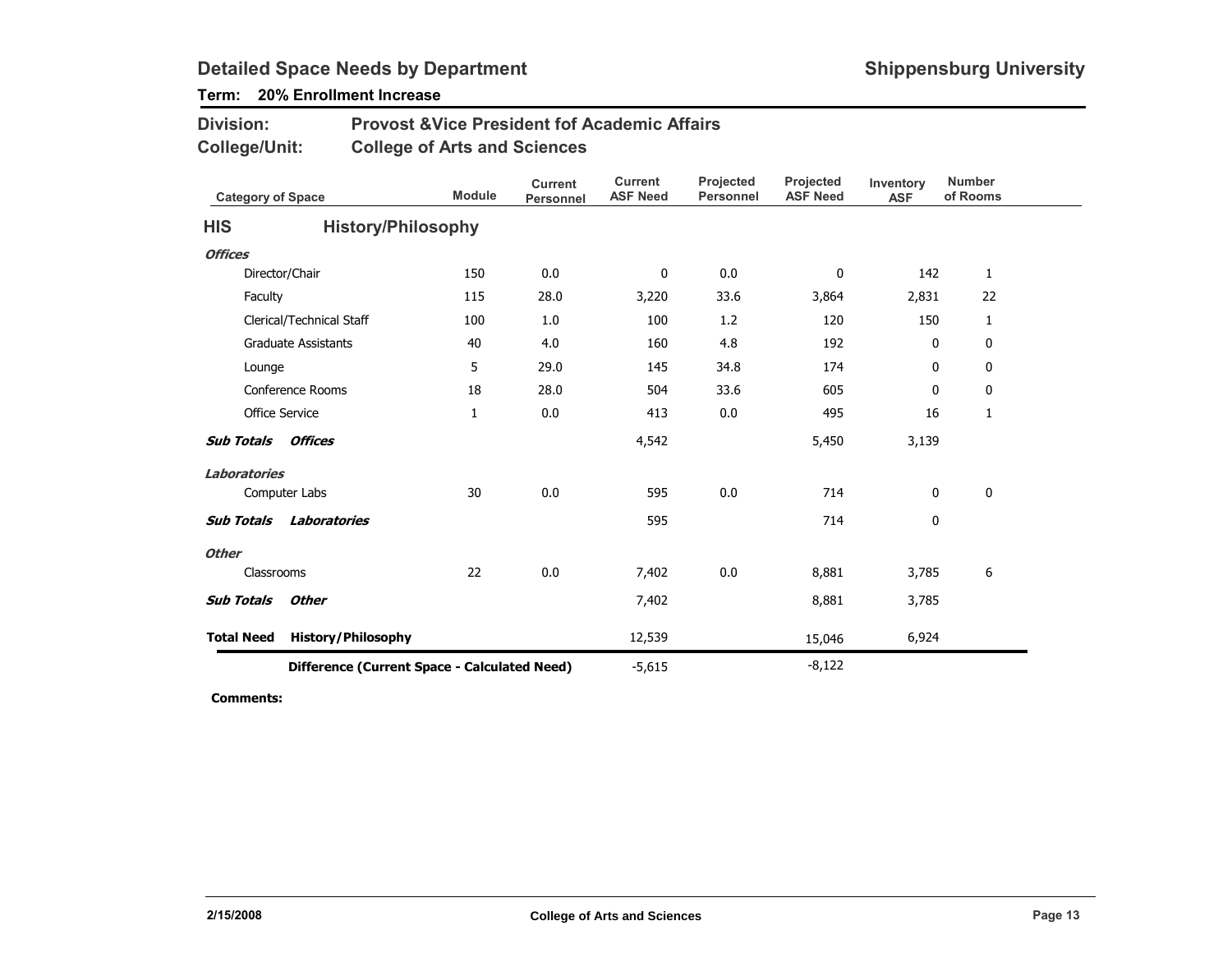### Term: 20% Enrollment Increase

| <b>Division:</b> | <b>Provost &amp; Vice President fof Academic Affairs</b> |
|------------------|----------------------------------------------------------|
| College/Unit:    | <b>College of Arts and Sciences</b>                      |

| <b>Category of Space</b>                     |                            | <b>Module</b> | <b>Current</b><br><b>Personnel</b> | <b>Current</b><br><b>ASF Need</b> | Projected<br><b>Personnel</b> | Projected<br><b>ASF Need</b> | Inventory<br><b>ASF</b> | <b>Number</b><br>of Rooms |
|----------------------------------------------|----------------------------|---------------|------------------------------------|-----------------------------------|-------------------------------|------------------------------|-------------------------|---------------------------|
| <b>HONOR</b>                                 | <b>Honors Program</b>      |               |                                    |                                   |                               |                              |                         |                           |
| <b>Offices</b>                               |                            |               |                                    |                                   |                               |                              |                         |                           |
|                                              | Director/Chair             | 150           | 1.0                                | 150                               | 1.0                           | 150                          | 163                     | 1                         |
| <b>Staff</b>                                 |                            | 120           | 1.0                                | 120                               | 1.2                           | 144                          | 152                     | 1                         |
|                                              | <b>Graduate Assistants</b> | 40            | 1.0                                | 40                                | 1.2                           | 48                           | 0                       | 0                         |
| Lounge                                       |                            | 5             | 2.0                                | 10                                | 2.2                           | 11                           | 0                       | 0                         |
|                                              | Conference Rooms           | 18            | 2.0                                | 36                                | 2.2                           | 40                           | $\mathbf{0}$            | 0                         |
|                                              | <b>Office Service</b>      | $\mathbf{1}$  | 0.0                                | 36                                | 0.0                           | 39                           | 24                      | $\overline{2}$            |
| <b>Sub Totals</b>                            | <b>Offices</b>             |               |                                    | 392                               |                               | 432                          | 339                     |                           |
| <b>Laboratories</b>                          |                            |               |                                    |                                   |                               |                              |                         |                           |
|                                              | Computer Labs              | 31            | 0.0                                | 74                                | 0.0                           | 89                           | 0                       | 0                         |
| <b>Sub Totals</b>                            | <b>Laboratories</b>        |               |                                    | 74                                |                               | 89                           | 0                       |                           |
| <b>Other</b>                                 |                            |               |                                    |                                   |                               |                              |                         |                           |
| Classrooms                                   |                            | 22            | 0.0                                | 513                               | 0.0                           | 616                          | 0                       | 0                         |
|                                              | Library/Study Area         | 1             | 0.0                                | 300                               | 0.0                           | 500                          | $\mathbf{0}$            | 0                         |
| <b>Sub Totals</b>                            | <b>Other</b>               |               |                                    | 813                               |                               | 1,116                        | 0                       |                           |
| <b>Total Need</b>                            | <b>Honors Program</b>      |               |                                    | 1,279                             |                               | 1,637                        | 339                     |                           |
| Difference (Current Space - Calculated Need) |                            |               |                                    | $-940$                            |                               | $-1,298$                     |                         |                           |

#### Comments:

The Honors Center would would like housing for Honors students, two study lounges (one for quiet study and one for work on collaborative projects), at least one classroom/meeting room, a computer lab, and two administrative offices.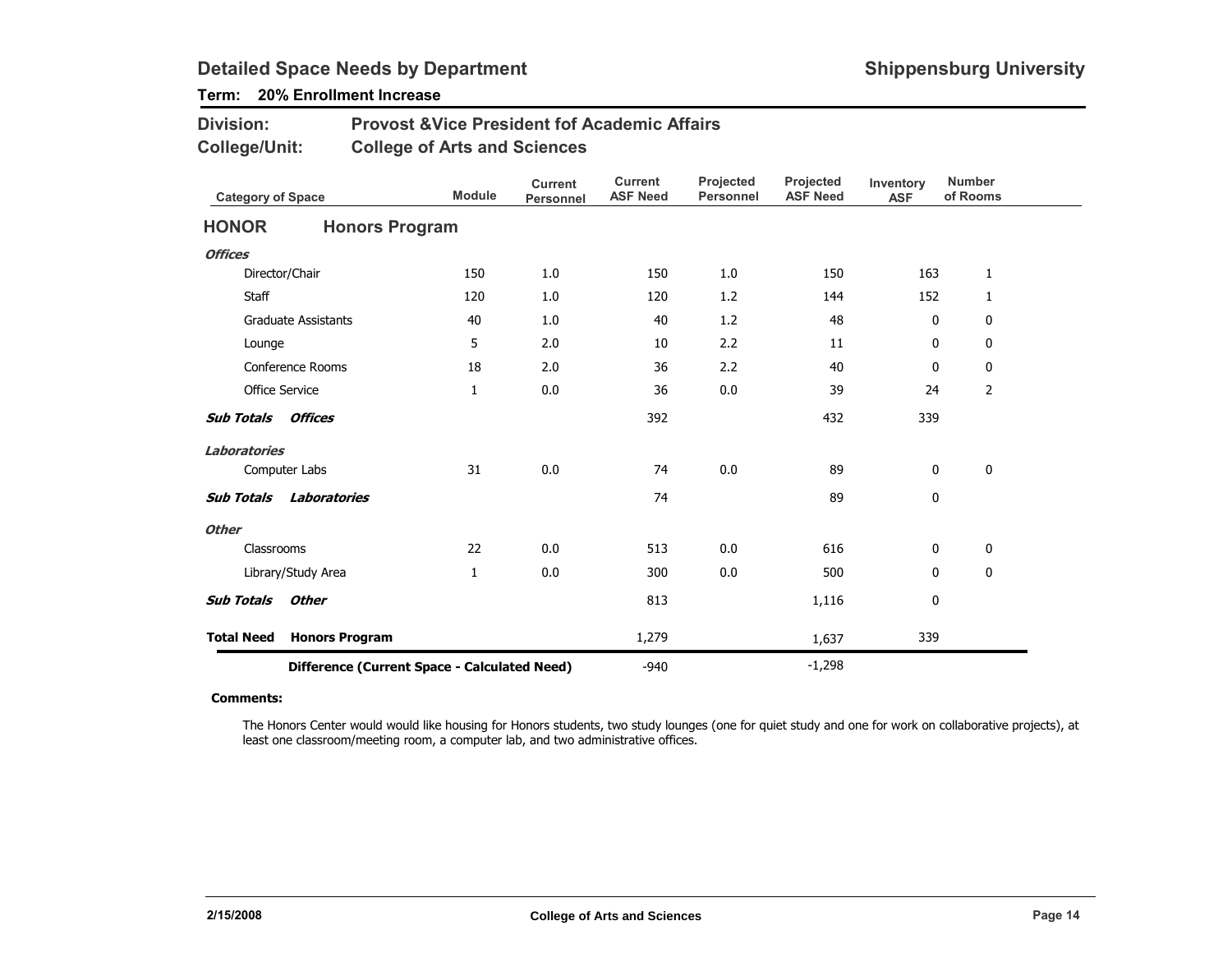| Division:<br><b>College/Unit:</b>            |                          | <b>Provost &amp; Vice President fof Academic Affairs</b><br><b>College of Arts and Sciences</b> |               |                             |                                   |                               |                              |                         |                           |
|----------------------------------------------|--------------------------|-------------------------------------------------------------------------------------------------|---------------|-----------------------------|-----------------------------------|-------------------------------|------------------------------|-------------------------|---------------------------|
| <b>Category of Space</b>                     |                          |                                                                                                 | <b>Module</b> | <b>Current</b><br>Personnel | <b>Current</b><br><b>ASF Need</b> | Projected<br><b>Personnel</b> | Projected<br><b>ASF Need</b> | Inventory<br><b>ASF</b> | <b>Number</b><br>of Rooms |
| <b>HCS</b>                                   |                          | <b>Human Communication Studies</b>                                                              |               |                             |                                   |                               |                              |                         |                           |
| <b>Offices</b>                               |                          |                                                                                                 |               |                             |                                   |                               |                              |                         |                           |
|                                              | Director/Chair           |                                                                                                 | 150           | 1.0                         | 150                               | 1.0                           | 150                          | 120                     | 1                         |
| Faculty                                      |                          |                                                                                                 | 115           | 8.3                         | 949                               | 9.9                           | 1,139                        | 1,117                   | 9                         |
|                                              | Clerical/Technical Staff |                                                                                                 | 100           | 0.0                         | 0                                 | 0.0                           | 0                            | 182                     | 1                         |
| Lounge                                       |                          |                                                                                                 | 5             | 9.3                         | 46                                | 10.9                          | 55                           | 0                       | 0                         |
|                                              | Conference Rooms         |                                                                                                 | 18            | 9.3                         | 167                               | 10.9                          | 196                          | 0                       | 0                         |
| <b>Office Service</b>                        |                          |                                                                                                 | $\mathbf{1}$  | 0.0                         | 131                               | 0.0                           | 154                          | 883                     | $\mathbf{1}$              |
| <b>Sub Totals</b>                            | <i><b>Offices</b></i>    |                                                                                                 |               |                             | 1,443                             |                               | 1,693                        | 2,302                   |                           |
| <b>Laboratories</b>                          |                          |                                                                                                 |               |                             |                                   |                               |                              |                         |                           |
|                                              | Computer Labs            |                                                                                                 | 33            | 0.0                         | 445                               | 0.0                           | 534                          | $\mathbf 0$             | $\mathbf 0$               |
| <b>Sub Totals</b>                            | Laboratories             |                                                                                                 |               |                             | 445                               |                               | 534                          | 0                       |                           |
| <b>Other</b>                                 |                          |                                                                                                 |               |                             |                                   |                               |                              |                         |                           |
| Classrooms                                   |                          |                                                                                                 | 22            | 0.0                         | 2,608                             | 0.0                           | 3,130                        | 2,480                   | 4                         |
| <b>Sub Totals</b>                            | Other                    |                                                                                                 |               |                             | 2,608                             |                               | 3,130                        | 2,480                   |                           |
| <b>Total Need</b>                            |                          | <b>Human Communication Studies</b>                                                              |               |                             | 4,495                             |                               | 5,357                        | 4,782                   |                           |
| Difference (Current Space - Calculated Need) |                          |                                                                                                 |               |                             | 287                               |                               | $-575$                       |                         |                           |

### Term: 20% Enrollment Increase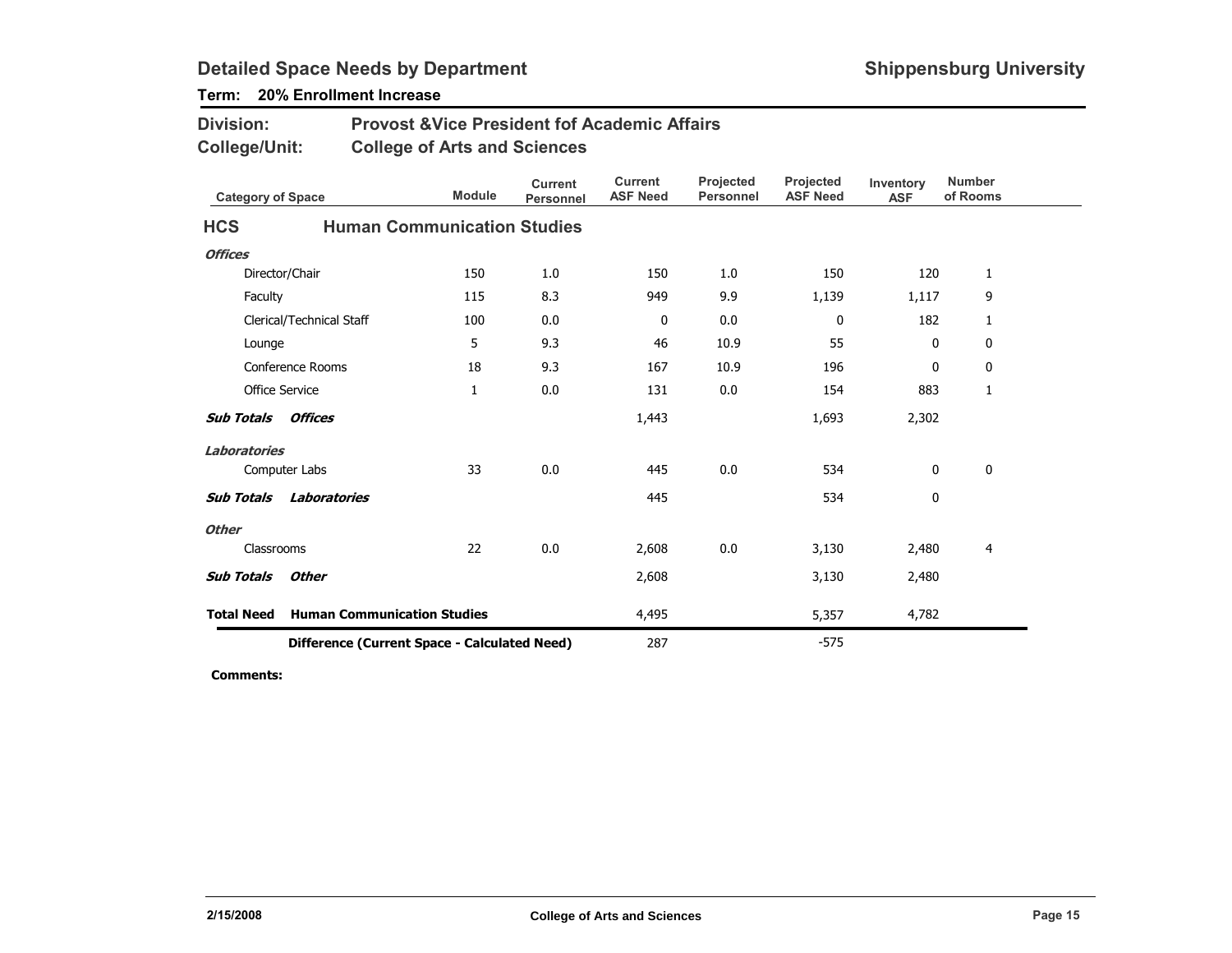### Term: 20% Enrollment Increase

| <b>Division:</b> | <b>Provost &amp; Vice President fof Academic Affairs</b> |
|------------------|----------------------------------------------------------|
| College/Unit:    | <b>College of Arts and Sciences</b>                      |

| <b>Category of Space</b> |                                              | <b>Module</b> | <b>Current</b><br>Personnel | Current<br><b>ASF Need</b> | Projected<br>Personnel | Projected<br><b>ASF Need</b> | Inventory<br><b>ASF</b> | <b>Number</b><br>of Rooms |  |
|--------------------------|----------------------------------------------|---------------|-----------------------------|----------------------------|------------------------|------------------------------|-------------------------|---------------------------|--|
| <b>INT</b>               | <b>International Studies</b>                 |               |                             |                            |                        |                              |                         |                           |  |
| <b>Offices</b>           |                                              |               |                             |                            |                        |                              |                         |                           |  |
|                          | Director/Chair                               | 150           | 1.0                         | 150                        | 1.0                    | 150                          | 164                     | 1                         |  |
| Lounge                   |                                              | 5             | 1.0                         | 5                          | 1.0                    | 5                            | $\mathbf{0}$            | 0                         |  |
|                          | Conference Rooms                             | 18            | 1.0                         | 18                         | 1.0                    | 18                           | 0                       | 0                         |  |
|                          | <b>Office Service</b>                        | 1             | 0.0                         | 17                         | 0.0                    | 17                           | 10                      | 1                         |  |
| <b>Sub Totals</b>        | <b>Offices</b>                               |               |                             | 190                        |                        | 190                          | 174                     |                           |  |
| <b>Other</b>             |                                              |               |                             |                            |                        |                              |                         |                           |  |
| Classrooms               |                                              | 22            | 0.0                         | 125                        | 0.0                    | 150                          | $\mathbf{0}$            | $\mathbf 0$               |  |
| <b>Sub Totals</b>        | Other                                        |               |                             | 125                        |                        | 150                          | 0                       |                           |  |
| <b>Total Need</b>        | <b>International Studies</b>                 |               |                             | 315                        |                        | 340                          | 174                     |                           |  |
|                          | Difference (Current Space - Calculated Need) |               |                             | $-141$                     |                        | $-166$                       |                         |                           |  |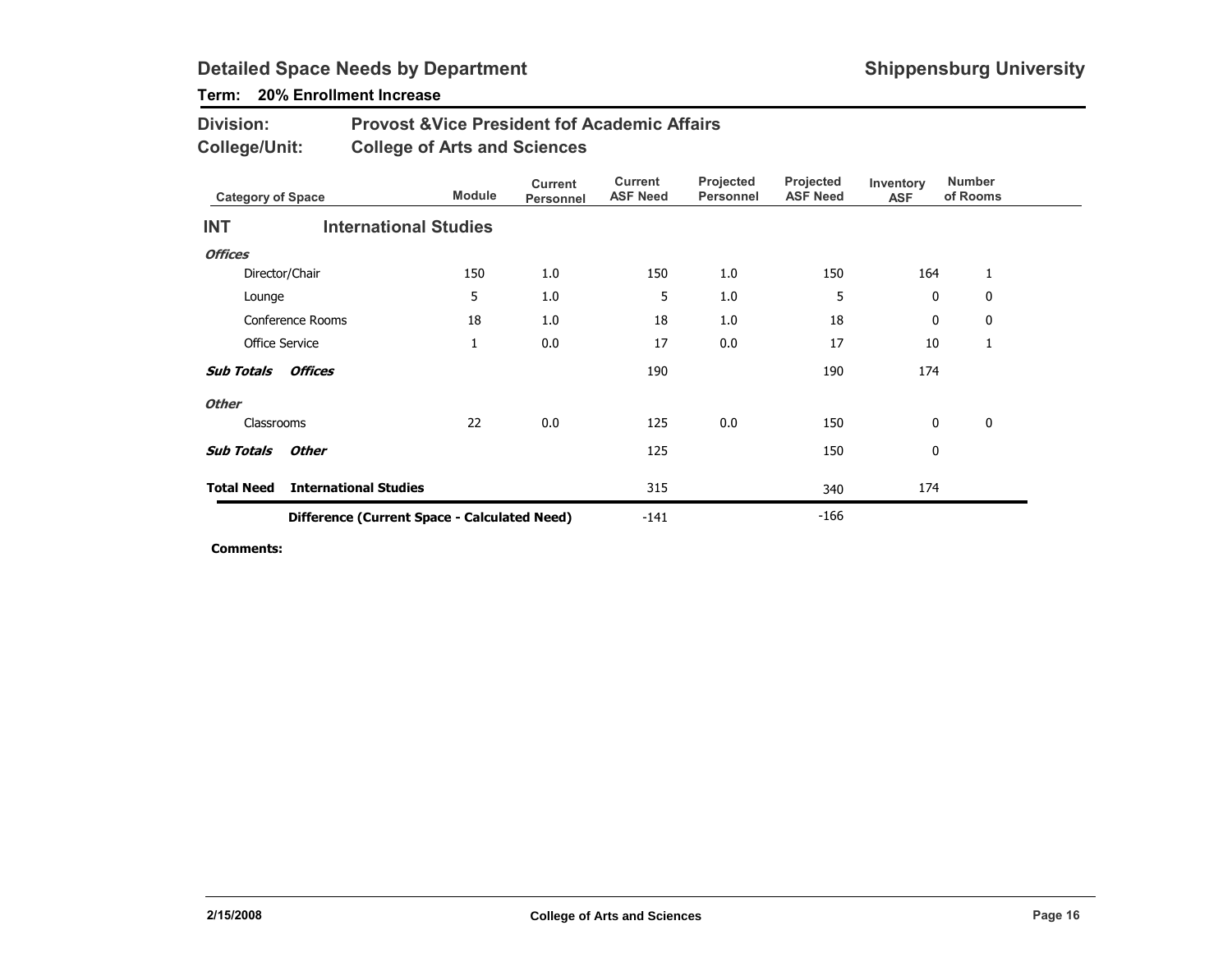### Term: 20% Enrollment Increase

| <b>Division:</b> | <b>Provost &amp; Vice President fof Academic Affairs</b> |
|------------------|----------------------------------------------------------|
| College/Unit:    | <b>College of Arts and Sciences</b>                      |

| <b>Category of Space</b> |                                              | <b>Module</b> | <b>Current</b><br>Personnel | <b>Current</b><br><b>ASF Need</b> | Projected<br><b>Personnel</b> | Projected<br><b>ASF Need</b> | Inventory<br><b>ASF</b> | <b>Number</b><br>of Rooms |
|--------------------------|----------------------------------------------|---------------|-----------------------------|-----------------------------------|-------------------------------|------------------------------|-------------------------|---------------------------|
| <b>MAT</b>               | <b>Mathematics</b>                           |               |                             |                                   |                               |                              |                         |                           |
| <b>Offices</b>           |                                              |               |                             |                                   |                               |                              |                         |                           |
|                          | Director/Chair                               | 150           | 1.0                         | 150                               | 1.0                           | 150                          | 206                     | $\mathbf{1}$              |
| Faculty                  |                                              | 115           | 17.0                        | 1,955                             | 20.4                          | 2,346                        | 1,726                   | 17                        |
|                          | Clerical/Technical Staff                     | 100           | 2.0                         | 200                               | 2.4                           | 240                          | 389                     | $\mathbf{1}$              |
|                          | <b>Graduate Assistants</b>                   | 40            | 2.0                         | 80                                | 2.4                           | 96                           | 0                       | 0                         |
| Lounge                   |                                              | 5             | 20.0                        | 100                               | 23.8                          | 119                          | $\mathbf{0}$            | 0                         |
|                          | Conference Rooms                             | 18            | 18.0                        | 324                               | 21.4                          | 385                          | 0                       | 0                         |
|                          | <b>Office Service</b>                        | 1             | 0.0                         | 281                               | 0.0                           | 334                          | 223                     | $\overline{2}$            |
|                          | Office Service/Departmental Storage          | 15            | 0.0                         | 0                                 | 0.0                           | 0                            | 176                     | 1                         |
| <b>Sub Totals</b>        | <b>Offices</b>                               |               |                             | 3,090                             |                               | 3,670                        | 2,720                   |                           |
| <b>Laboratories</b>      |                                              |               |                             |                                   |                               |                              |                         |                           |
|                          | Computer Labs                                | 35            | 0.0                         | 2,364                             | 0.0                           | 2,837                        | 1,638                   | $\overline{2}$            |
| <b>Sub Totals</b>        | Laboratories                                 |               |                             | 2,364                             |                               | 2,837                        | 1,638                   |                           |
| <b>Other</b>             |                                              |               |                             |                                   |                               |                              |                         |                           |
| Classrooms               |                                              | 22            | 0.0                         | 4,258                             | 0.0                           | 5,111                        | 2,922                   | 4                         |
|                          | Library/Study Area                           | 1             | 0.0                         | 400                               | 0.0                           | 500                          | 297                     | 1                         |
| <b>Sub Totals</b>        | <b>Other</b>                                 |               |                             | 4,658                             |                               | 5,611                        | 3,219                   |                           |
| <b>Total Need</b>        | <b>Mathematics</b>                           |               |                             | 10,112                            |                               | 12,118                       | 7,577                   |                           |
|                          | Difference (Current Space - Calculated Need) |               |                             | $-2,535$                          |                               | $-4,541$                     |                         |                           |

#### Comments:

The Library/Study area allocation is for student studying and socializing, tutoring by the graduate assistants, and testing under the supervision of the graduate assistants.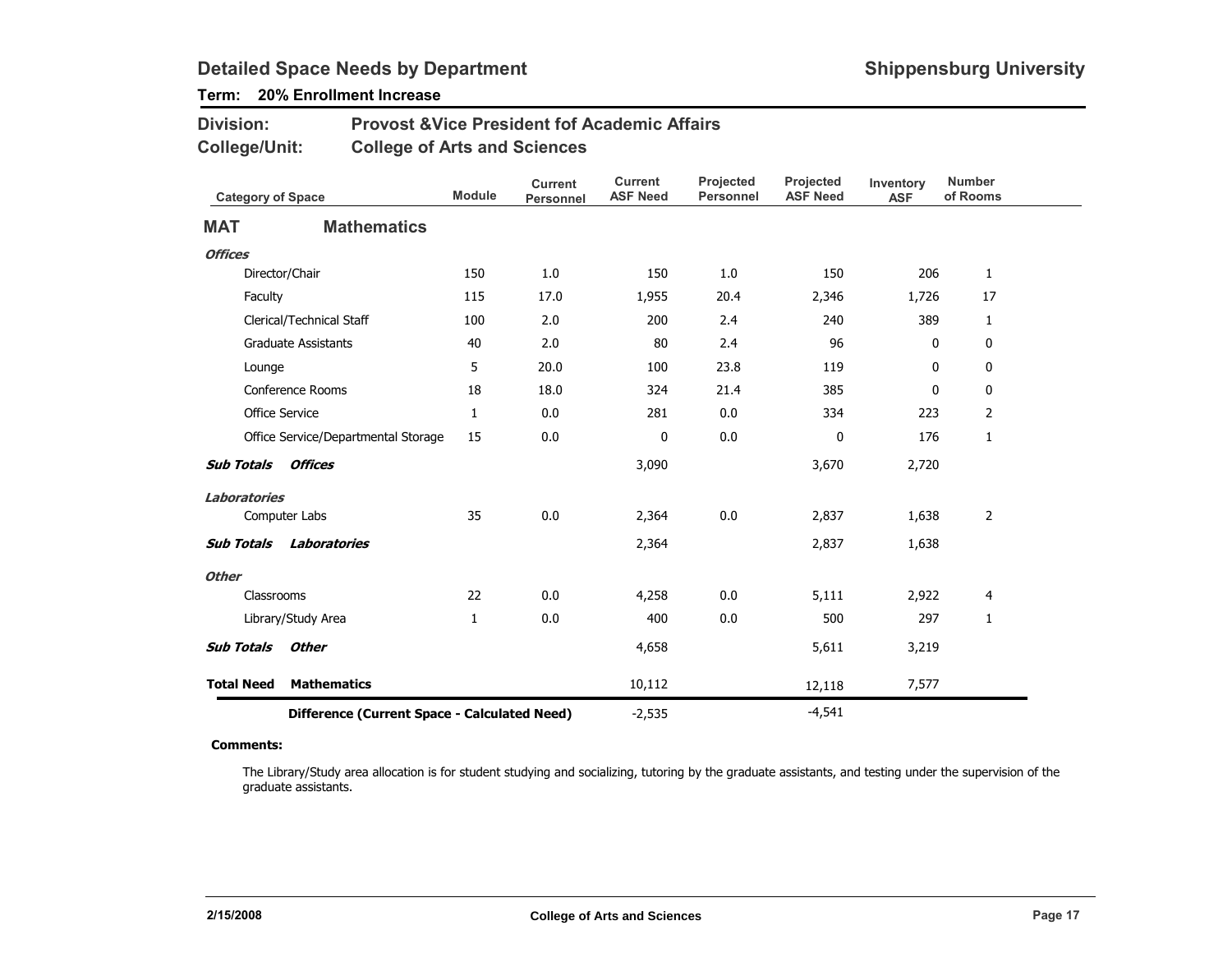### Term: 20% Enrollment Increase

| <b>Division:</b> | <b>Provost &amp; Vice President fof Academic Affairs</b> |
|------------------|----------------------------------------------------------|
| College/Unit:    | <b>College of Arts and Sciences</b>                      |

| <b>Category of Space</b> |                                              | <b>Module</b> | <b>Current</b><br><b>Personnel</b> | <b>Current</b><br><b>ASF Need</b> | Projected<br><b>Personnel</b> | Projected<br><b>ASF Need</b> | Inventory<br><b>ASF</b> | <b>Number</b><br>of Rooms |
|--------------------------|----------------------------------------------|---------------|------------------------------------|-----------------------------------|-------------------------------|------------------------------|-------------------------|---------------------------|
| <b>LANG</b>              | <b>Modern Languages</b>                      |               |                                    |                                   |                               |                              |                         |                           |
| <b>Offices</b>           |                                              |               |                                    |                                   |                               |                              |                         |                           |
|                          | Director/Chair                               | 150           | 1.0                                | 150                               | 1.0                           | 150                          | 182                     | 1                         |
| Faculty                  |                                              | 115           | 7.8                                | 891                               | 9.3                           | 1,070                        | 926                     | 8                         |
|                          | Clerical/Technical Staff                     | 100           | 0.5                                | 50                                | 0.6                           | 60                           | 0                       | 0                         |
|                          | <b>Graduate Assistants</b>                   | 40            | 1.0                                | 40                                | 1.2                           | 48                           | 0                       | 0                         |
| Lounge                   |                                              | 5             | 9.3                                | 46                                | 10.9                          | 55                           | 0                       | 0                         |
|                          | Conference Rooms                             | 18            | 8.8                                | 158                               | 10.3                          | 185                          | $\mathbf{0}$            | 0                         |
|                          | <b>Office Service</b>                        | $\mathbf{1}$  | 0.0                                | 134                               | 0.0                           | 157                          | 54                      | $\mathbf{1}$              |
| <b>Sub Totals</b>        | Offices                                      |               |                                    | 1,469                             |                               | 1,724                        | 1,162                   |                           |
| <b>Laboratories</b>      |                                              |               |                                    |                                   |                               |                              |                         |                           |
| Class Lab                |                                              | 37            | 0.0                                | 882                               | 0.0                           | 1,057                        | 0                       | $\pmb{0}$                 |
|                          | Computer Labs                                | 30            | 0.0                                | 246                               | 0.0                           | 295                          | 1,040                   | $\mathbf{1}$              |
| <b>Sub Totals</b>        | <b>Laboratories</b>                          |               |                                    | 1,128                             |                               | 1,352                        | 1,040                   |                           |
| <b>Other</b>             |                                              |               |                                    |                                   |                               |                              |                         |                           |
| Classrooms               |                                              | 22            | 0.0                                | 1,433                             | 0.0                           | 1,720                        | 1,404                   | 2                         |
|                          | Library/Study Area                           | 1             | 0.0                                | 306                               | 0.0                           | 306                          | 306                     | 1                         |
|                          | Meeting Room                                 | $\mathbf{1}$  | 0.0                                | 150                               | 0.0                           | 150                          | 0                       | $\mathbf 0$               |
| <b>Sub Totals</b>        | Other                                        |               |                                    | 1,889                             |                               | 2,176                        | 1,710                   |                           |
| <b>Total Need</b>        | <b>Modern Languages</b>                      |               |                                    | 4,485                             |                               | 5,252                        | 3,912                   |                           |
|                          | Difference (Current Space - Calculated Need) |               |                                    | $-573$                            |                               | $-1,340$                     |                         |                           |

#### Comments:

Students in Modern Languages do not have a meeting space. They have to share a room with the faculty and this room has become a multi-purpose room unsuitable for reading or watching films. A meeting room would foster in the students a sense of belonging to the department.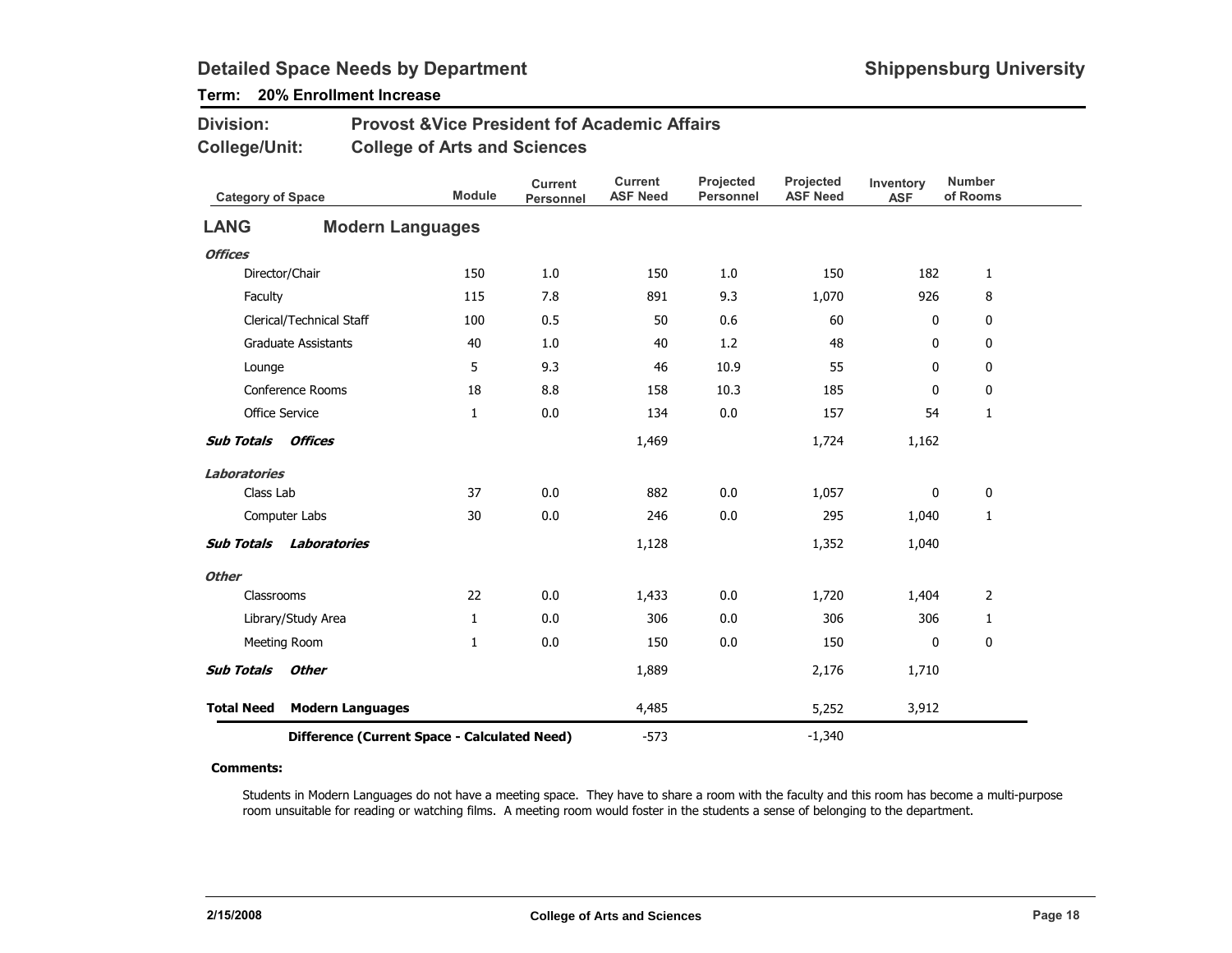### Term: 20% Enrollment Increase

| <b>Division:</b> | <b>Provost &amp; Vice President fof Academic Affairs</b> |
|------------------|----------------------------------------------------------|
| College/Unit:    | <b>College of Arts and Sciences</b>                      |

| <b>Category of Space</b> |                                              | <b>Module</b> | <b>Current</b><br><b>Personnel</b> | <b>Current</b><br><b>ASF Need</b> | Projected<br><b>Personnel</b> | Projected<br><b>ASF Need</b> | Inventory<br><b>ASF</b> | <b>Number</b><br>of Rooms |
|--------------------------|----------------------------------------------|---------------|------------------------------------|-----------------------------------|-------------------------------|------------------------------|-------------------------|---------------------------|
| <b>MUS</b>               | <b>Music/Theatre</b>                         |               |                                    |                                   |                               |                              |                         |                           |
| <b>Offices</b>           |                                              |               |                                    |                                   |                               |                              |                         |                           |
|                          | Director/Chair                               | 150           | 0.0                                | 0                                 | 0.0                           | 0                            | 105                     | $\mathbf{1}$              |
| Faculty                  |                                              | 150           | 9.3                                | 1,388                             | 11.1                          | 1,665                        | 882                     | $\overline{7}$            |
| Staff                    |                                              | 120           | 0.0                                | 0                                 | 0.0                           | 0                            | 257                     | $\mathbf{1}$              |
|                          | Clerical/Technical Staff                     | 100           | 1.0                                | 100                               | 1.2                           | 120                          | 0                       | 0                         |
| Lounge                   |                                              | 5             | 10.3                               | 51                                | 12.3                          | 62                           | 0                       | 0                         |
|                          | Conference Rooms                             | 18            | 9.3                                | 167                               | 11.1                          | 200                          | 0                       | 0                         |
|                          | Office Service                               | $\mathbf{1}$  | 0.0                                | 171                               | 0.0                           | 205                          | 105                     | 4                         |
|                          | Office Service/Departmental Storage          | 15            | 0.0                                | 546                               | 0.0                           | 636                          | 152                     | 1                         |
| <b>Sub Totals</b>        | <b>Offices</b>                               |               |                                    | 2,422                             |                               | 2,886                        | 1,501                   |                           |
| <b>Laboratories</b>      |                                              |               |                                    |                                   |                               |                              |                         |                           |
| Class Lab                |                                              | 78            | 0.0                                | 8,829                             | 0.0                           | 10,589                       | 5,266                   | 16                        |
|                          | Computer Labs                                | 30            | 0.0                                | 214                               | 0.0                           | 257                          | 0                       | 0                         |
| <b>Sub Totals</b>        | <b>Laboratories</b>                          |               |                                    | 9,043                             |                               | 10,846                       | 5,266                   |                           |
| <b>Other</b>             |                                              |               |                                    |                                   |                               |                              |                         |                           |
| Classrooms               |                                              | 22            | 0.0                                | 1,308                             | 0.0                           | 1,569                        | 679                     | 1                         |
| <b>Sub Totals</b>        | <b>Other</b>                                 |               |                                    | 1,308                             |                               | 1,569                        | 679                     |                           |
| <b>Total Need</b>        | <b>Music/Theatre</b>                         |               |                                    | 12,773                            |                               | 15,301                       | 7,446                   |                           |
|                          | Difference (Current Space - Calculated Need) |               |                                    | $-5,327$                          |                               | $-7,855$                     |                         |                           |

#### Comments:

Additional lab space is for scene shop, costume shop, rehearsal, and performance space. Departmental storage is for theatrical equipment and costumes.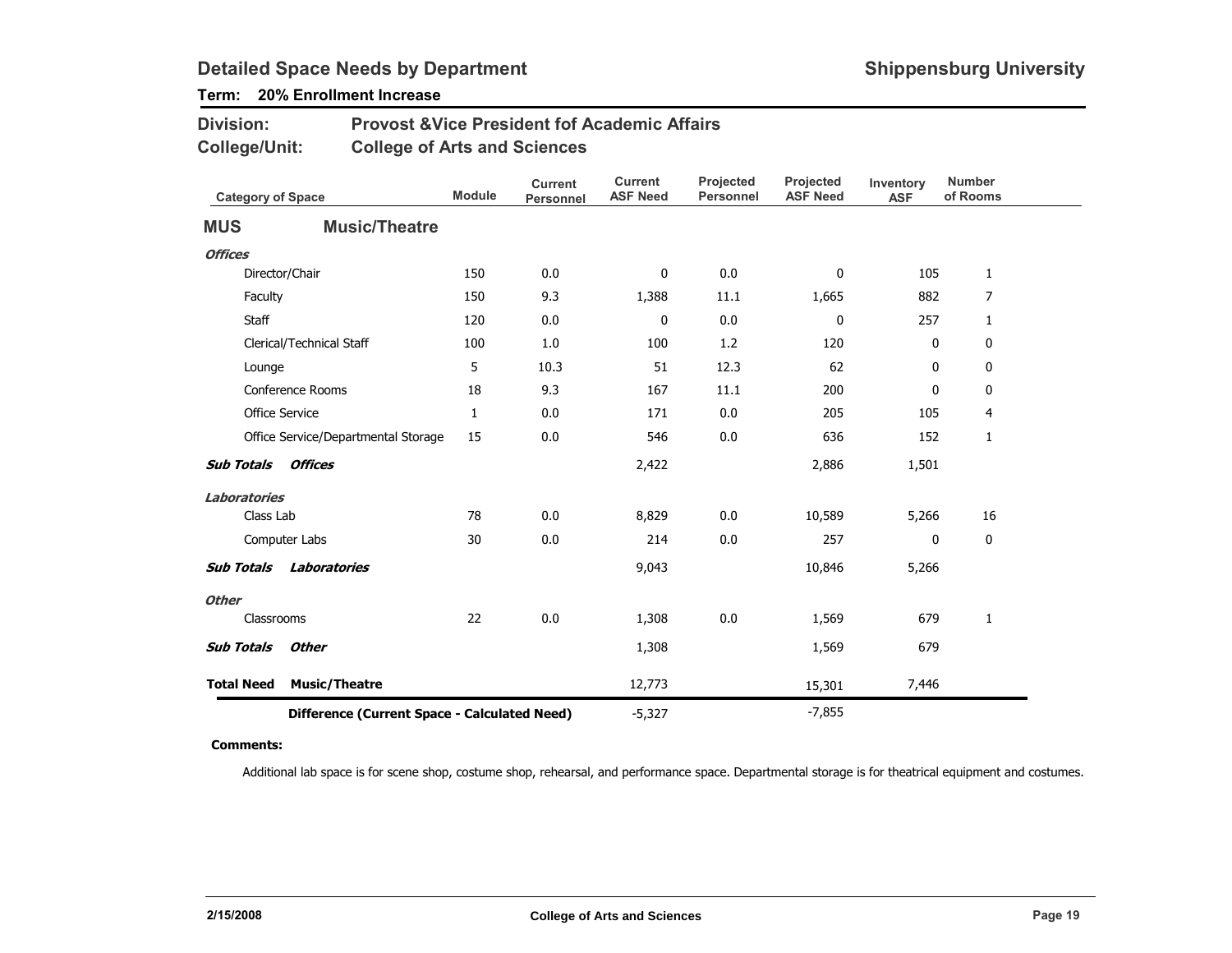### Term: 20% Enrollment Increase

| <b>Division:</b> | <b>Provost &amp; Vice President fof Academic Affairs</b> |
|------------------|----------------------------------------------------------|
| College/Unit:    | <b>College of Arts and Sciences</b>                      |

| <b>Category of Space</b> |                                 | <b>Module</b> | <b>Current</b><br>Personnel | <b>Current</b><br><b>ASF Need</b> | Projected<br><b>Personnel</b> | Projected<br><b>ASF Need</b> | Inventory<br><b>ASF</b> | <b>Number</b><br>of Rooms |  |
|--------------------------|---------------------------------|---------------|-----------------------------|-----------------------------------|-------------------------------|------------------------------|-------------------------|---------------------------|--|
| <b>PHY</b>               | <b>Physics</b>                  |               |                             |                                   |                               |                              |                         |                           |  |
| <b>Offices</b>           |                                 |               |                             |                                   |                               |                              |                         |                           |  |
|                          | Director/Chair                  | 150           | 1.0                         | 150                               | 1.0                           | 150                          | 176                     | $\mathbf{1}$              |  |
|                          | Faculty                         | 115           | 5.0                         | 575                               | 6.0                           | 690                          | 520                     | $\overline{4}$            |  |
|                          | Clerical/Technical Staff        | 100           | 0.5                         | 50                                | 0.6                           | 60                           | 170                     | $\mathbf{1}$              |  |
|                          | Lounge                          | 5             | 6.5                         | 33                                | 7.6                           | 38                           | 0                       | $\mathbf 0$               |  |
|                          | Conference Rooms                | 18            | 6.0                         | 108                               | 7.0                           | 126                          | 0                       | $\mathbf 0$               |  |
|                          | Office Service                  | $\mathbf{1}$  | 0.0                         | 92                                | 0.0                           | 106                          | 120                     | $\mathbf{1}$              |  |
|                          | <b>Sub Totals Offices</b>       |               |                             | 1,007                             |                               | 1,170                        | 986                     |                           |  |
| <b>Laboratories</b>      |                                 |               |                             |                                   |                               |                              |                         |                           |  |
|                          | Class Lab                       | 65            | 0.0                         | 2,987                             | 0.0                           | 3,583                        | 5,830                   | 8                         |  |
|                          | Computer Labs                   | 35            | 0.0                         | 318                               | 0.0                           | 381                          | 0                       | 0                         |  |
|                          | Research Labs                   | 300           | 5.0                         | 1,500                             | $6.0\,$                       | 1,800                        | 568                     | 3                         |  |
|                          | <b>Undergrad Researchers</b>    | 100           | 90.0                        | 450                               | 120.0                         | 600                          | 0                       | $\mathbf 0$               |  |
|                          | Special Use                     | 0             | 0.0                         | 747                               | 0.0                           | 747                          | 747                     | $\overline{4}$            |  |
| <b>Sub Totals</b>        | Laboratories                    |               |                             | 6,002                             |                               | 7,111                        | 7,145                   |                           |  |
| <b>Other</b>             |                                 |               |                             |                                   |                               |                              |                         |                           |  |
|                          | Classrooms                      | 22            | 0.0                         | 1,003                             | 0.0                           | 1,203                        | 2,818                   | 3                         |  |
|                          | Library/Study Area              | $\mathbf{1}$  | 0.0                         | 800                               | 0.0                           | 900                          | 767                     | $\overline{2}$            |  |
|                          | <b>Demonstration Facilities</b> | 0             | 0.0                         | 971                               | 0.0                           | 971                          | 971                     | $\mathbf{1}$              |  |
|                          | Exhibition                      | 1             | 0.0                         | 1,236                             | 0.0                           | 1,236                        | 1,236                   | 4                         |  |
| <b>Sub Totals</b>        | Other                           |               |                             | 4,010                             |                               | 4,310                        | 5,792                   |                           |  |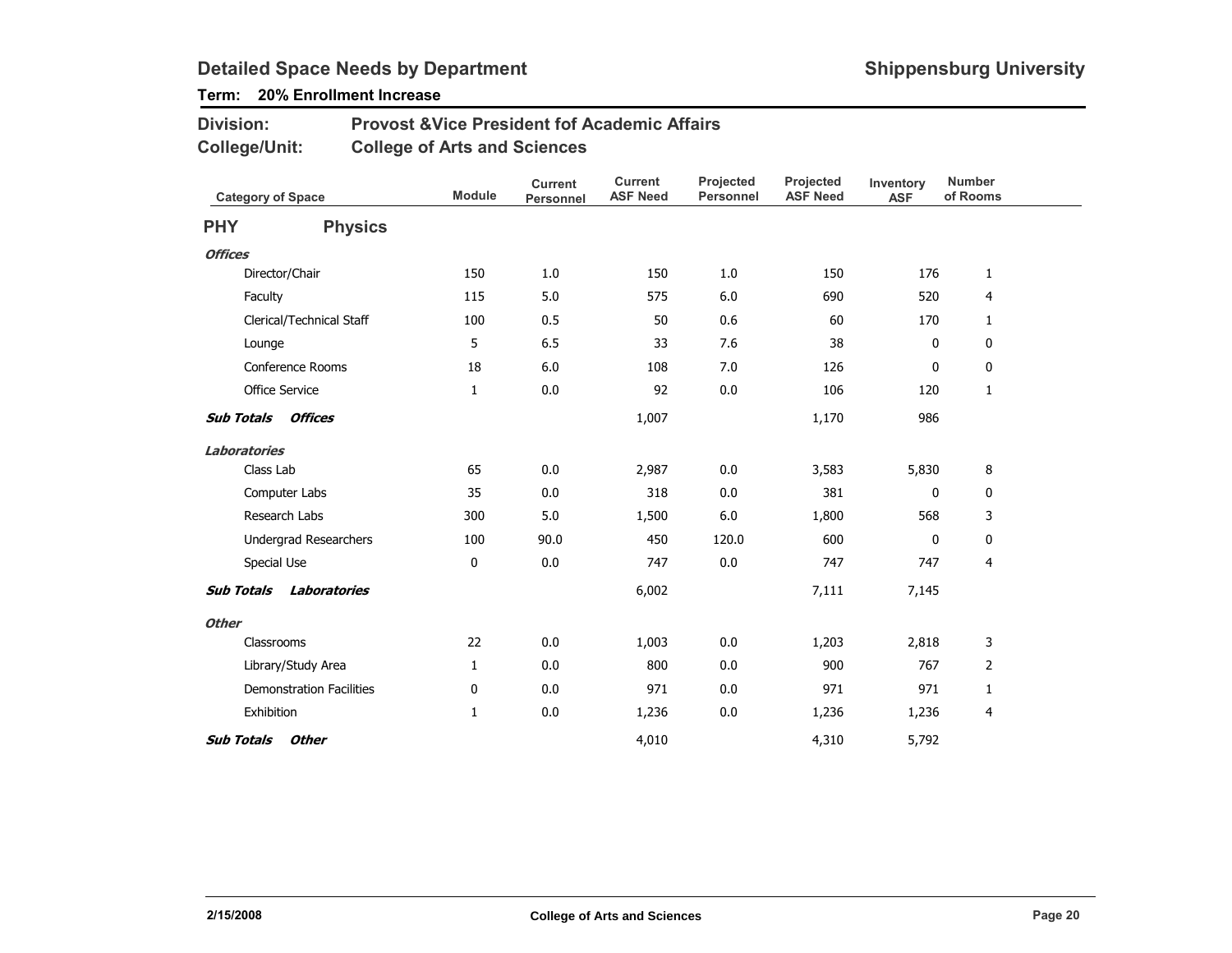### Term: 20% Enrollment Increase

| <b>Division:</b> | <b>Provost &amp; Vice President fof Academic Affairs</b> |
|------------------|----------------------------------------------------------|
| College/Unit:    | <b>College of Arts and Sciences</b>                      |

| <b>Category of Space</b> |                                              | <b>Module</b> | Current<br><b>Personnel</b> | Current<br><b>ASF Need</b> | <b>Projected</b><br>Personnel | <b>Projected</b><br><b>ASF Need</b> | Inventory<br><b>ASF</b> | Number<br>of Rooms |
|--------------------------|----------------------------------------------|---------------|-----------------------------|----------------------------|-------------------------------|-------------------------------------|-------------------------|--------------------|
| <b>Total Need</b>        | <b>Physics</b>                               |               |                             | 11,019                     |                               | 12,592                              | 13,923                  |                    |
|                          | Difference (Current Space - Calculated Need) |               |                             | 2,904                      |                               | 1,331                               |                         |                    |

#### Comments:

Exhibition space is Planetarium. Demonstration is science teaching lab/classroom FSC110. Laboratories which are initially built for 12 students are now used to accommodate 24 studens The physics department tdesires at least four more large rooms for our laboratories with capacities of 20 seats in each. Room FSC 216 (the Computer room for BCP and is not much in use) could be reassigned to Physics department as a class laboratory for Intermediate Physics II Electromagnetism Lab. 2. The department advocates for building a new big lecture hall that will accommodate 2-3 sections (about 150 students) of Gen. Ed. courses such as Astronomy and Physics for Society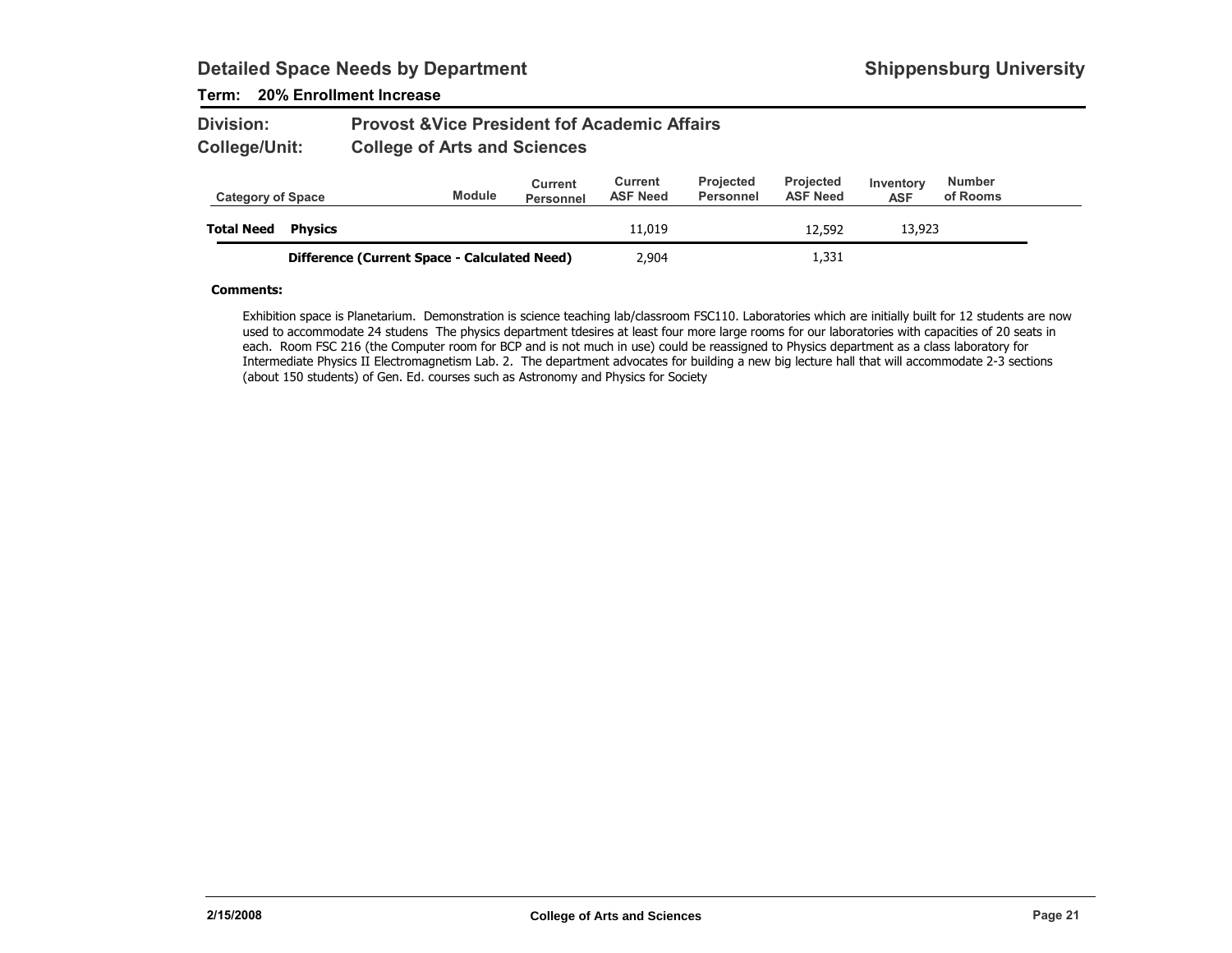### Term: 20% Enrollment Increase

| <b>Division:</b> | <b>Provost &amp; Vice President fof Academic Affairs</b> |
|------------------|----------------------------------------------------------|
| College/Unit:    | <b>College of Arts and Sciences</b>                      |

| <b>Category of Space</b> |                                              | <b>Module</b> | <b>Current</b><br>Personnel | <b>Current</b><br><b>ASF Need</b> | Projected<br><b>Personnel</b> | Projected<br><b>ASF Need</b> | Inventory<br><b>ASF</b> | <b>Number</b><br>of Rooms |
|--------------------------|----------------------------------------------|---------------|-----------------------------|-----------------------------------|-------------------------------|------------------------------|-------------------------|---------------------------|
| <b>PLS</b>               | <b>Political Science</b>                     |               |                             |                                   |                               |                              |                         |                           |
| <b>Offices</b>           |                                              |               |                             |                                   |                               |                              |                         |                           |
|                          | Director/Chair                               | 150           | 0.0                         | 0                                 | 0.0                           | 0                            | 136                     | $\mathbf{1}$              |
| Faculty                  |                                              | 115           | 13.8                        | 1,581                             | 16.5                          | 1,898                        | 1,250                   | 10                        |
|                          | Clerical/Technical Staff                     | 100           | 1.0                         | 100                               | 1.2                           | 120                          | 212                     | $\mathbf{1}$              |
|                          | <b>Graduate Assistants</b>                   | 40            | 2.0                         | 80                                | 2.4                           | 96                           | 0                       | 0                         |
| Lounge                   |                                              | 5             | 14.8                        | 74                                | 17.7                          | 89                           | 0                       | 0                         |
|                          | Conference Rooms                             | 18            | 13.8                        | 248                               | 16.5                          | 297                          | 0                       | 0                         |
|                          | <b>Office Service</b>                        | 1             | 0.0                         | 208                               | 0.0                           | 250                          | 60                      | $\mathbf{1}$              |
| <b>Sub Totals</b>        | <b>Offices</b>                               |               |                             | 2,291                             |                               | 2,749                        | 1,658                   |                           |
| <b>Laboratories</b>      |                                              |               |                             |                                   |                               |                              |                         |                           |
|                          | Computer Labs                                | 31            | 0.0                         | 530                               | 0.0                           | 636                          | 0                       | 0                         |
|                          | Project Room                                 | 1             | 0.0                         | 200                               | 0.0                           | 200                          | $\mathbf{0}$            | 0                         |
| <b>Sub Totals</b>        | Laboratories                                 |               |                             | 730                               |                               | 836                          | 0                       |                           |
| <b>Other</b>             |                                              |               |                             |                                   |                               |                              |                         |                           |
| Classrooms               |                                              | 22            | 0.0                         | 3,079                             | 0.0                           | 3,694                        | 2,600                   | 4                         |
|                          | Resource Room                                | 1             | 0.0                         | 125                               | 0.0                           | 125                          | 0                       | $\mathbf 0$               |
| <b>Sub Totals</b>        | <b>Other</b>                                 |               |                             | 3,204                             |                               | 3,819                        | 2,600                   |                           |
| <b>Total Need</b>        | <b>Political Science</b>                     |               |                             | 6,224                             |                               | 7,404                        | 4,258                   |                           |
|                          | Difference (Current Space - Calculated Need) |               |                             | $-1,966$                          |                               | $-3,146$                     |                         |                           |

#### Comments:

Project room is for undergraduate research activities. The department would like to create more of a sense of community and foster more informal interaction with students. This will lead to more formal collaboration between students and faculty and among faculty. A quality seminar room would be a great place for bag lunches and intellectual interaction between everyone.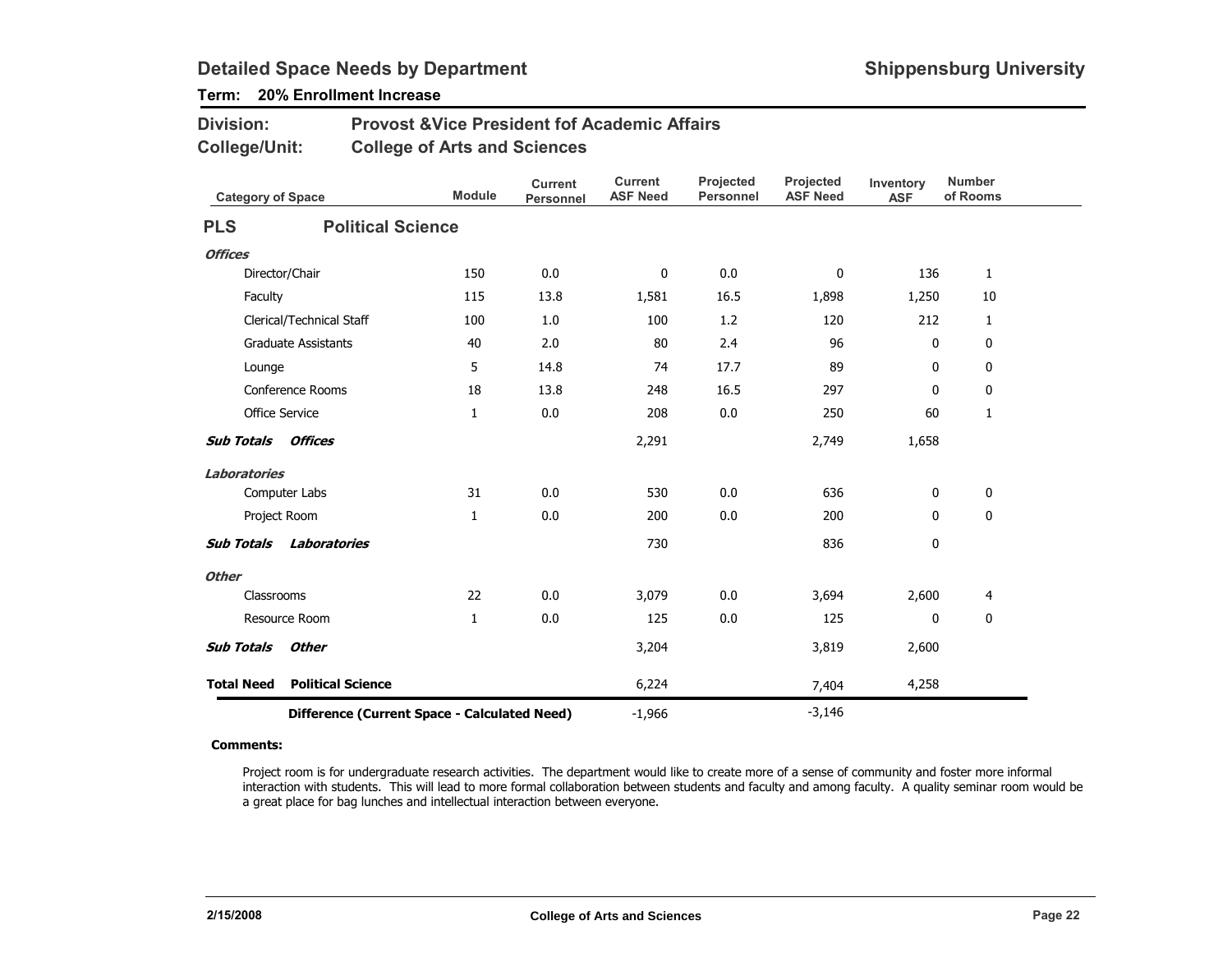### Term: 20% Enrollment Increase

| Division:     | <b>Provost &amp; Vice President fof Academic Affairs</b> |
|---------------|----------------------------------------------------------|
| College/Unit: | <b>College of Arts and Sciences</b>                      |

| <b>Category of Space</b> |                                     | <b>Module</b> | <b>Current</b><br>Personnel | <b>Current</b><br><b>ASF Need</b> | Projected<br>Personnel | Projected<br><b>ASF Need</b> | Inventory<br><b>ASF</b> | <b>Number</b><br>of Rooms |
|--------------------------|-------------------------------------|---------------|-----------------------------|-----------------------------------|------------------------|------------------------------|-------------------------|---------------------------|
| <b>PSY</b>               | <b>Psychology</b>                   |               |                             |                                   |                        |                              |                         |                           |
| <b>Offices</b>           |                                     |               |                             |                                   |                        |                              |                         |                           |
|                          | Director/Chair                      | 150           | 1.0                         | 150                               | 1.0                    | 150                          | 190                     | $\mathbf{1}$              |
| Faculty                  |                                     | 115           | 17.3                        | 1,984                             | 20.7                   | 2,381                        | 2,132                   | 17                        |
|                          | Clerical/Technical Staff            | 100           | 1.0                         | 100                               | 1.2                    | 120                          | 164                     | $\mathbf{1}$              |
|                          | <b>Graduate Assistants</b>          | 40            | 3.0                         | 120                               | 3.6                    | 144                          | 265                     | $\mathbf{1}$              |
| Lounge                   |                                     | 5             | 19.3                        | 96                                | 22.9                   | 115                          | $\mathbf 0$             | 0                         |
|                          | Conference Rooms                    | 18            | 18.3                        | 329                               | 21.7                   | 391                          | 405                     | $\mathbf{1}$              |
|                          | <b>Office Service</b>               | $\mathbf{1}$  | 0.0                         | 278                               | 0.0                    | 330                          | 478                     | 6                         |
|                          | Office Service/Departmental Storage | 10            | 0.0                         | 698                               | 0.0                    | 811                          | 163                     | $\mathbf{1}$              |
| <b>Sub Totals</b>        | Offices                             |               |                             | 3,754                             |                        | 4,441                        | 3,797                   |                           |
| Laboratories             |                                     |               |                             |                                   |                        |                              |                         |                           |
| Class Lab                |                                     | 28            | 0.0                         | 900                               | 0.0                    | 900                          | 963                     | 3                         |
|                          | Computer Labs                       | 35            | 0.0                         | 473                               | 0.0                    | 568                          | 0                       | 0                         |
|                          | Research Labs                       | 150           | 20.0                        | 3,000                             | 24.0                   | 3,600                        | 2,170                   | 26                        |
|                          | Undergrad Researchers               | 50            | 395.0                       | 988                               | 533.0                  | 1,333                        | 0                       | 0                         |
| <b>Sub Totals</b>        | Laboratories                        |               |                             | 5,361                             |                        | 6,401                        | 3,133                   |                           |
| <b>Other</b>             |                                     |               |                             |                                   |                        |                              |                         |                           |
| Classrooms               |                                     | 22            | 0.0                         | 5,037                             | 0.0                    | 6,045                        | 4,818                   | 6                         |
|                          | Library/Study Area                  | $\mathbf{1}$  | 0.0                         | 750                               | 0.0                    | 750                          | 0                       | 0                         |
|                          | Animal Facility                     | 1             | 0.0                         | 1,600                             | 0.0                    | 1,800                        | 0                       | 0                         |
| <b>Sub Totals</b>        | <b>Other</b>                        |               |                             | 7,387                             |                        | 8,595                        | 4,818                   |                           |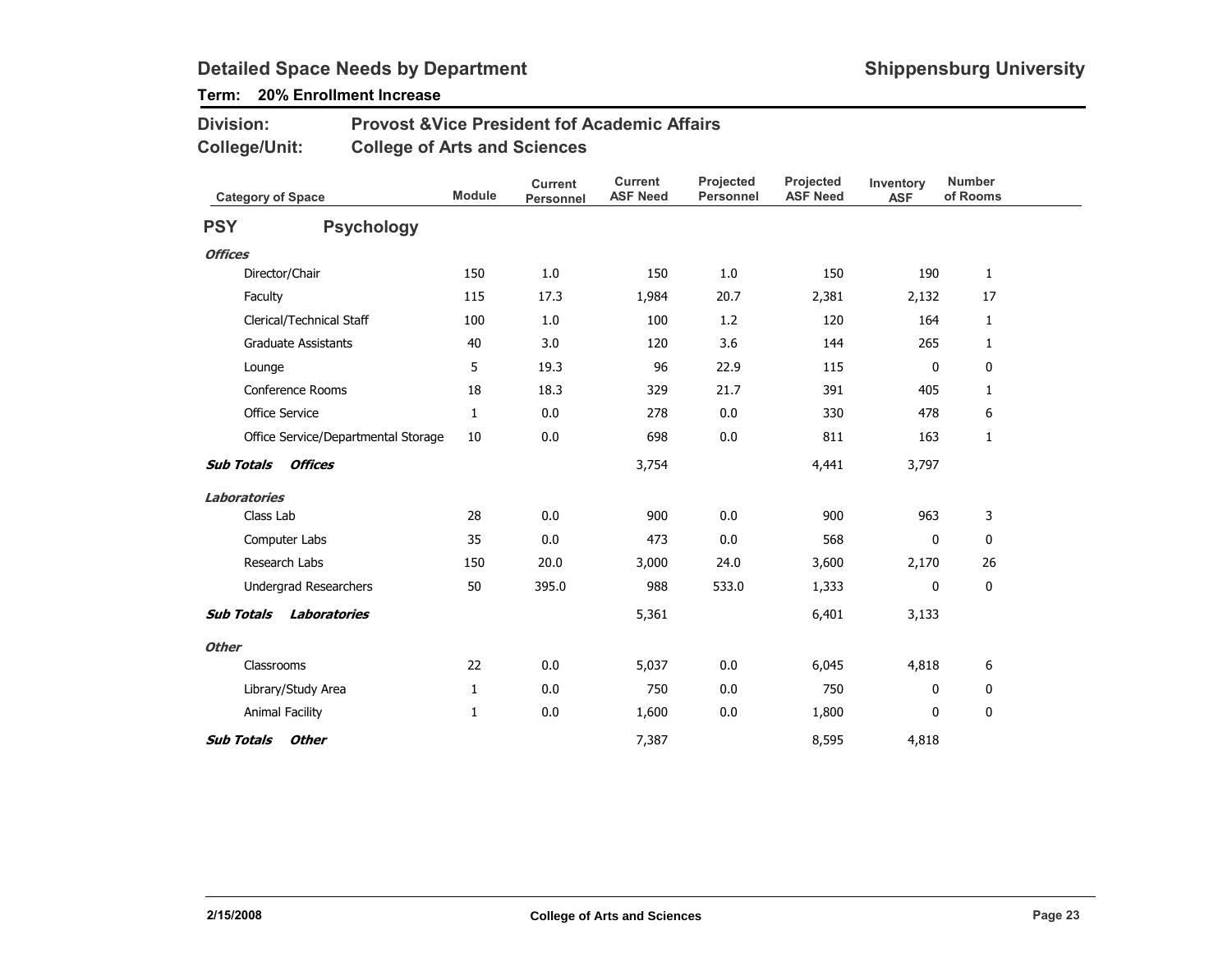### Term: 20% Enrollment Increase

| <b>Division:</b> | <b>Provost &amp; Vice President fof Academic Affairs</b> |
|------------------|----------------------------------------------------------|
| College/Unit:    | <b>College of Arts and Sciences</b>                      |

| <b>Category of Space</b> |                                              | <b>Module</b> | Current<br><b>Personnel</b> | Current<br><b>ASF Need</b> | <b>Projected</b><br>Personnel | <b>Projected</b><br><b>ASF Need</b> | Inventory<br><b>ASF</b> | <b>Number</b><br>of Rooms |
|--------------------------|----------------------------------------------|---------------|-----------------------------|----------------------------|-------------------------------|-------------------------------------|-------------------------|---------------------------|
| <b>Total Need</b>        | Psychology                                   |               |                             | 16,501                     |                               | 19,436                              | 11,748                  |                           |
|                          | Difference (Current Space - Calculated Need) |               |                             | $-4.753$                   |                               | $-7,688$                            |                         |                           |

#### Comments:

Animal Facility provides space for holding rooms, food/bedding storage, cage wash, and proceedure room with office area. The department would like a video room that can be scheduled for classes and it has a minimum usable size of 12 ft. by 16 ft. In addition to that space there is a storage closet. Both the HVAC and the lights for the room, as well as nearby areas, are QUIET so that audio recording can take place. The room provides a video monitor and audio/video recording equipment. Undergraduate and Student Research space is desired. A Human Psychophysiology Lab is needed, with space to run group studies (with mirror and audio equipped and attached observation room) Space (soundproof) to interview, tape and observe individuals and groups Space to run individuals in studies (with mirrors, audio equipped, and a centralized observation room, e.g., several individual rooms around the observation room)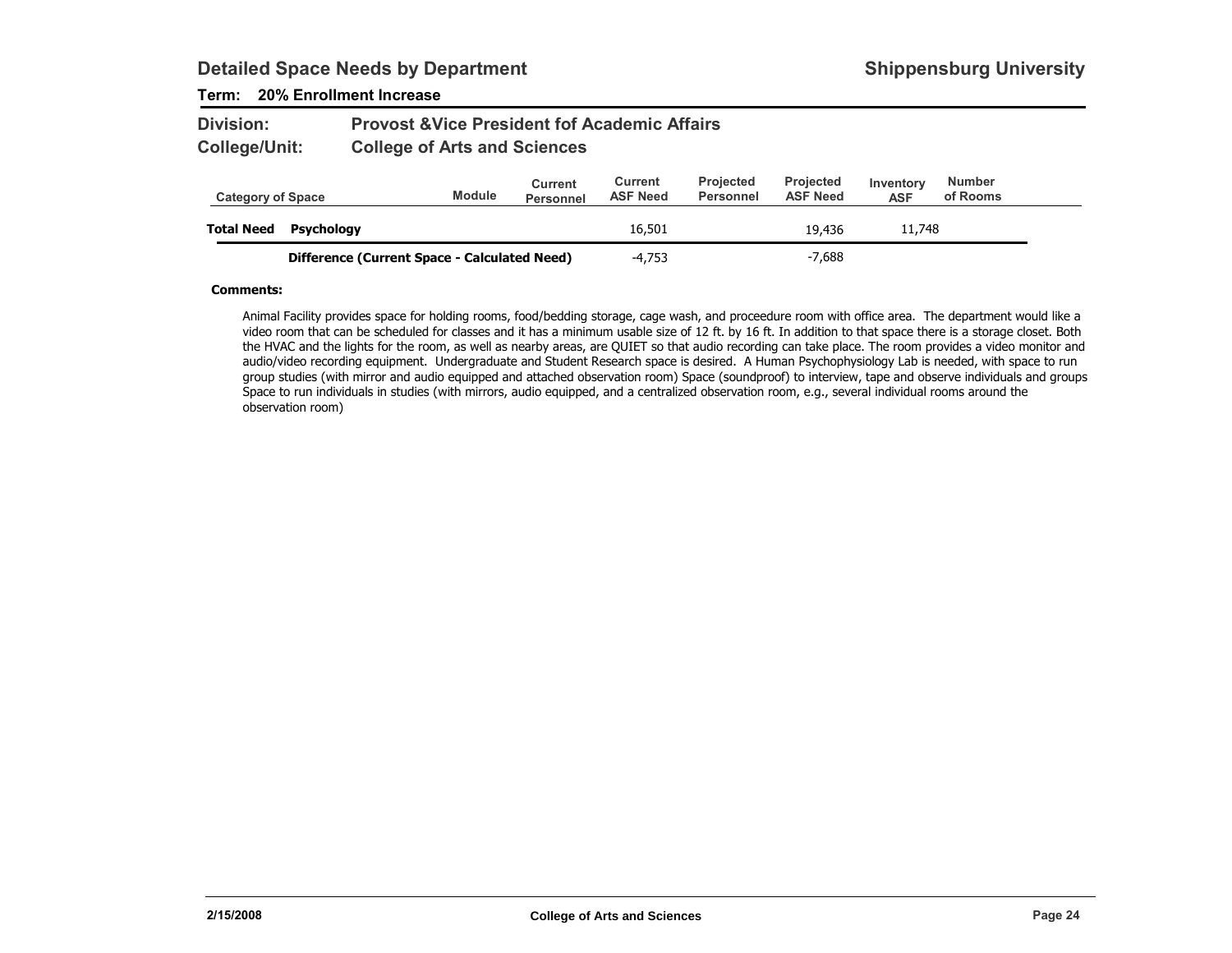## Term: 20% Enrollment Increase

Division:

| College/Unit:            | <b>College of Arts and Sciences</b>          |               |                                    |                                   |                               |                              |                         |                           |
|--------------------------|----------------------------------------------|---------------|------------------------------------|-----------------------------------|-------------------------------|------------------------------|-------------------------|---------------------------|
| <b>Category of Space</b> |                                              | <b>Module</b> | <b>Current</b><br><b>Personnel</b> | <b>Current</b><br><b>ASF Need</b> | Projected<br><b>Personnel</b> | Projected<br><b>ASF Need</b> | Inventory<br><b>ASF</b> | <b>Number</b><br>of Rooms |
| <b>SOC</b>               | Sociology/Anthropology                       |               |                                    |                                   |                               |                              |                         |                           |
| <b>Offices</b>           |                                              |               |                                    |                                   |                               |                              |                         |                           |
|                          | Director/Chair                               | 150           | 0.0                                | 0                                 | 0.0                           | $\mathbf 0$                  | 133                     | $\mathbf{1}$              |
| Faculty                  |                                              | 115           | 12.8                               | 1,466                             | 15.3                          | 1,760                        | 1,381                   | 11                        |
|                          | Clerical/Technical Staff                     | 100           | 1.0                                | 100                               | 1.2                           | 120                          | 211                     | $\mathbf{1}$              |
|                          | <b>Graduate Assistants</b>                   | 40            | 1.0                                | 40                                | 1.2                           | 48                           | 0                       | 0                         |
| Lounge                   |                                              | 5             | 13.8                               | 69                                | 16.5                          | 83                           | $\mathbf{0}$            | 0                         |
|                          | Conference Rooms                             | 18            | 12.8                               | 230                               | 15.3                          | 275                          | $\mathbf{0}$            | 0                         |
| Office Service           |                                              | $\mathbf{1}$  | 0.0                                | 190                               | 0.0                           | 229                          | 58                      | $\mathbf{1}$              |
|                          | Office Service/Departmental Storage          | 15            | 0.0                                | 719                               | 0.0                           | 843                          | 0                       | 0                         |
| <b>Sub Totals</b>        | Offices                                      |               |                                    | 2,814                             |                               | 3,356                        | 1,783                   |                           |
| <b>Laboratories</b>      |                                              |               |                                    |                                   |                               |                              |                         |                           |
| Class Lab                |                                              | 30            | 0.0                                | 624                               | 0.0                           | 749                          | 0                       | 0                         |
|                          | Computer Labs                                | 30            | 0.0                                | 304                               | 0.0                           | 365                          | 0                       | 0                         |
|                          | Research Labs                                | 180           | 6.0                                | 1,080                             | 9.0                           | 1,620                        | 349                     | 2                         |
| Project Room             |                                              | $\mathbf{1}$  | 0.0                                | 200                               | 0.0                           | 200                          | 0                       | 0                         |
| <b>Sub Totals</b>        | <b>Laboratories</b>                          |               |                                    | 2,209                             |                               | 2,934                        | 349                     |                           |
| <b>Other</b>             |                                              |               |                                    |                                   |                               |                              |                         |                           |
| Classrooms               |                                              | 22            | 0.0                                | 4,055                             | 0.0                           | 4,866                        | 3,373                   | 6                         |
| <b>Sub Totals</b>        | <b>Other</b>                                 |               |                                    | 4,055                             |                               | 4,866                        | 3,373                   |                           |
| <b>Total Need</b>        | Sociology/Anthropology                       |               |                                    | 9,077                             |                               | 11,156                       | 5,505                   |                           |
|                          | Difference (Current Space - Calculated Need) |               |                                    | $-3,572$                          |                               | $-5,651$                     |                         |                           |

Provost &Vice President fof Academic Affairs

#### Comments:

Class lab is for archaeology lab. Project room is for undergraduate research activities. Seminar Rooms conducive to discussion-oriented classes assigned to the department are needed. The growth of the graduate program in organizational development and leadership has increased the need for such space. The department needs a place for storing, analyzing, and exhibiting archeological artifacts and specimens also is absent impacting instruction in physical anthropology.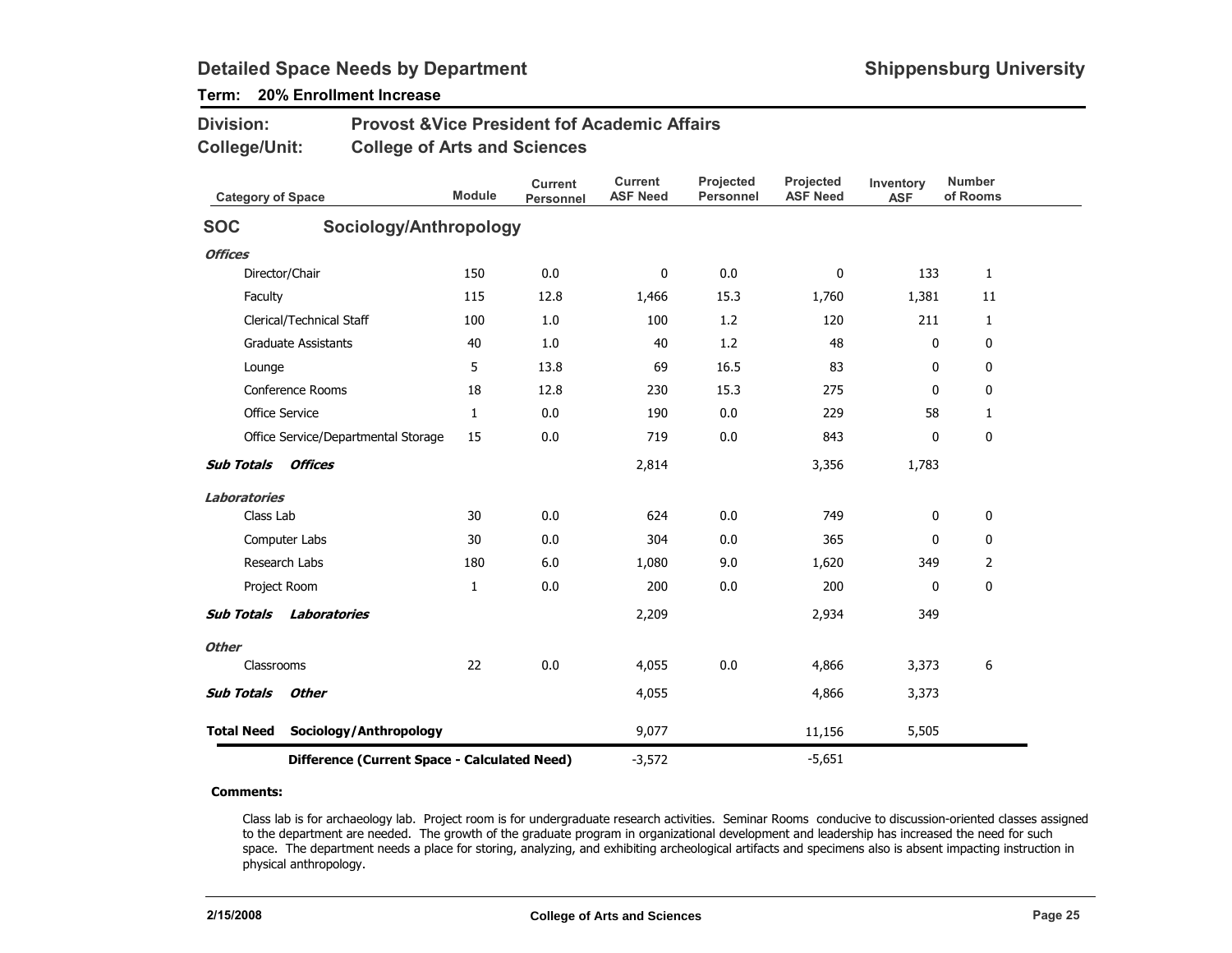### Term: 20% Enrollment Increase

| <b>Division:</b> | <b>Provost &amp; Vice President fof Academic Affairs</b> |
|------------------|----------------------------------------------------------|
| College/Unit:    | <b>College of Arts and Sciences</b>                      |

| <b>Category of Space</b> |                                              | <b>Module</b> | <b>Current</b><br><b>Personnel</b> | <b>Current</b><br><b>ASF Need</b> | Projected<br><b>Personnel</b> | <b>Projected</b><br><b>ASF Need</b> | Inventory<br><b>ASF</b> | <b>Number</b><br>of Rooms |
|--------------------------|----------------------------------------------|---------------|------------------------------------|-----------------------------------|-------------------------------|-------------------------------------|-------------------------|---------------------------|
| <b>WST</b>               | <b>Womens' Studies</b>                       |               |                                    |                                   |                               |                                     |                         |                           |
| <b>Offices</b>           |                                              |               |                                    |                                   |                               |                                     |                         |                           |
|                          | Director/Chair                               | 150           | 2.0                                | 300                               | 2.0                           | 300                                 | 314                     | 2                         |
| Staff                    |                                              | 120           | 1.0                                | 120                               | 1.2                           | 144                                 | 201                     | 1                         |
|                          | <b>Graduate Assistants</b>                   | 40            | 1.0                                | 40                                | 1.2                           | 48                                  | 193                     | 1                         |
| Lounge                   |                                              | 5             | 3.0                                | 15                                | 3.2                           | 16                                  | 0                       | 0                         |
|                          | Conference Rooms                             | 18            | 3.0                                | 500                               | 3.2                           | 500                                 | 495                     | 1                         |
|                          | Office Service                               | $\mathbf{1}$  | 0.0                                | 128                               | 0.0                           | 131                                 | 31                      | 3                         |
|                          | Office Service/Departmental Storage          | 15            | 0.0                                | 280                               | 0.0                           | 292                                 | 174                     | 1                         |
|                          | Student Organization                         | 150           | 2.0                                | 300                               | 2.0                           | 300                                 | 175                     | 3                         |
| <b>Sub Totals</b>        | <b>Offices</b>                               |               |                                    | 1,683                             |                               | 1,731                               | 1,583                   |                           |
| <b>Other</b>             |                                              |               |                                    |                                   |                               |                                     |                         |                           |
| Classrooms               |                                              | 22            | 0.0                                | 47                                | 0.0                           | 57                                  | 0                       | 0                         |
|                          | Student Lounge                               | 2             | 0.0                                | 265                               | 0.0                           | 265                                 | 265                     | 1                         |
| <b>Sub Totals</b>        | <b>Other</b>                                 |               |                                    | 312                               |                               | 322                                 | 265                     |                           |
| <b>Total Need</b>        | <b>Womens' Studies</b>                       |               |                                    | 1,995                             |                               | 2,053                               | 1,848                   |                           |
|                          | Difference (Current Space - Calculated Need) |               |                                    | $-147$                            |                               | $-205$                              |                         |                           |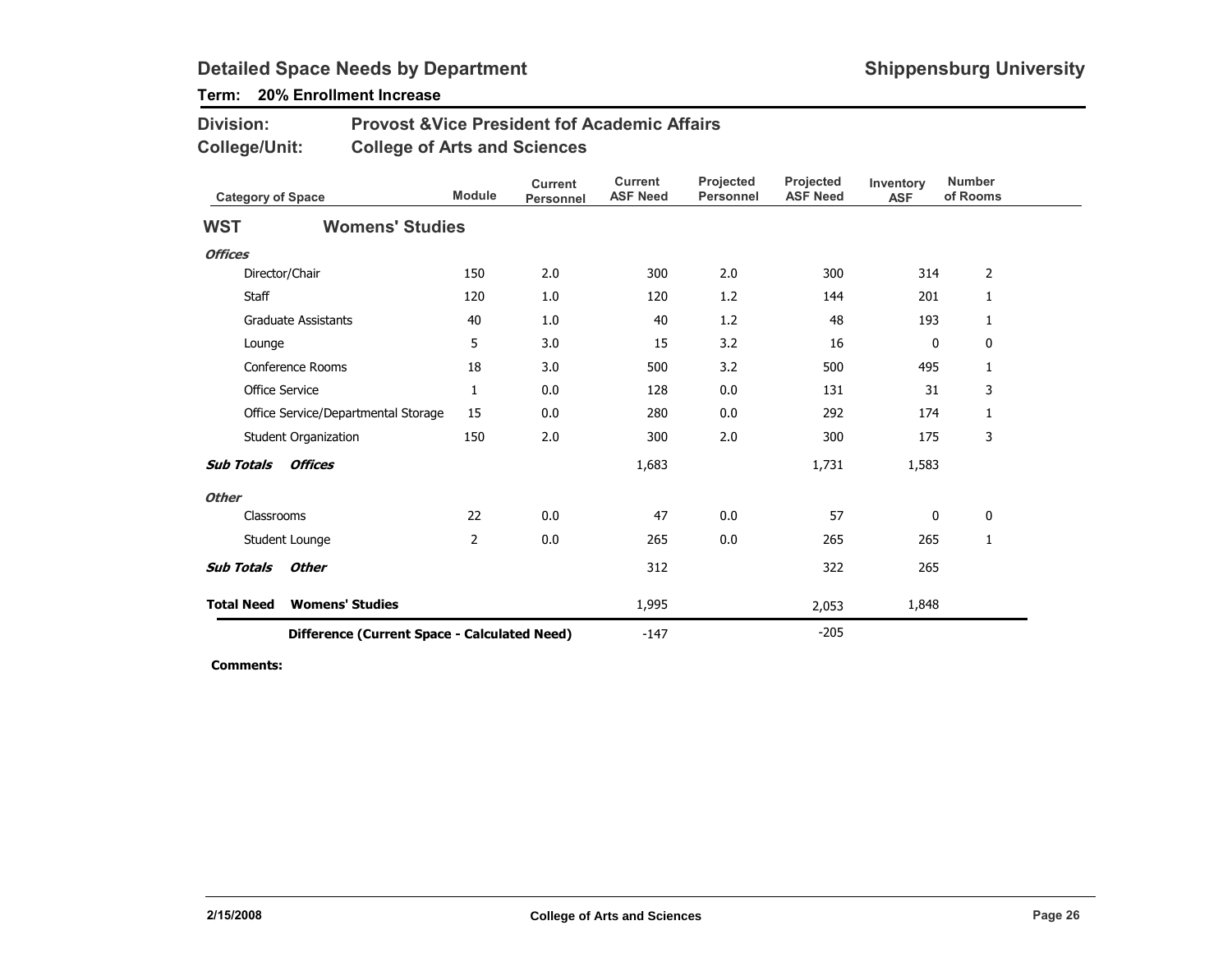### Term: 20% Enrollment Increase

| <b>Division:</b>     | <b>Provost &amp; Vice President fof Academic Affairs</b> |
|----------------------|----------------------------------------------------------|
| <b>College/Unit:</b> | <b>College of Arts and Sciences</b>                      |

| <b>Category of Space</b> | <b>Module</b> | Current<br>Personnel | Current<br><b>ASF Need</b> | <b>Projected</b><br>Personnel | <b>Projected</b><br><b>ASF Need</b> | Inventory<br><b>ASF</b> | <b>Number</b><br>of Rooms |  |
|--------------------------|---------------|----------------------|----------------------------|-------------------------------|-------------------------------------|-------------------------|---------------------------|--|
| <b>Grand Total</b>       |               |                      | 203,882                    |                               | 241.165                             | 179,399                 |                           |  |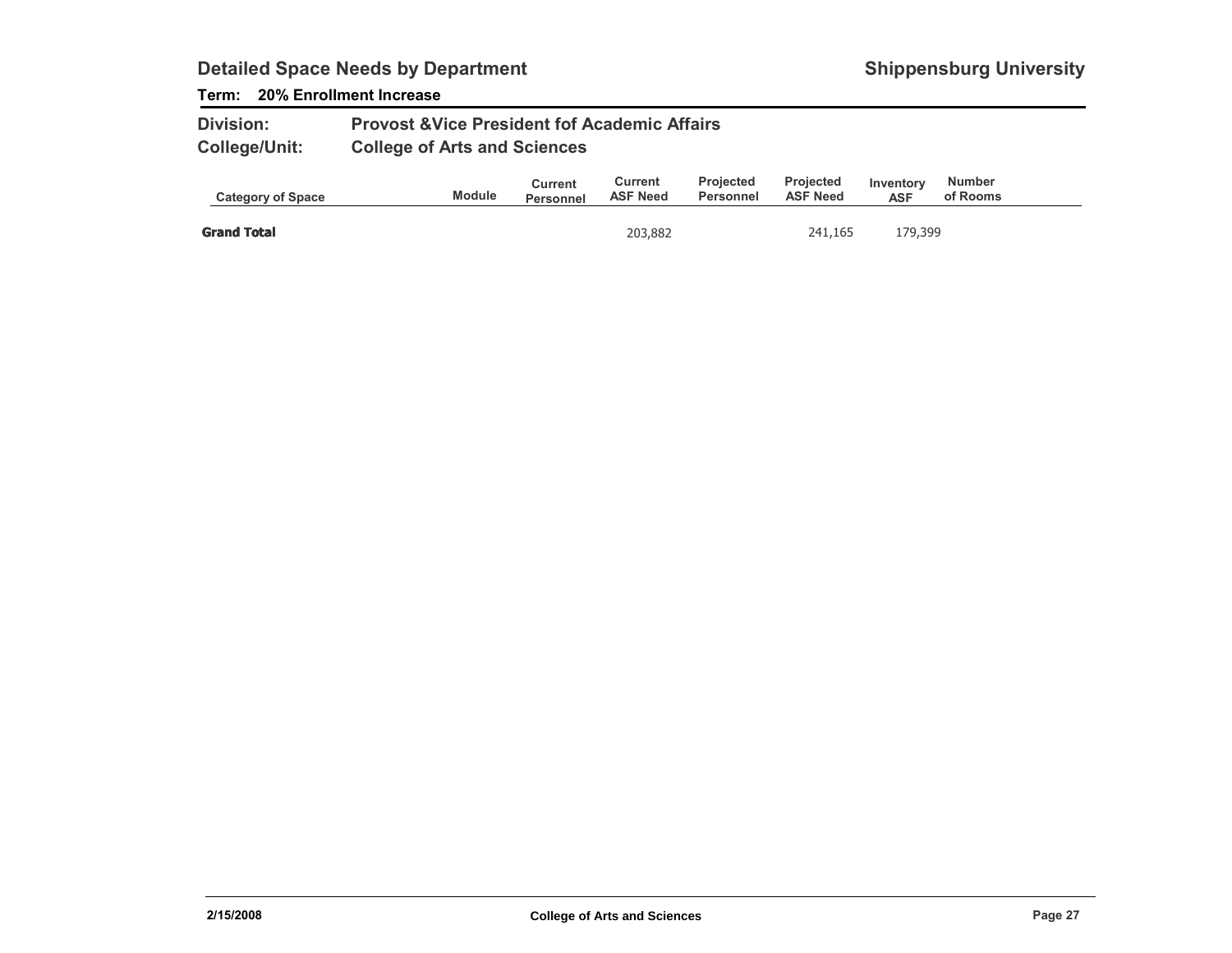| <b>Division:</b>                                           | <b>Provost &amp; Vice President fof Academic Affairs</b> |                                                 |                             |                                   |                               |                              |                         |                           |  |  |
|------------------------------------------------------------|----------------------------------------------------------|-------------------------------------------------|-----------------------------|-----------------------------------|-------------------------------|------------------------------|-------------------------|---------------------------|--|--|
| <b>College/Unit:</b>                                       |                                                          | <b>School of Academic Programs and Services</b> |                             |                                   |                               |                              |                         |                           |  |  |
| <b>Category of Space</b>                                   |                                                          | <b>Module</b>                                   | <b>Current</b><br>Personnel | <b>Current</b><br><b>ASF Need</b> | Projected<br><b>Personnel</b> | Projected<br><b>ASF Need</b> | Inventory<br><b>ASF</b> | <b>Number</b><br>of Rooms |  |  |
| <b>SUC</b>                                                 |                                                          | <b>Academic Success Programs</b>                |                             |                                   |                               |                              |                         |                           |  |  |
| <b>Offices</b>                                             |                                                          |                                                 |                             |                                   |                               |                              |                         |                           |  |  |
|                                                            | Director/Chair                                           | 150                                             | 1.0                         | 150                               | 1.0                           | 150                          | 0                       | 0                         |  |  |
| Faculty                                                    |                                                          | 115                                             | 3.0                         | 345                               | 3.2                           | 414                          | 522                     | 3                         |  |  |
| Staff                                                      |                                                          | 120                                             | 1.0                         | 120                               | 1.1                           | 144                          | 386                     | 2                         |  |  |
|                                                            | Clerical/Technical Staff                                 | 100                                             | 1.0                         | 100                               | 1.1                           | 120                          | 197                     | 1                         |  |  |
|                                                            | <b>Graduate Assistants</b>                               | 40                                              | 5.0                         | 200                               | 5.4                           | 240                          | 591                     | 3                         |  |  |
| Lounge                                                     |                                                          | 5                                               | 6.0                         | 30                                | 7.0                           | 35                           | 0                       | 0                         |  |  |
|                                                            | Conference Rooms                                         | 18                                              | 5.0                         | 200                               | 5.8                           | 200                          | 221                     | 1                         |  |  |
|                                                            | Office Service                                           | 1                                               | 0.0                         | 115                               | 0.0                           | 130                          | 218                     | 1                         |  |  |
| <b>Sub Totals</b>                                          | <b>Offices</b>                                           |                                                 |                             | 1,260                             |                               | 1,433                        | 2,135                   |                           |  |  |
| <b>Total Need</b>                                          |                                                          | <b>Academic Success Programs</b>                |                             | 1,260                             |                               | 1,433                        | 2,135                   |                           |  |  |
| 702<br>876<br>Difference (Current Space - Calculated Need) |                                                          |                                                 |                             |                                   |                               |                              |                         |                           |  |  |

### Term: 20% Enollment Increase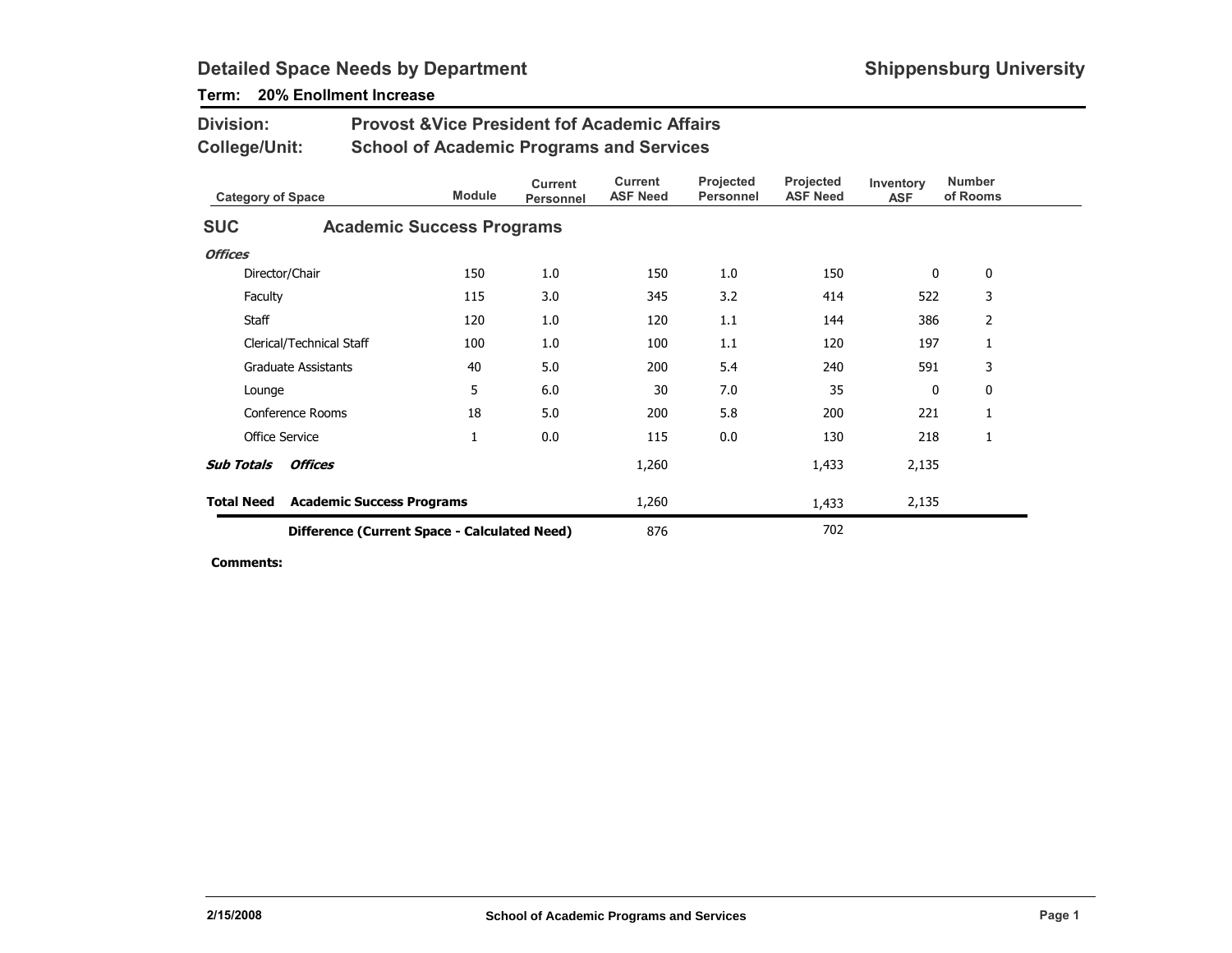| <b>Division:</b><br><b>College/Unit:</b> |                                              | <b>Provost &amp; Vice President fof Academic Affairs</b><br><b>School of Academic Programs and Services</b> |                             |                                   |                               |                              |                         |                           |  |  |
|------------------------------------------|----------------------------------------------|-------------------------------------------------------------------------------------------------------------|-----------------------------|-----------------------------------|-------------------------------|------------------------------|-------------------------|---------------------------|--|--|
| <b>Category of Space</b>                 |                                              | <b>Module</b>                                                                                               | <b>Current</b><br>Personnel | <b>Current</b><br><b>ASF Need</b> | Projected<br><b>Personnel</b> | Projected<br><b>ASF Need</b> | Inventory<br><b>ASF</b> | <b>Number</b><br>of Rooms |  |  |
| <b>APS</b>                               | Dean, School Academic Programs and Services  |                                                                                                             |                             |                                   |                               |                              |                         |                           |  |  |
| <b>Offices</b>                           |                                              |                                                                                                             |                             |                                   |                               |                              |                         |                           |  |  |
| Dean                                     |                                              | 200                                                                                                         | 1.0                         | 200                               | 1.0                           | 200                          | 0                       | 0                         |  |  |
| Director/Chair                           |                                              | 150                                                                                                         | 1.0                         | 150                               | 1.0                           | 150                          | $\mathbf{0}$            | 0                         |  |  |
| Asst Director                            |                                              | 130                                                                                                         | 1.0                         | 130                               | 1.0                           | 130                          | 0                       | $\mathbf 0$               |  |  |
| Faculty                                  |                                              | 115                                                                                                         | 1.0                         | 115                               | 1.0                           | 115                          | 0                       | 0                         |  |  |
| Staff                                    |                                              | 120                                                                                                         | 3.0                         | 360                               | 4.0                           | 480                          | 1,442                   | 14                        |  |  |
| Clerical/Technical Staff                 |                                              | 100                                                                                                         | 1.0                         | 100                               | 2.0                           | 200                          | 204                     | $\mathbf{1}$              |  |  |
| <b>Graduate Assistants</b>               |                                              | 40                                                                                                          | 7.0                         | 280                               | 7.0                           | 280                          | $\mathbf{0}$            | 0                         |  |  |
| Lounge                                   |                                              | 5                                                                                                           | 8.0                         | 40                                | 10.0                          | 50                           | 0                       | 0                         |  |  |
| <b>Conference Rooms</b>                  |                                              | 18                                                                                                          | 7.0                         | 126                               | 8.0                           | 144                          | $\mathbf{0}$            | $\mathbf 0$               |  |  |
| <b>Office Service</b>                    |                                              | $\mathbf{1}$                                                                                                | 0.0                         | 300                               | 0.0                           | 350                          | 400                     | 10                        |  |  |
| Office Service/Waiting Room              |                                              | 120                                                                                                         | 0.0                         | 120                               | 0.0                           | 120                          | 0                       | $\mathbf{0}$              |  |  |
| <b>Sub Totals</b><br><b>Offices</b>      |                                              |                                                                                                             |                             | 1,921                             |                               | 2,219                        | 2,046                   |                           |  |  |
| <b>Other</b>                             |                                              |                                                                                                             |                             |                                   |                               |                              |                         |                           |  |  |
| Classrooms                               |                                              | 22                                                                                                          | 0.0                         | $\mathbf 0$                       | 0.0                           | $\mathbf 0$                  | 501                     | $\overline{2}$            |  |  |
| <b>Testing Room</b>                      |                                              | 1                                                                                                           | 0.0                         | 800                               | 0.0                           | 800                          | 0                       | 0                         |  |  |
| <b>Sub Totals</b><br>Other               |                                              |                                                                                                             |                             | 800                               |                               | 800                          | 501                     |                           |  |  |
| <b>Total Need</b>                        | Dean, School Academic Programs and Services  |                                                                                                             |                             | 2,721                             |                               | 3,019                        | 2,547                   |                           |  |  |
|                                          | Difference (Current Space - Calculated Need) |                                                                                                             |                             | $-174$                            |                               | $-472$                       |                         |                           |  |  |

### Term: 20% Enollment Increase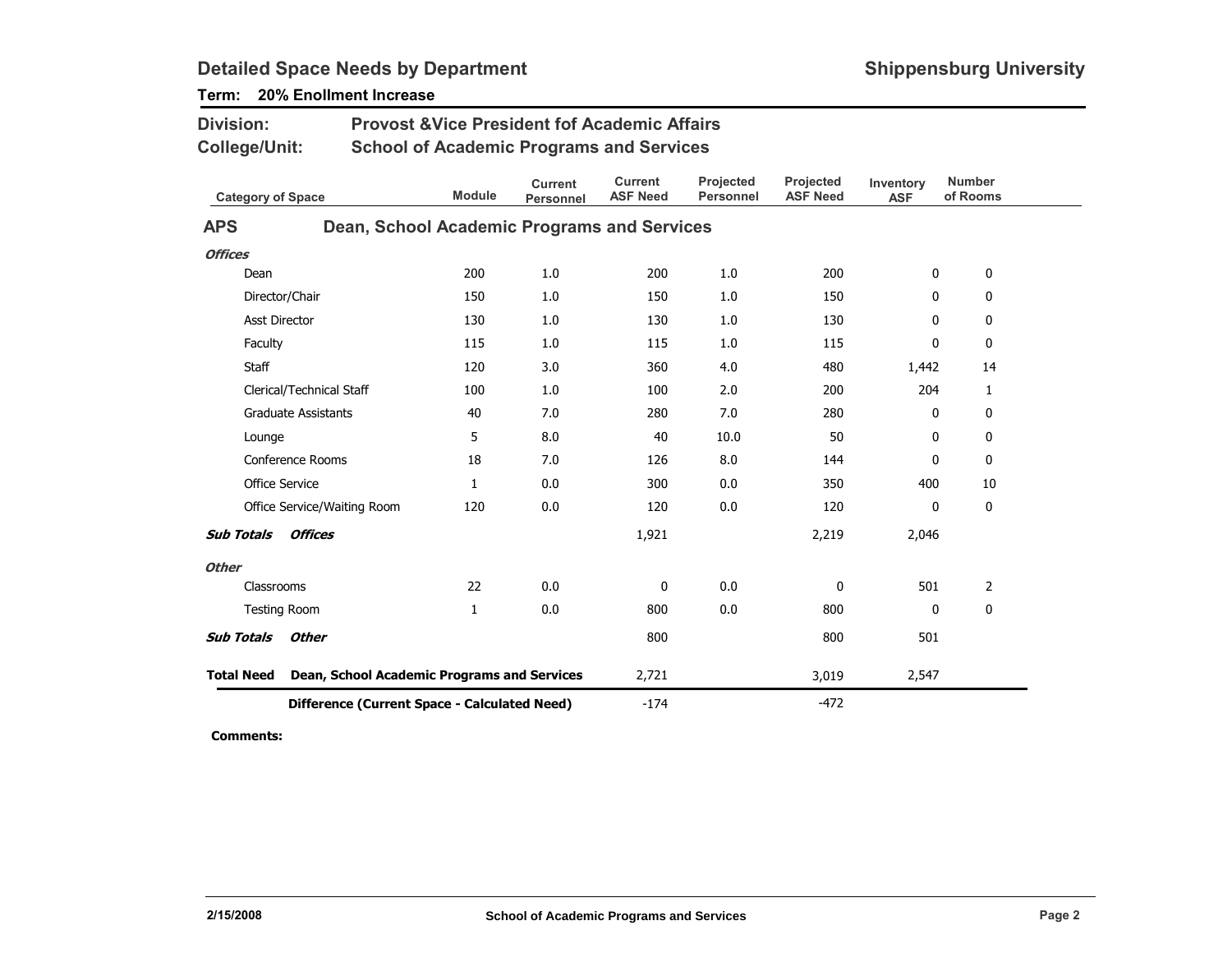### Term: 20% Enollment Increase

Division:

| <b>College/Unit:</b>       |                                              | <b>School of Academic Programs and Services</b> |                                    |                                   |                               |                              |                         |                           |
|----------------------------|----------------------------------------------|-------------------------------------------------|------------------------------------|-----------------------------------|-------------------------------|------------------------------|-------------------------|---------------------------|
| <b>Category of Space</b>   |                                              | <b>Module</b>                                   | <b>Current</b><br><b>Personnel</b> | <b>Current</b><br><b>ASF Need</b> | Projected<br><b>Personnel</b> | Projected<br><b>ASF Need</b> | Inventory<br><b>ASF</b> | <b>Number</b><br>of Rooms |
| LC                         | <b>Learning Center</b>                       |                                                 |                                    |                                   |                               |                              |                         |                           |
| <b>Offices</b>             |                                              |                                                 |                                    |                                   |                               |                              |                         |                           |
|                            | Director/Chair                               | 150                                             | 1.0                                | 150                               | 1.0                           | 150                          | 0                       | 0                         |
| Faculty                    |                                              | 115                                             | 1.0                                | 115                               | 1.1                           | 138                          | 254                     | 2                         |
| Staff                      |                                              | 120                                             | 2.0                                | 240                               | 2.2                           | 288                          | 641                     | 4                         |
| Clerical/Technical Staff   |                                              | 100                                             | 1.0                                | 100                               | 1.1                           | 120                          | $\mathbf 0$             | 0                         |
| <b>Graduate Assistants</b> |                                              | 40                                              | 7.0                                | 280                               | 7.5                           | 336                          | $\mathbf{0}$            | 0                         |
|                            | Lounge                                       |                                                 | 5.0                                | 25                                | 5.8                           | 29                           | $\mathbf 0$             | 0                         |
|                            | Conference Rooms                             | 18                                              | 4.0                                | 72                                | 4.6                           | 83                           | $\mathbf{0}$            | 0                         |
|                            | <b>Office Service</b>                        | 1                                               | 0.0                                | 98                                | 0.0                           | 114                          | $\mathbf 0$             | 0                         |
| <b>Sub Totals</b>          | <b>Offices</b>                               |                                                 |                                    | 1,080                             |                               | 1,258                        | 895                     |                           |
| <b>Other</b>               |                                              |                                                 |                                    |                                   |                               |                              |                         |                           |
|                            | Library/Study Area                           | 1                                               | 0.0                                | 1,231                             | 0.0                           | 1,231                        | 0                       | 0                         |
|                            | <b>Tutoring Room</b>                         | 1                                               | 0.0                                | 4,000                             | 0.0                           | 4,500                        | 0                       | 0                         |
| <b>Sub Totals</b>          | Other                                        |                                                 |                                    | 5,231                             |                               | 5,731                        | $\mathbf 0$             |                           |
| <b>Total Need</b>          | <b>Learning Center</b>                       |                                                 |                                    | 6,311                             |                               | 6,989                        | 895                     |                           |
|                            | Difference (Current Space - Calculated Need) |                                                 |                                    | $-5,416$                          |                               | $-6,094$                     |                         |                           |

Provost &Vice President fof Academic Affairs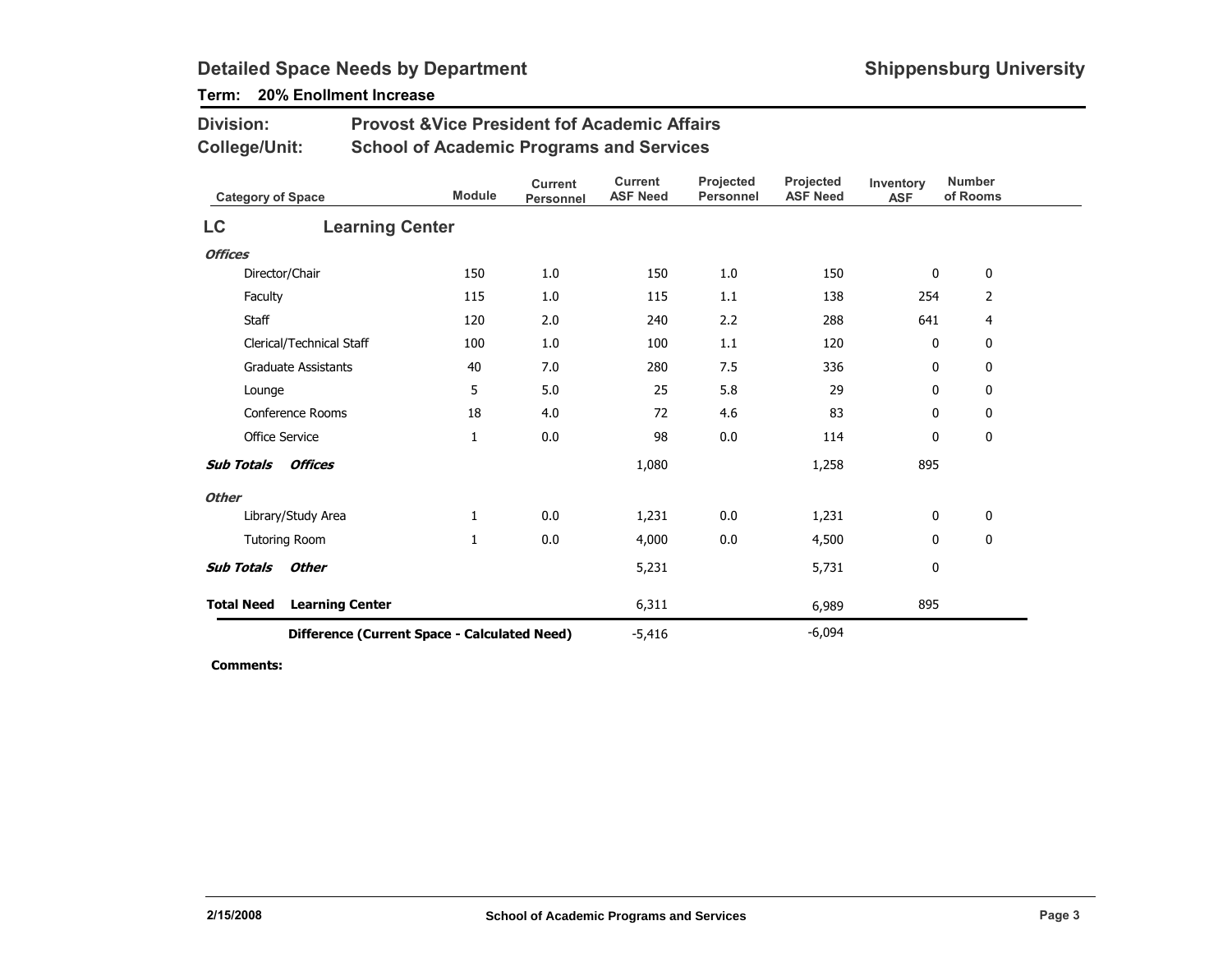### Term: 20% Enollment Increase

| <b>Division:</b>     | <b>Provost &amp; Vice President fof Academic Affairs</b> |
|----------------------|----------------------------------------------------------|
| <b>College/Unit:</b> | <b>School of Academic Programs and Services</b>          |

| <b>Category of Space</b> | <b>Module</b> | Current<br><b>Personnel</b> | Current<br><b>ASF Need</b> | <b>Projected</b><br>Personnel | <b>Projected</b><br><b>ASF Need</b> | Inventory<br><b>ASF</b> | <b>Number</b><br>of Rooms |  |
|--------------------------|---------------|-----------------------------|----------------------------|-------------------------------|-------------------------------------|-------------------------|---------------------------|--|
| <b>Grand Total</b>       |               |                             | 10,292                     |                               | 11,441                              | 5,577                   |                           |  |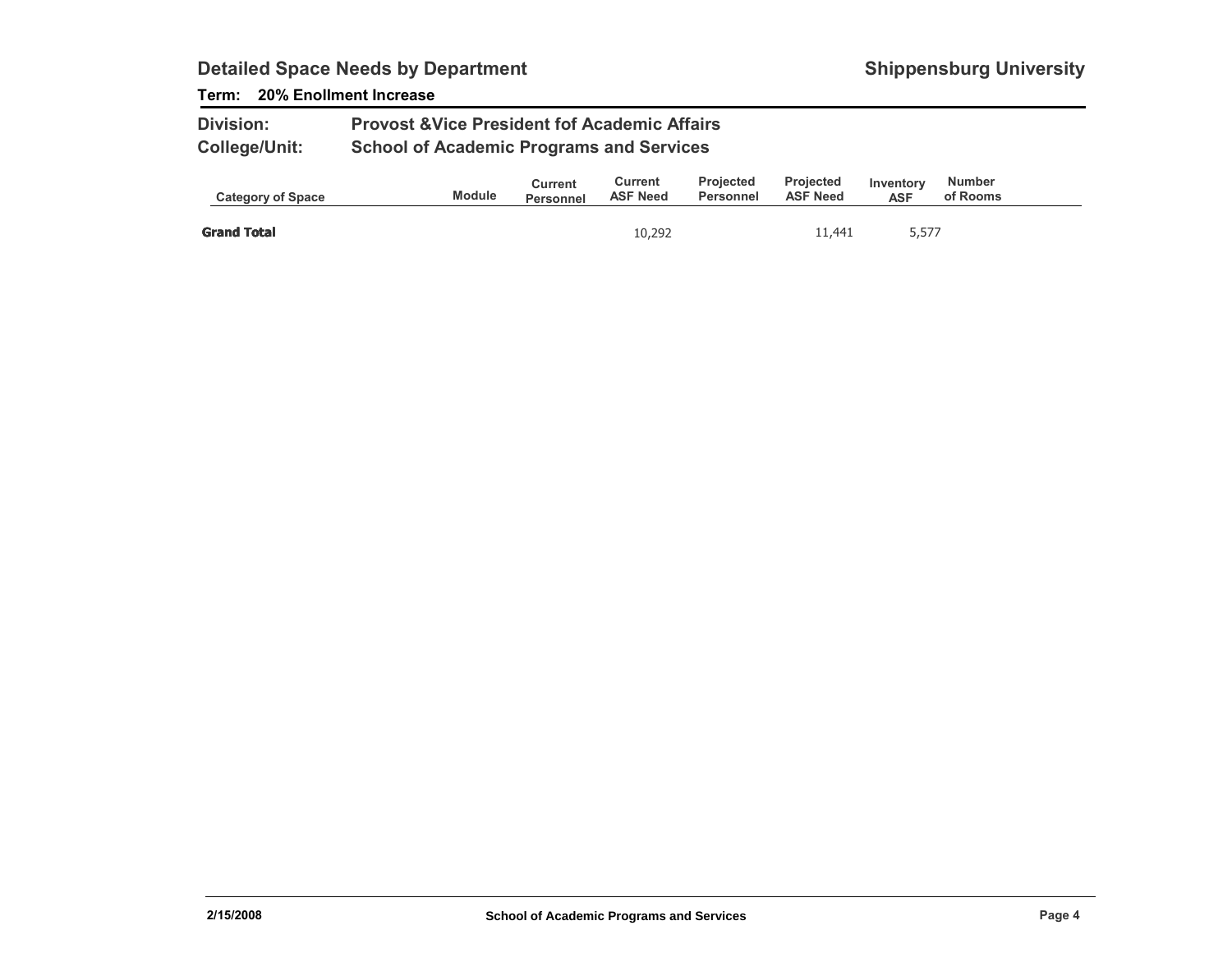| <b>Division:</b>         |                                                               | <b>Provost &amp; Vice President fof Academic Affairs</b> |                                    |                                   |                               |                              |                         |                           |  |  |  |
|--------------------------|---------------------------------------------------------------|----------------------------------------------------------|------------------------------------|-----------------------------------|-------------------------------|------------------------------|-------------------------|---------------------------|--|--|--|
| College/Unit:            |                                                               | John L. Grove College of Business                        |                                    |                                   |                               |                              |                         |                           |  |  |  |
| <b>Category of Space</b> |                                                               | <b>Module</b>                                            | <b>Current</b><br><b>Personnel</b> | <b>Current</b><br><b>ASF Need</b> | Projected<br><b>Personnel</b> | Projected<br><b>ASF Need</b> | Inventory<br><b>ASF</b> | <b>Number</b><br>of Rooms |  |  |  |
| <b>ACC</b>               |                                                               | <b>Accounting and Management Information Systems</b>     |                                    |                                   |                               |                              |                         |                           |  |  |  |
| <b>Offices</b>           |                                                               |                                                          |                                    |                                   |                               |                              |                         |                           |  |  |  |
|                          | Director/Chair                                                | 150                                                      | 1.0                                | 150                               | 1.0                           | 150                          | 132                     | $\mathbf{1}$              |  |  |  |
| Faculty                  |                                                               | 115                                                      | 14.5                               | 1,668                             | 17.4                          | 2,001                        | 1,402                   | 11                        |  |  |  |
|                          | Clerical/Technical Staff                                      | 100                                                      | 1.0                                | 100                               | 1.2                           | 120                          | 210                     | $\mathbf{1}$              |  |  |  |
|                          | <b>Graduate Assistants</b>                                    | 40                                                       | 2.0                                | 80                                | 2.4                           | 96                           | 0                       | 0                         |  |  |  |
| Lounge                   |                                                               | 5                                                        | 16.5                               | 83                                | 19.6                          | 98                           | 0                       | 0                         |  |  |  |
| Conference Rooms         |                                                               | 18                                                       | 15.5                               | 279                               | 18.4                          | 331                          | $\mathbf{0}$            | 0                         |  |  |  |
|                          | Office Service                                                | $\mathbf{1}$                                             | 0.0                                | 236                               | 0.0                           | 280                          | 134                     | 3                         |  |  |  |
| <b>Sub Totals</b>        | Offices                                                       |                                                          |                                    | 2,595                             |                               | 3,076                        | 1,878                   |                           |  |  |  |
| <b>Laboratories</b>      |                                                               |                                                          |                                    |                                   |                               |                              |                         |                           |  |  |  |
| Class Lab                |                                                               | $\mathbf 0$                                              | 0.0                                | 0                                 | 0.0                           | 0                            | 22                      | 3                         |  |  |  |
|                          | Computer Labs                                                 | 33                                                       | 0.0                                | 2,545                             | 0.0                           | 3,052                        | 2,261                   | 2                         |  |  |  |
|                          | Project Room                                                  | 250                                                      | 0.0                                | 250                               | 0.0                           | 250                          | 0                       | 0                         |  |  |  |
| <b>Sub Totals</b>        | Laboratories                                                  |                                                          |                                    | 2,795                             |                               | 3,302                        | 2,283                   |                           |  |  |  |
| <b>Other</b>             |                                                               |                                                          |                                    |                                   |                               |                              |                         |                           |  |  |  |
| Classrooms               |                                                               | 22                                                       | 0.0                                | 1,702                             | 0.0                           | 2,042                        | 1,567                   | 4                         |  |  |  |
| <b>Sub Totals</b>        | Other                                                         |                                                          |                                    | 1,702                             |                               | 2,042                        | 1,567                   |                           |  |  |  |
|                          | <b>Total Need</b> Accounting and Management Information Syste |                                                          |                                    | 7,092                             |                               | 8,420                        | 5,728                   |                           |  |  |  |
|                          | Difference (Current Space - Calculated Need)                  | $-1,364$                                                 |                                    | $-2,692$                          |                               |                              |                         |                           |  |  |  |

### Term: 20% Enrollment Increase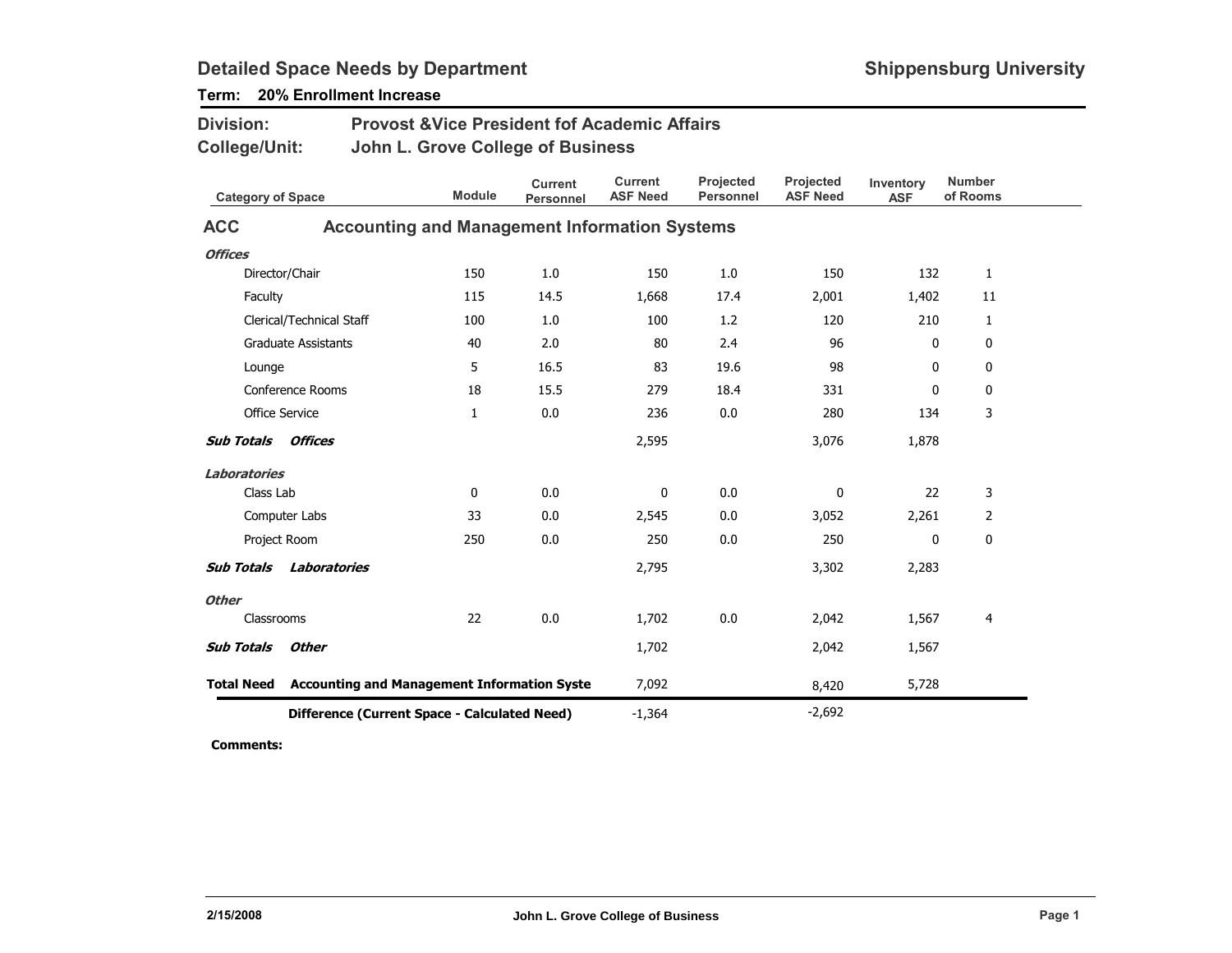| <b>Division:</b><br><b>College/Unit:</b> |                                  | <b>Provost &amp; Vice President fof Academic Affairs</b><br>John L. Grove College of Business |                                    |                                   |                               |                              |                         |                           |  |  |  |
|------------------------------------------|----------------------------------|-----------------------------------------------------------------------------------------------|------------------------------------|-----------------------------------|-------------------------------|------------------------------|-------------------------|---------------------------|--|--|--|
| <b>Category of Space</b>                 |                                  | <b>Module</b>                                                                                 | <b>Current</b><br><b>Personnel</b> | <b>Current</b><br><b>ASF Need</b> | Projected<br><b>Personnel</b> | Projected<br><b>ASF Need</b> | Inventory<br><b>ASF</b> | <b>Number</b><br>of Rooms |  |  |  |
| <b>BUS</b>                               |                                  | <b>Dean, College of Business</b>                                                              |                                    |                                   |                               |                              |                         |                           |  |  |  |
| <b>Offices</b>                           |                                  |                                                                                               |                                    |                                   |                               |                              |                         |                           |  |  |  |
| Dean                                     |                                  | 200                                                                                           | 1.0                                | 200                               | 1.0                           | 200                          | $\mathbf 0$             | 0                         |  |  |  |
|                                          | Assoc./Asst Administrator        | 180                                                                                           | 1.0                                | 180                               | 1.0                           | 180                          | 0                       | 0                         |  |  |  |
|                                          | Director/Chair                   | 150                                                                                           | 0.0                                | $\mathbf 0$                       | 0.0                           | 0                            | 244                     | 1                         |  |  |  |
| Staff                                    |                                  | 120                                                                                           | 2.0                                | 240                               | 3.0                           | 360                          | 1,445                   | 5                         |  |  |  |
| Clerical/Technical Staff                 |                                  | 100                                                                                           | 1.0                                | 100                               | 2.0                           | 200                          | 1,061                   | 6                         |  |  |  |
| <b>Graduate Assistants</b>               |                                  | 40                                                                                            | 3.0                                | 120                               | 3.0                           | 120                          | 81                      | 1                         |  |  |  |
| Lounge                                   |                                  | 5                                                                                             | 5.0                                | 25                                | 7.0                           | 35                           | 0                       | $\mathbf 0$               |  |  |  |
|                                          | Conference Rooms                 | 18                                                                                            | 4.0                                | 815                               | 5.0                           | 815                          | 815                     | 3                         |  |  |  |
| <b>Office Service</b>                    |                                  | $\mathbf{1}$                                                                                  | 0.0                                | 336                               | 0.0                           | 382                          | 478                     | 9                         |  |  |  |
|                                          | Office Service/Waiting Room      | 120                                                                                           | 0.0                                | 120                               | 0.0                           | 120                          | 0                       | 0                         |  |  |  |
| <b>Sub Totals</b>                        | <b>Offices</b>                   |                                                                                               |                                    | 2,136                             |                               | 2,412                        | 4,124                   |                           |  |  |  |
| <b>Other</b>                             |                                  |                                                                                               |                                    |                                   |                               |                              |                         |                           |  |  |  |
| Classrooms                               |                                  | 22                                                                                            | 0.0                                | 591                               | 0.0                           | 709                          | 0                       | 0                         |  |  |  |
|                                          | Meeting Room                     | $\overline{2}$                                                                                | 0.0                                | 1,800                             | 0.0                           | 1,800                        | 1,800                   | $\mathbf{1}$              |  |  |  |
| <b>Sub Totals</b>                        | <b>Other</b>                     |                                                                                               |                                    | 2,391                             |                               | 2,509                        | 1,800                   |                           |  |  |  |
| <b>Total Need</b>                        | <b>Dean, College of Business</b> |                                                                                               |                                    | 4,527                             |                               | 4,921                        | 5,924                   |                           |  |  |  |
|                                          |                                  | Difference (Current Space - Calculated Need)                                                  |                                    | 1,397                             |                               | 1,003                        |                         |                           |  |  |  |

Term: 20% Enrollment Increase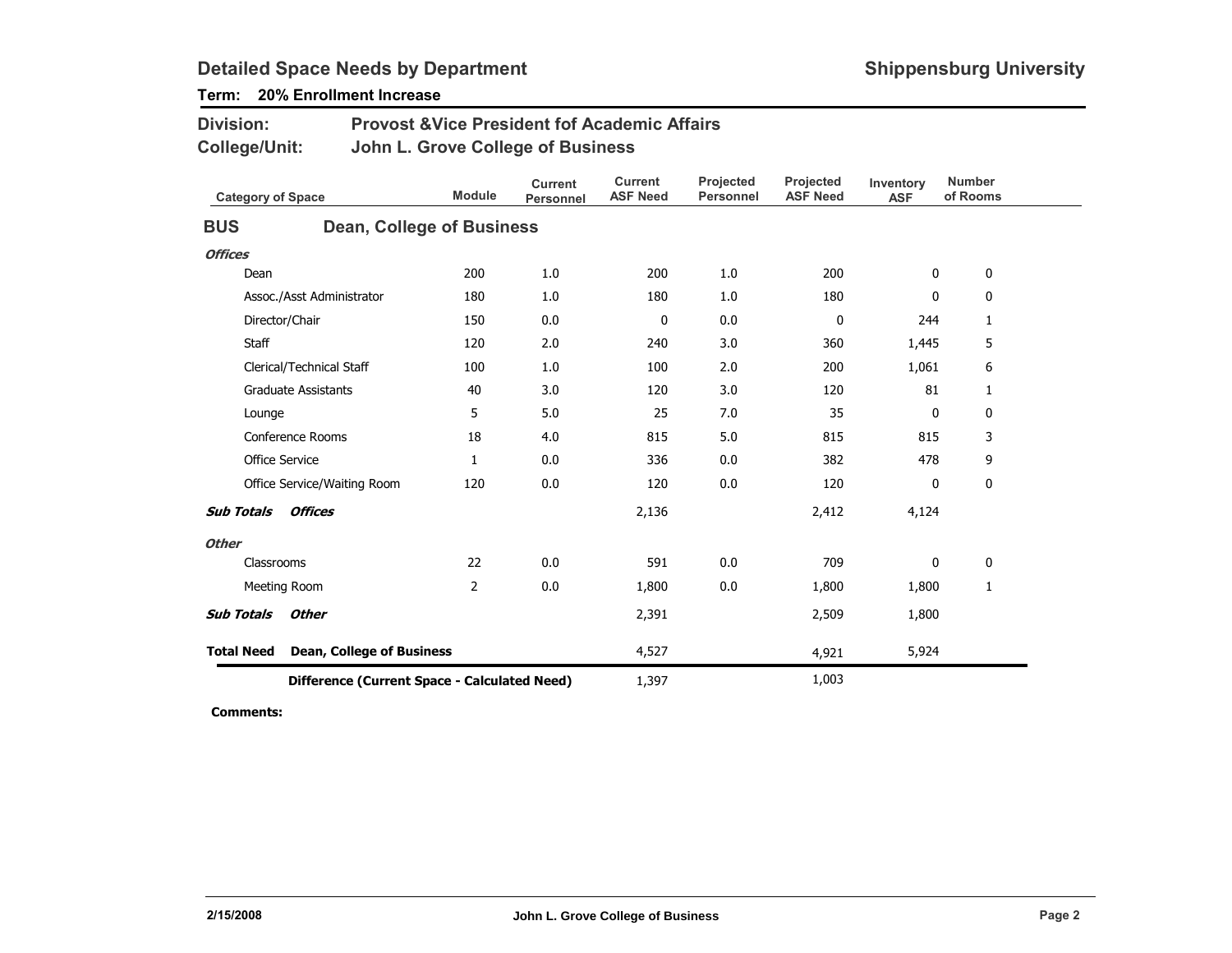| Term: 20% Enrollment Increase |  |
|-------------------------------|--|
|-------------------------------|--|

| <b>Division:</b><br><b>College/Unit:</b> |                            | <b>Provost &amp; Vice President fof Academic Affairs</b><br>John L. Grove College of Business |                                    |                                   |                               |                              |                         |                           |  |  |  |
|------------------------------------------|----------------------------|-----------------------------------------------------------------------------------------------|------------------------------------|-----------------------------------|-------------------------------|------------------------------|-------------------------|---------------------------|--|--|--|
| <b>Category of Space</b>                 |                            | <b>Module</b>                                                                                 | <b>Current</b><br><b>Personnel</b> | <b>Current</b><br><b>ASF Need</b> | Projected<br><b>Personnel</b> | Projected<br><b>ASF Need</b> | Inventory<br><b>ASF</b> | <b>Number</b><br>of Rooms |  |  |  |
| <b>FIN</b>                               |                            | <b>Finance and Supply Chain Management</b>                                                    |                                    |                                   |                               |                              |                         |                           |  |  |  |
| <b>Offices</b>                           |                            |                                                                                               |                                    |                                   |                               |                              |                         |                           |  |  |  |
|                                          | Director/Chair             | 150                                                                                           | 1.0                                | 150                               | 1.0                           | 150                          | 132                     | $\mathbf{1}$              |  |  |  |
| Faculty                                  |                            | 115                                                                                           | 9.0                                | 1,035                             | 10.8                          | 1,242                        | 1,136                   | 9                         |  |  |  |
|                                          | Clerical/Technical Staff   | 100                                                                                           | 1.0                                | 100                               | 1.2                           | 120                          | 209                     | $\mathbf{1}$              |  |  |  |
|                                          | <b>Graduate Assistants</b> | 40                                                                                            | 1.0                                | 40                                | 1.2                           | 48                           | 0                       | 0                         |  |  |  |
| 5<br>Lounge                              |                            |                                                                                               | 11.0                               | 55                                | 13.0                          | 65                           | 0                       | $\mathbf 0$               |  |  |  |
| Conference Rooms<br>18                   |                            | 10.0                                                                                          | 180                                | 11.8                              | 212                           | 0                            | 0                       |                           |  |  |  |
|                                          | <b>Office Service</b>      |                                                                                               | 0.0                                | 156                               | 0.0                           | 184                          | 59                      | $\mathbf{1}$              |  |  |  |
| <b>Sub Totals</b>                        | Offices                    |                                                                                               |                                    | 1,716                             |                               | 2,021                        | 1,536                   |                           |  |  |  |
| <b>Laboratories</b>                      |                            |                                                                                               |                                    |                                   |                               |                              |                         |                           |  |  |  |
|                                          | Computer Labs              | 30                                                                                            | 0.0                                | 1,523                             | 0.0                           | 1,828                        | 1,469                   | 3                         |  |  |  |
|                                          | Project Room               | 250                                                                                           | 0.0                                | 250                               | 0.0                           | 250                          | 0                       | 0                         |  |  |  |
| <b>Sub Totals</b>                        | Laboratories               |                                                                                               |                                    | 1,773                             |                               | 2,078                        | 1,469                   |                           |  |  |  |
| <b>Other</b>                             |                            |                                                                                               |                                    |                                   |                               |                              |                         |                           |  |  |  |
| Classrooms                               |                            | 22                                                                                            | 0.0                                | 1,256                             | 0.0                           | 1,507                        | 763                     | $\overline{2}$            |  |  |  |
| <b>Sub Totals</b>                        | Other                      |                                                                                               |                                    | 1,256                             |                               | 1,507                        | 763                     |                           |  |  |  |
| <b>Total Need</b>                        |                            | <b>Finance and Supply Chain Management</b>                                                    |                                    | 4,745                             |                               | 5,607                        | 3,768                   |                           |  |  |  |
|                                          |                            | Difference (Current Space - Calculated Need)                                                  | $-977$                             |                                   | $-1,839$                      |                              |                         |                           |  |  |  |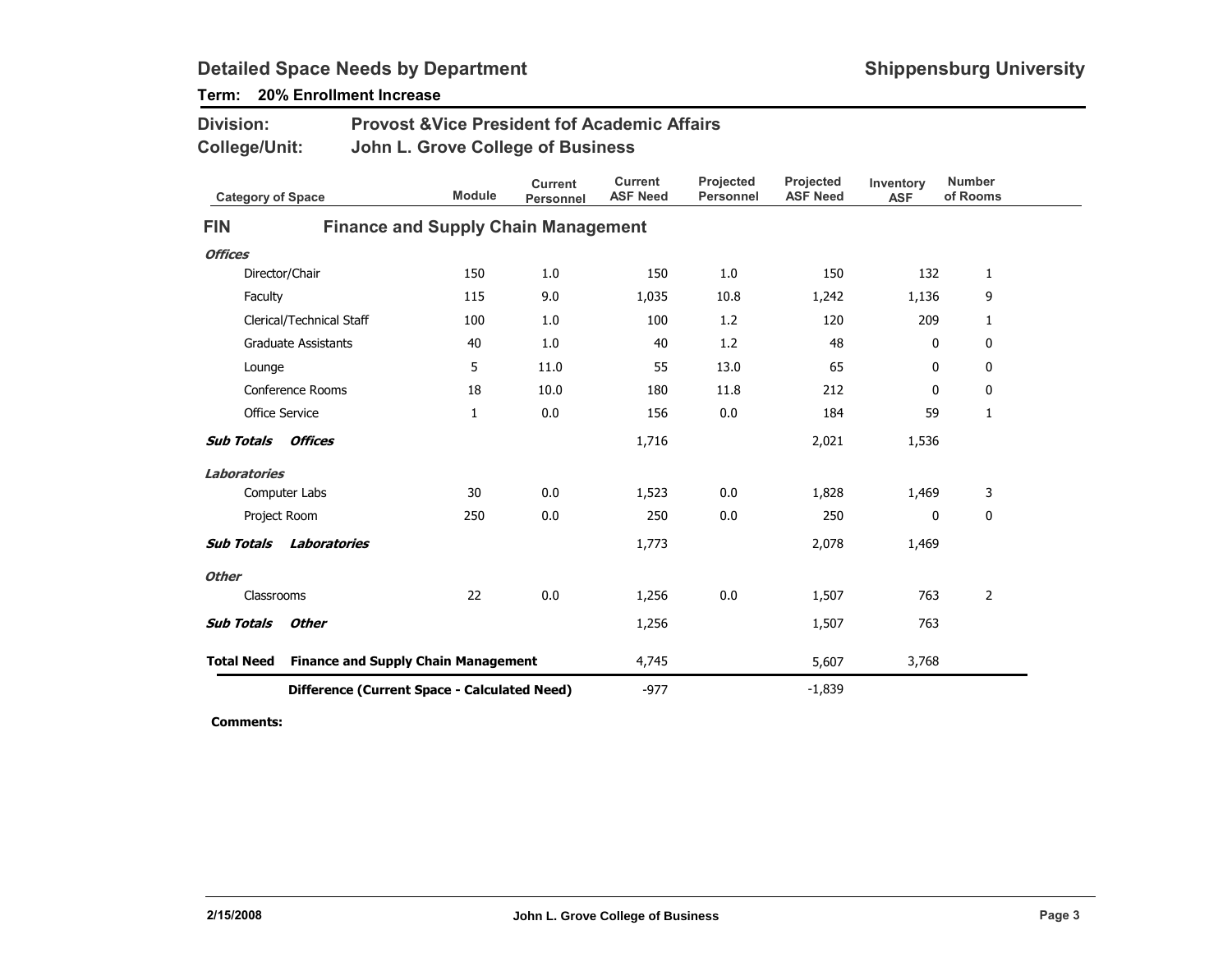| <b>Division:</b><br>College/Unit: |                                              | <b>Provost &amp; Vice President fof Academic Affairs</b><br>John L. Grove College of Business |               |                                    |                                   |                               |                              |                         |                           |  |  |
|-----------------------------------|----------------------------------------------|-----------------------------------------------------------------------------------------------|---------------|------------------------------------|-----------------------------------|-------------------------------|------------------------------|-------------------------|---------------------------|--|--|
| <b>Category of Space</b>          |                                              |                                                                                               | <b>Module</b> | <b>Current</b><br><b>Personnel</b> | <b>Current</b><br><b>ASF Need</b> | Projected<br><b>Personnel</b> | Projected<br><b>ASF Need</b> | Inventory<br><b>ASF</b> | <b>Number</b><br>of Rooms |  |  |
| <b>MGT</b>                        |                                              | <b>Management and Marketing</b>                                                               |               |                                    |                                   |                               |                              |                         |                           |  |  |
| <b>Offices</b>                    |                                              |                                                                                               |               |                                    |                                   |                               |                              |                         |                           |  |  |
|                                   | Director/Chair                               |                                                                                               | 150           | 0.0                                | $\mathbf 0$                       | 0.0                           | 0                            | 133                     | $\mathbf{1}$              |  |  |
| Faculty                           |                                              |                                                                                               | 115           | 18.8                               | 2,156                             | 22.5                          | 2,588                        | 2,039                   | 16                        |  |  |
|                                   | Clerical/Technical Staff                     |                                                                                               | 100           | 1.0                                | 100                               | 1.2                           | 120                          | 206                     | $\mathbf{1}$              |  |  |
| <b>Graduate Assistants</b><br>40  |                                              |                                                                                               | 1.0           | 40                                 | 1.2                               | 48                            | 0                            | 0                       |                           |  |  |
| 5<br>Lounge                       |                                              |                                                                                               | 19.8          | 99                                 | 23.7                              | 119                           | 0                            | 0                       |                           |  |  |
| Conference Rooms<br>18            |                                              |                                                                                               | 18.8          | 338                                | 22.5                              | 405                           | $\mathbf{0}$                 | 0                       |                           |  |  |
|                                   | <b>Office Service</b>                        |                                                                                               | 1             | 0.0                                | 273                               | 0.0                           | 328                          | 59                      | $\mathbf{1}$              |  |  |
| <b>Sub Totals</b>                 | Offices                                      |                                                                                               |               |                                    | 3,006                             |                               | 3,607                        | 2,437                   |                           |  |  |
| <b>Laboratories</b>               |                                              |                                                                                               |               |                                    |                                   |                               |                              |                         |                           |  |  |
|                                   | Computer Labs                                |                                                                                               | 35            | 0.0                                | 632                               | 0.0                           | 758                          | 1,910                   | 4                         |  |  |
|                                   | Project Room                                 |                                                                                               | 250           | 0.0                                | 250                               | 0.0                           | 250                          | $\mathbf{0}$            | $\mathbf{0}$              |  |  |
| <b>Sub Totals</b>                 | Laboratories                                 |                                                                                               |               |                                    | 882                               |                               | 1,008                        | 1,910                   |                           |  |  |
| <b>Other</b>                      |                                              |                                                                                               |               |                                    |                                   |                               |                              |                         |                           |  |  |
| Classrooms                        |                                              |                                                                                               | 22            | 0.0                                | 3,603                             | 0.0                           | 4,322                        | 3,835                   | 9                         |  |  |
| <b>Sub Totals</b>                 | <b>Other</b>                                 |                                                                                               |               |                                    | 3,603                             |                               | 4,322                        | 3,835                   |                           |  |  |
| <b>Total Need</b>                 |                                              | <b>Management and Marketing</b>                                                               |               |                                    | 7,490                             |                               | 8,937                        | 8,182                   |                           |  |  |
|                                   | Difference (Current Space - Calculated Need) |                                                                                               |               |                                    | 692                               |                               | $-755$                       |                         |                           |  |  |

Term: 20% Enrollment Increase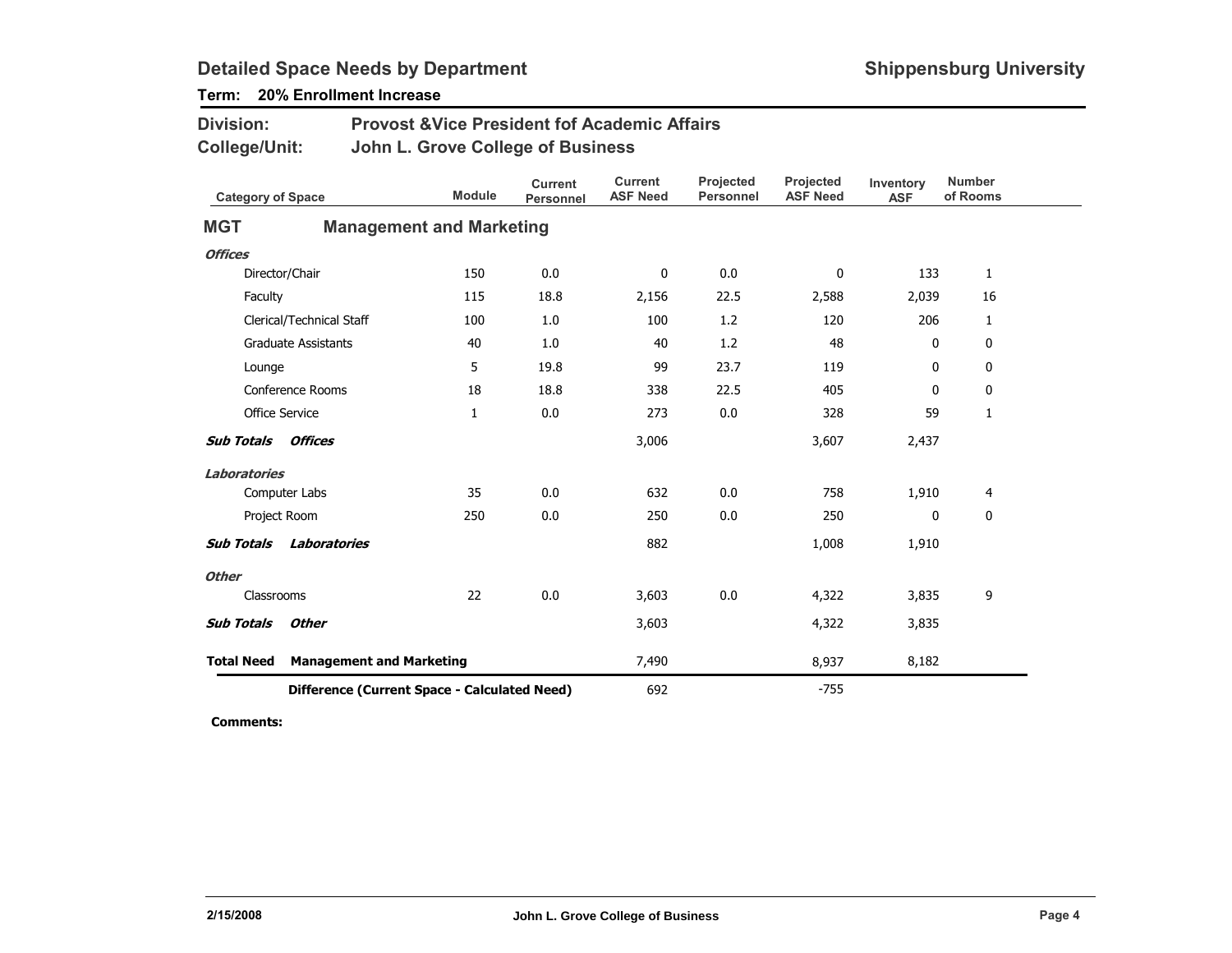### Term: 20% Enrollment Increase

| <b>Division:</b> | <b>Provost &amp; Vice President fof Academic Affairs</b> |
|------------------|----------------------------------------------------------|
| College/Unit:    | John L. Grove College of Business                        |

| <b>Category of Space</b> |                                              | <b>Module</b> | <b>Current</b><br>Personnel | <b>Current</b><br><b>ASF Need</b> | Projected<br><b>Personnel</b> | Projected<br><b>ASF Need</b> | Inventory<br><b>ASF</b> | <b>Number</b><br>of Rooms |
|--------------------------|----------------------------------------------|---------------|-----------------------------|-----------------------------------|-------------------------------|------------------------------|-------------------------|---------------------------|
| <b>MBA</b>               | <b>MBA</b>                                   |               |                             |                                   |                               |                              |                         |                           |
| <b>Offices</b>           |                                              |               |                             |                                   |                               |                              |                         |                           |
| Faculty                  |                                              | 115           | 1.0                         | 115                               | 1.0                           | 115                          | 124                     | $\mathbf{1}$              |
|                          | <b>Graduate Assistants</b>                   | 40            | 1.0                         | 40                                | 1.0                           | 40                           | 118                     | 1                         |
| Lounge                   |                                              | 5             | 1.0                         | 5                                 | 1.0                           | 5                            | $\mathbf 0$             | 0                         |
| Conference Rooms         |                                              | 18            | 1.0                         | 18                                | 1.0                           | 18                           | 0                       | 0                         |
|                          | <b>Office Service</b>                        | $\mathbf{1}$  | $0.0\,$                     | 18                                | $0.0\,$                       | 18                           | 0                       | $\mathbf 0$               |
| Sub Totals               | Offices                                      |               |                             | 196                               |                               | 196                          | 242                     |                           |
| Laboratories             |                                              |               |                             |                                   |                               |                              |                         |                           |
| Class Lab                |                                              | 30            | 0.0                         | 1,106                             | 0.0                           | 1,329                        | 649                     | 2                         |
|                          | Computer Labs                                | 30            | 0.0                         | 86                                | 0.0                           | 103                          | 0                       | 0                         |
|                          | Project Room                                 | 250           | 0.0                         | 250                               | 0.0                           | 250                          | 0                       | 0                         |
| <b>Sub Totals</b>        | Laboratories                                 |               |                             | 1,442                             |                               | 1,682                        | 649                     |                           |
| <b>Total Need</b>        | <b>MBA</b>                                   |               |                             | 1,638                             |                               | 1,878                        | 891                     |                           |
|                          | Difference (Current Space - Calculated Need) |               |                             | $-747$                            |                               | $-987$                       |                         |                           |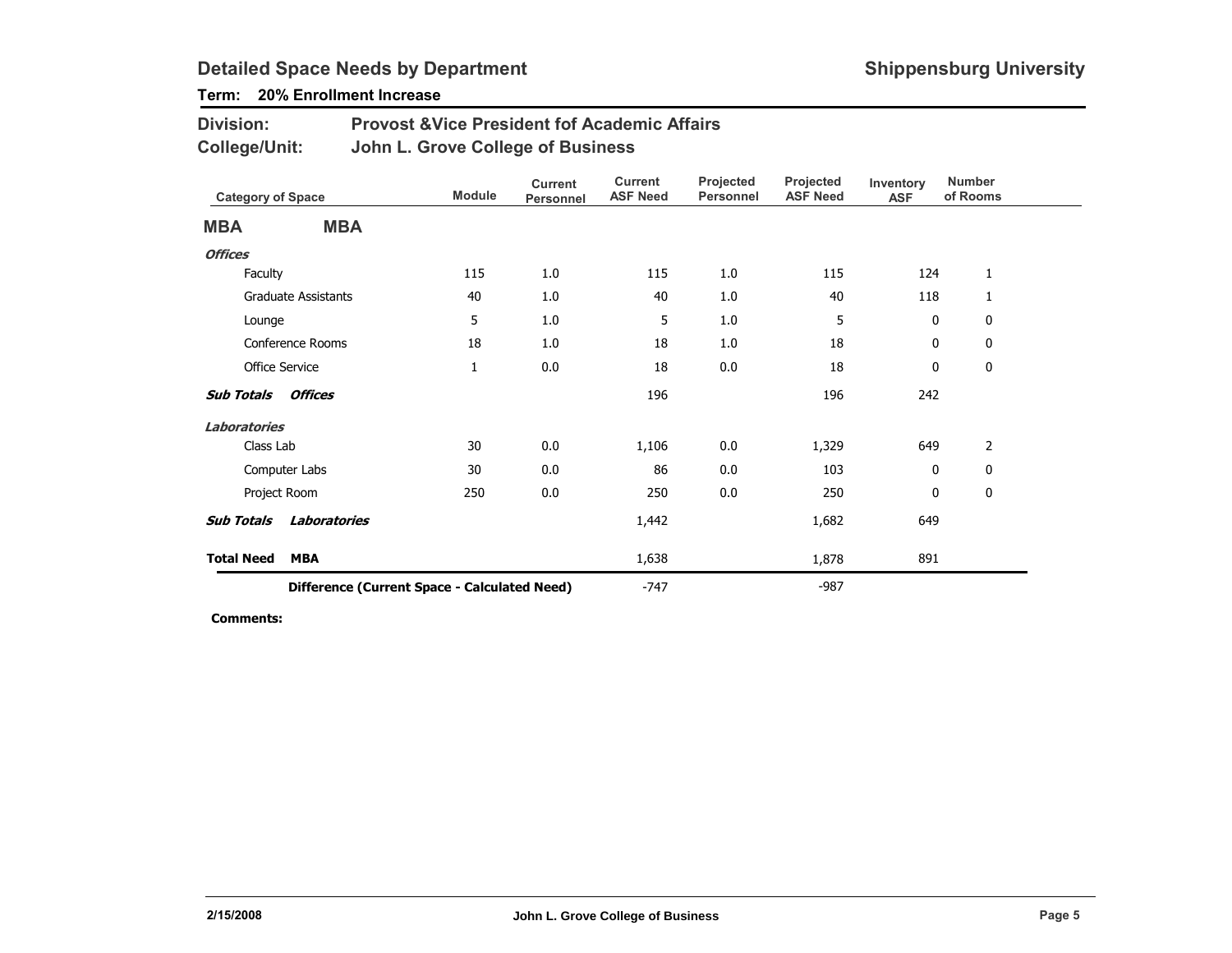### Term: 20% Enrollment Increase

| <b>Division:</b>     | <b>Provost &amp; Vice President fof Academic Affairs</b> |
|----------------------|----------------------------------------------------------|
| <b>College/Unit:</b> | John L. Grove College of Business                        |

| <b>Category of Space</b> | <b>Module</b> | Current<br><b>Personnel</b> | Current<br><b>ASF Need</b> | <b>Projected</b><br>Personnel | <b>Projected</b><br><b>ASF Need</b> | Inventory<br><b>ASF</b> | Number<br>of Rooms |
|--------------------------|---------------|-----------------------------|----------------------------|-------------------------------|-------------------------------------|-------------------------|--------------------|
| <b>Grand Total</b>       |               |                             | 25,492                     |                               | 29.762                              | 24,493                  |                    |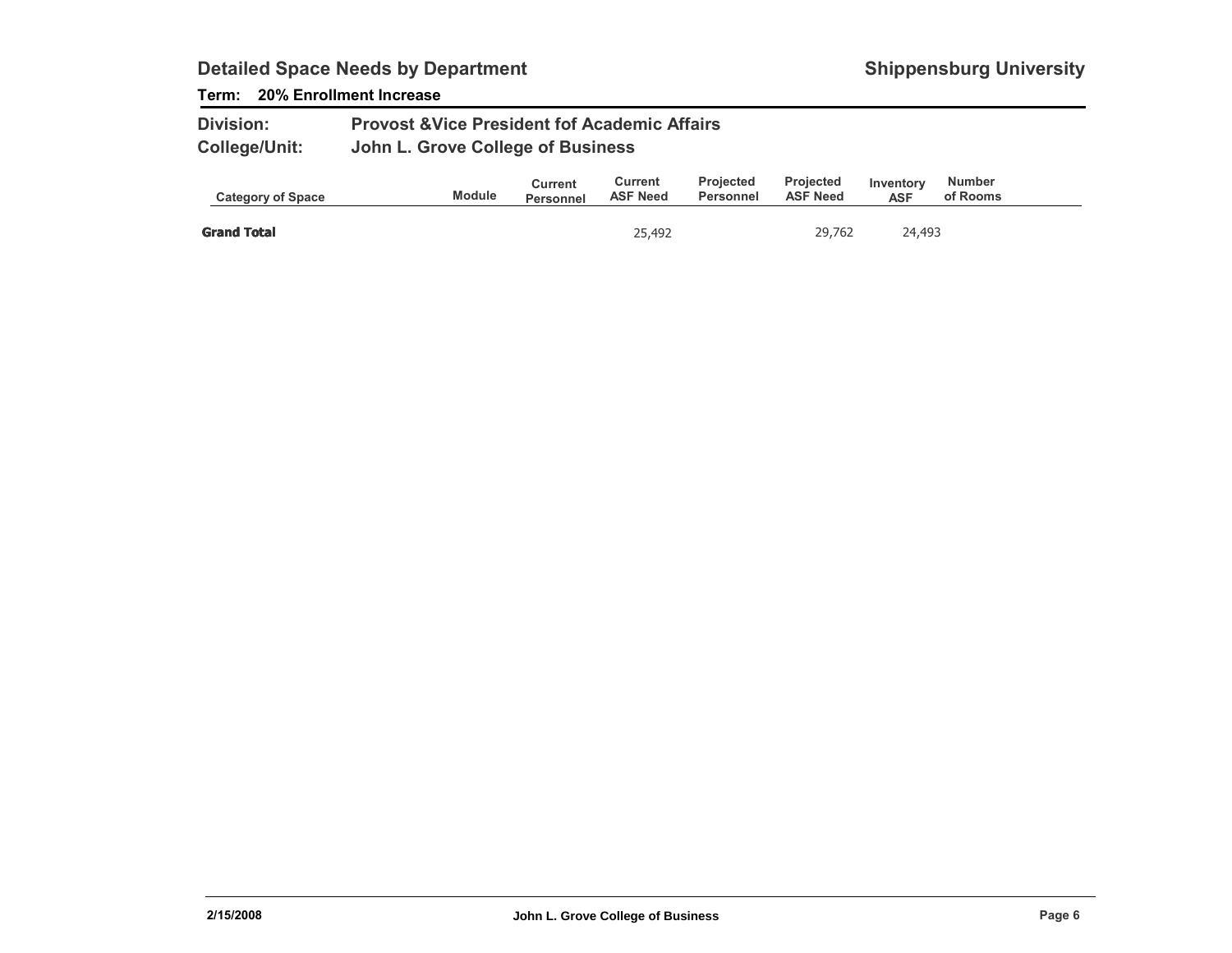| <b>Division:</b>         |                                                 | <b>Provost &amp; Vice President fof Academic Affairs</b> |                                    |                                   |                               |                              |                         |                           |  |  |  |
|--------------------------|-------------------------------------------------|----------------------------------------------------------|------------------------------------|-----------------------------------|-------------------------------|------------------------------|-------------------------|---------------------------|--|--|--|
| <b>College/Unit:</b>     |                                                 | <b>College of Education and Human Services</b>           |                                    |                                   |                               |                              |                         |                           |  |  |  |
| <b>Category of Space</b> |                                                 | <b>Module</b>                                            | <b>Current</b><br><b>Personnel</b> | <b>Current</b><br><b>ASF Need</b> | Projected<br><b>Personnel</b> | Projected<br><b>ASF Need</b> | Inventory<br><b>ASF</b> | <b>Number</b><br>of Rooms |  |  |  |
| <b>CNS</b>               | <b>Counseling and College Student Personnel</b> |                                                          |                                    |                                   |                               |                              |                         |                           |  |  |  |
| <b>Offices</b>           |                                                 |                                                          |                                    |                                   |                               |                              |                         |                           |  |  |  |
|                          | Director/Chair                                  | 150                                                      | 0.0                                | $\mathbf 0$                       | 0.0                           | 0                            | 114                     | $\mathbf{1}$              |  |  |  |
| Faculty                  |                                                 | 115                                                      | 13.5                               | 1,553                             | 16.2                          | 1,863                        | 901                     | 8                         |  |  |  |
| Staff                    |                                                 | 120                                                      | 0.0                                | 0                                 | 0.0                           | 0                            | 107                     | 1                         |  |  |  |
|                          | Clerical/Technical Staff                        | 100                                                      | 1.0                                | 100                               | 1.2                           | 120                          | 125                     | 1                         |  |  |  |
|                          | <b>Graduate Assistants</b>                      | 40                                                       | 9.0                                | 360                               | 10.8                          | 432                          | 0                       | 0                         |  |  |  |
| Lounge                   |                                                 | 5                                                        | 14.5                               | 73                                | 17.4                          | 87                           | $\mathbf{0}$            | 0                         |  |  |  |
|                          | Conference Rooms                                | 18                                                       | 13.5                               | 243                               | 16.2                          | 292                          | 234                     | 1                         |  |  |  |
| Office Service           |                                                 | 1                                                        | 0.0                                | 233                               | 0.0                           | 279                          | 0                       | 0                         |  |  |  |
|                          | Office Service/Departmental Storage             | 0                                                        | 0.0                                | 350                               | 0.0                           | 350                          | 0                       | $\mathbf 0$               |  |  |  |
| <b>Sub Totals</b>        | <b>Offices</b>                                  |                                                          |                                    | 2,911                             |                               | 3,423                        | 1,481                   |                           |  |  |  |
| <b>Laboratories</b>      |                                                 |                                                          |                                    |                                   |                               |                              |                         |                           |  |  |  |
| Class Lab                |                                                 | 40                                                       | 0.0                                | 1,210                             | 0.0                           | 1,452                        | 1,816                   | 7                         |  |  |  |
|                          | Computer Labs                                   | 33                                                       | 0.0                                | 83                                | 0.0                           | 100                          | 0                       | 0                         |  |  |  |
| <b>Sub Totals</b>        | <b>Laboratories</b>                             |                                                          |                                    | 1,293                             |                               | 1,552                        | 1,816                   |                           |  |  |  |
| <b>Other</b>             |                                                 |                                                          |                                    |                                   |                               |                              |                         |                           |  |  |  |
| Classrooms               |                                                 | 22                                                       | 0.0                                | 490                               | 0.0                           | 588                          | 449                     | 1                         |  |  |  |
| <b>Sub Totals</b>        | <b>Other</b>                                    |                                                          |                                    | 490                               |                               | 588                          | 449                     |                           |  |  |  |
| <b>Total Need</b>        | <b>Counseling and College Student Personnel</b> |                                                          |                                    | 4,694                             |                               | 5,563                        | 3,746                   |                           |  |  |  |
|                          | Difference (Current Space - Calculated Need)    |                                                          |                                    | $-948$                            |                               | $-1,817$                     |                         |                           |  |  |  |

### Term: 20% Enrollment Increase

#### Comments:

The instructional labs are used for counseling practice. Departmental storage is for recording equipment used in the instructional labs.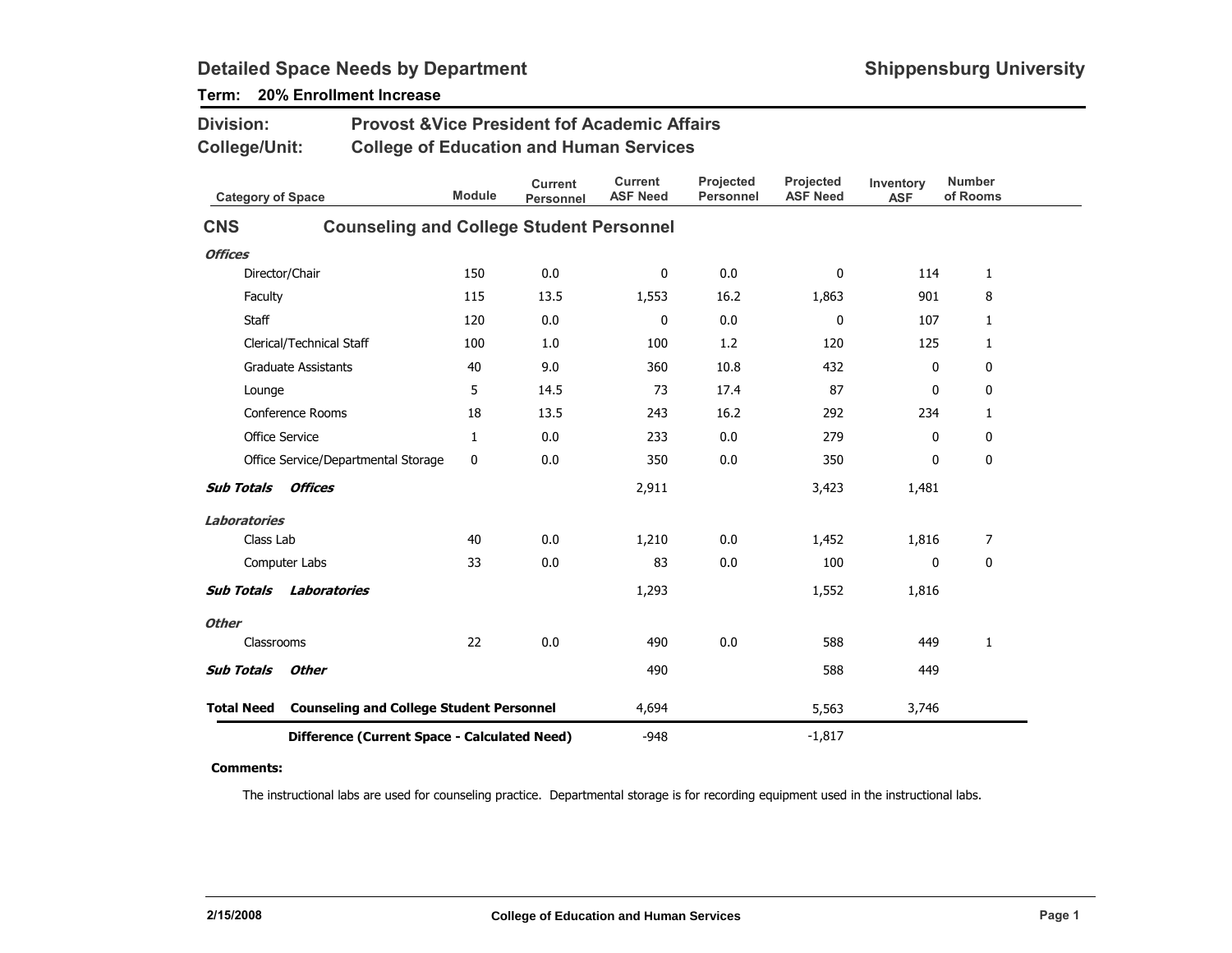### Term: 20% Enrollment Increase

| <b>Division:</b>          |                            | <b>Provost &amp; Vice President fof Academic Affairs</b> |                                    |                                   |                               |                              |                         |                           |
|---------------------------|----------------------------|----------------------------------------------------------|------------------------------------|-----------------------------------|-------------------------------|------------------------------|-------------------------|---------------------------|
| <b>College/Unit:</b>      |                            | <b>College of Education and Human Services</b>           |                                    |                                   |                               |                              |                         |                           |
| <b>Category of Space</b>  |                            | <b>Module</b>                                            | <b>Current</b><br><b>Personnel</b> | <b>Current</b><br><b>ASF Need</b> | Projected<br><b>Personnel</b> | Projected<br><b>ASF Need</b> | Inventory<br><b>ASF</b> | <b>Number</b><br>of Rooms |
| <b>CRJ</b>                |                            | <b>Criminal Justice</b>                                  |                                    |                                   |                               |                              |                         |                           |
| <b>Offices</b>            |                            |                                                          |                                    |                                   |                               |                              |                         |                           |
| Director/Chair            |                            | 150                                                      | 1.0                                | 150                               | 1.0                           | 150                          | 125                     | $\mathbf{1}$              |
| Faculty                   |                            | 115                                                      | 9.0                                | 1,035                             | 10.8                          | 1,242                        | 1,025                   | 9                         |
|                           | Clerical/Technical Staff   | 100                                                      | 1.0                                | 100                               | 1.2                           | 120                          | 115                     | $\mathbf{1}$              |
|                           | <b>Graduate Assistants</b> | 40                                                       | 4.0                                | 160                               | 4.8                           | 192                          | 249                     | 1                         |
| Lounge                    |                            | 5                                                        | 11.0                               | 55                                | 13.0                          | 65                           | 0                       | 0                         |
|                           | Conference Rooms           | 18                                                       | 10.0                               | 180                               | 11.8                          | 212                          | 250                     | 1                         |
| Office Service            |                            | $\mathbf{1}$                                             | 0.0                                | 168                               | 0.0                           | 198                          | 0                       | 0                         |
| <b>Sub Totals Offices</b> |                            |                                                          |                                    | 1,848                             |                               | 2,180                        | 1,764                   |                           |
| <b>Laboratories</b>       |                            |                                                          |                                    |                                   |                               |                              |                         |                           |
| Computer Labs             |                            | 30                                                       | 0.0                                | 312                               | 0.0                           | 374                          | 0                       | $\mathbf 0$               |
| <b>Sub Totals</b>         | Laboratories               |                                                          |                                    | 312                               |                               | 374                          | 0                       |                           |
| <b>Other</b>              |                            |                                                          |                                    |                                   |                               |                              |                         |                           |
| Classrooms                |                            | 22                                                       | 0.0                                | 1,991                             | 0.0                           | 2,390                        | 2,240                   | 3                         |
| <b>Sub Totals</b>         | <b>Other</b>               |                                                          |                                    | 1,991                             |                               | 2,390                        | 2,240                   |                           |
| <b>Total Need</b>         | <b>Criminal Justice</b>    |                                                          |                                    | 4,151                             |                               | 4,944                        | 4,004                   |                           |
|                           |                            | Difference (Current Space - Calculated Need)             |                                    | $-147$                            |                               | $-940$                       |                         |                           |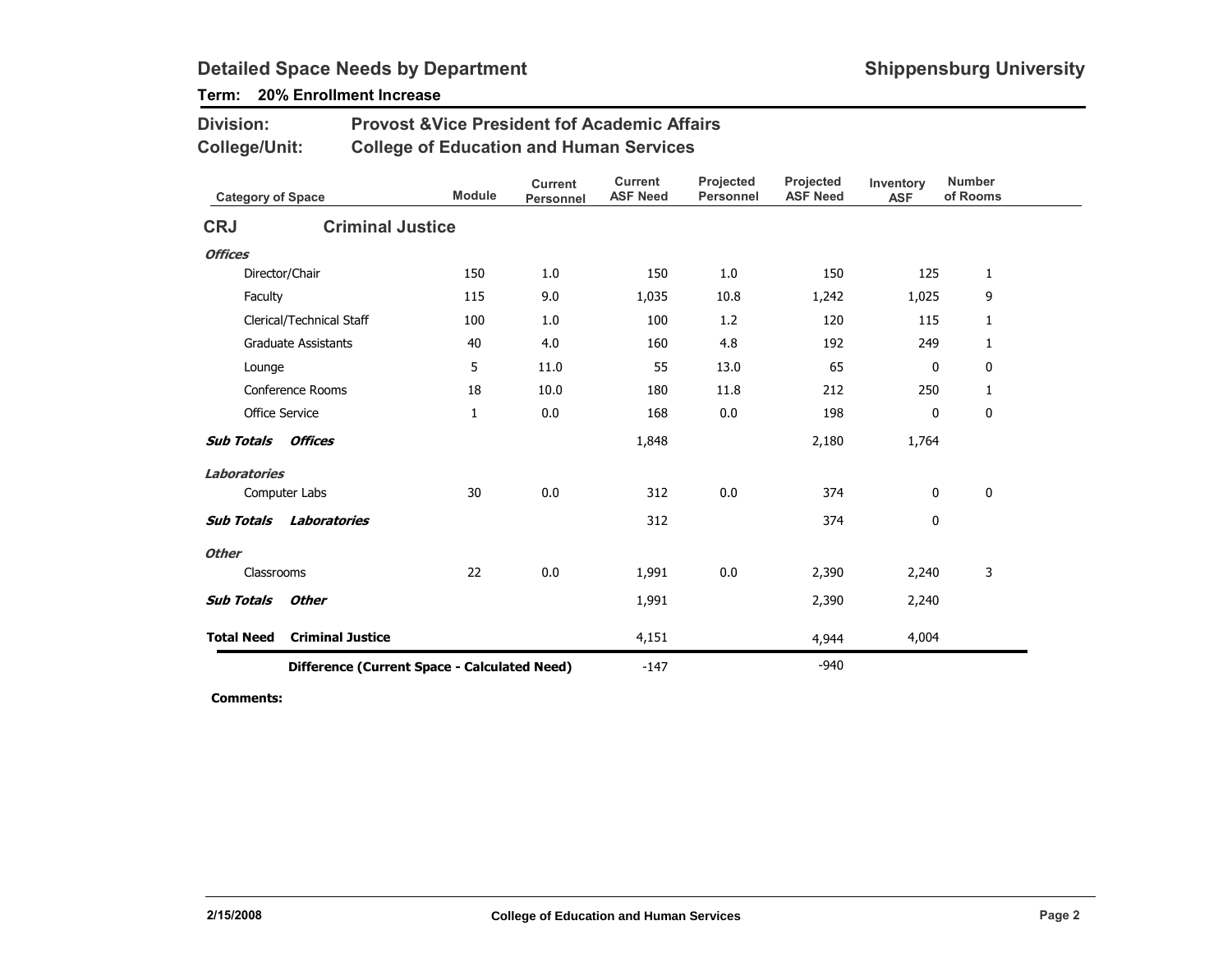| Division:<br><b>College/Unit:</b> |                                 | <b>Provost &amp; Vice President fof Academic Affairs</b><br><b>College of Education and Human Services</b> |                                    |                                   |                               |                              |                         |                           |
|-----------------------------------|---------------------------------|------------------------------------------------------------------------------------------------------------|------------------------------------|-----------------------------------|-------------------------------|------------------------------|-------------------------|---------------------------|
| <b>Category of Space</b>          |                                 | <b>Module</b>                                                                                              | <b>Current</b><br><b>Personnel</b> | <b>Current</b><br><b>ASF Need</b> | Projected<br><b>Personnel</b> | Projected<br><b>ASF Need</b> | Inventory<br><b>ASF</b> | <b>Number</b><br>of Rooms |
| <b>EDU</b>                        |                                 | Dean, College of Education                                                                                 |                                    |                                   |                               |                              |                         |                           |
| <b>Offices</b>                    |                                 |                                                                                                            |                                    |                                   |                               |                              |                         |                           |
| Dean                              |                                 | 200                                                                                                        | 1.0                                | 200                               | 1.0                           | 200                          | 0                       | 0                         |
|                                   | Assoc./Asst Administrator       | 180                                                                                                        | 1.0                                | 180                               | 1.0                           | 180                          | 0                       | 0                         |
| Faculty                           |                                 | 115                                                                                                        | 0.0                                | 0                                 | 0.0                           | $\mathbf 0$                  | 330                     | 3                         |
| Staff                             |                                 | 120                                                                                                        | 2.0                                | 240                               | 3.0                           | 360                          | 1,056                   | 4                         |
|                                   | Clerical/Technical Staff        | 100                                                                                                        | 1.0                                | 100                               | 2.0                           | 200                          | 632                     | $\overline{2}$            |
|                                   | <b>Graduate Assistants</b>      | 40                                                                                                         | 1.0                                | 40                                | 1.0                           | 40                           | 0                       | 0                         |
| Lounge                            |                                 | 5                                                                                                          | 5.0                                | 25                                | 7.0                           | 35                           | 0                       | 0                         |
|                                   | Conference Rooms                | 18                                                                                                         | 4.0                                | 200                               | 5.0                           | 200                          | 189                     | $\mathbf{1}$              |
|                                   | <b>Office Service</b>           | $\mathbf{1}$                                                                                               | 0.0                                | 197                               | 0.0                           | 243                          | 220                     | $\overline{2}$            |
|                                   | Office Service/Waiting Room     | 120                                                                                                        | 0.0                                | 120                               | 0.0                           | 120                          | 0                       | 0                         |
| <b>Sub Totals</b>                 | <b>Offices</b>                  |                                                                                                            |                                    | 1,302                             |                               | 1,578                        | 2,427                   |                           |
| <b>Other</b>                      |                                 |                                                                                                            |                                    |                                   |                               |                              |                         |                           |
|                                   | <b>Demonstration Facilities</b> | 0                                                                                                          | 0.0                                | 805                               | 0.0                           | 805                          | 805                     | 2                         |
|                                   | <b>Support Facilities</b>       | $\mathbf{1}$                                                                                               | 0.0                                | 182                               | 0.0                           | 182                          | 182                     | 2                         |
| <b>Sub Totals</b>                 | Other                           |                                                                                                            |                                    | 987                               |                               | 987                          | 987                     |                           |
| <b>Total Need</b>                 | Dean, College of Education      |                                                                                                            |                                    | 2,289                             |                               | 2,565                        | 3,414                   |                           |
|                                   |                                 | Difference (Current Space - Calculated Need)                                                               |                                    | 1,125                             |                               | 849                          |                         |                           |

### Term: 20% Enrollment Increase

#### Comments:

The support space is a receiving dock in Shippen Hall. Demonstration space is the Little Red School House.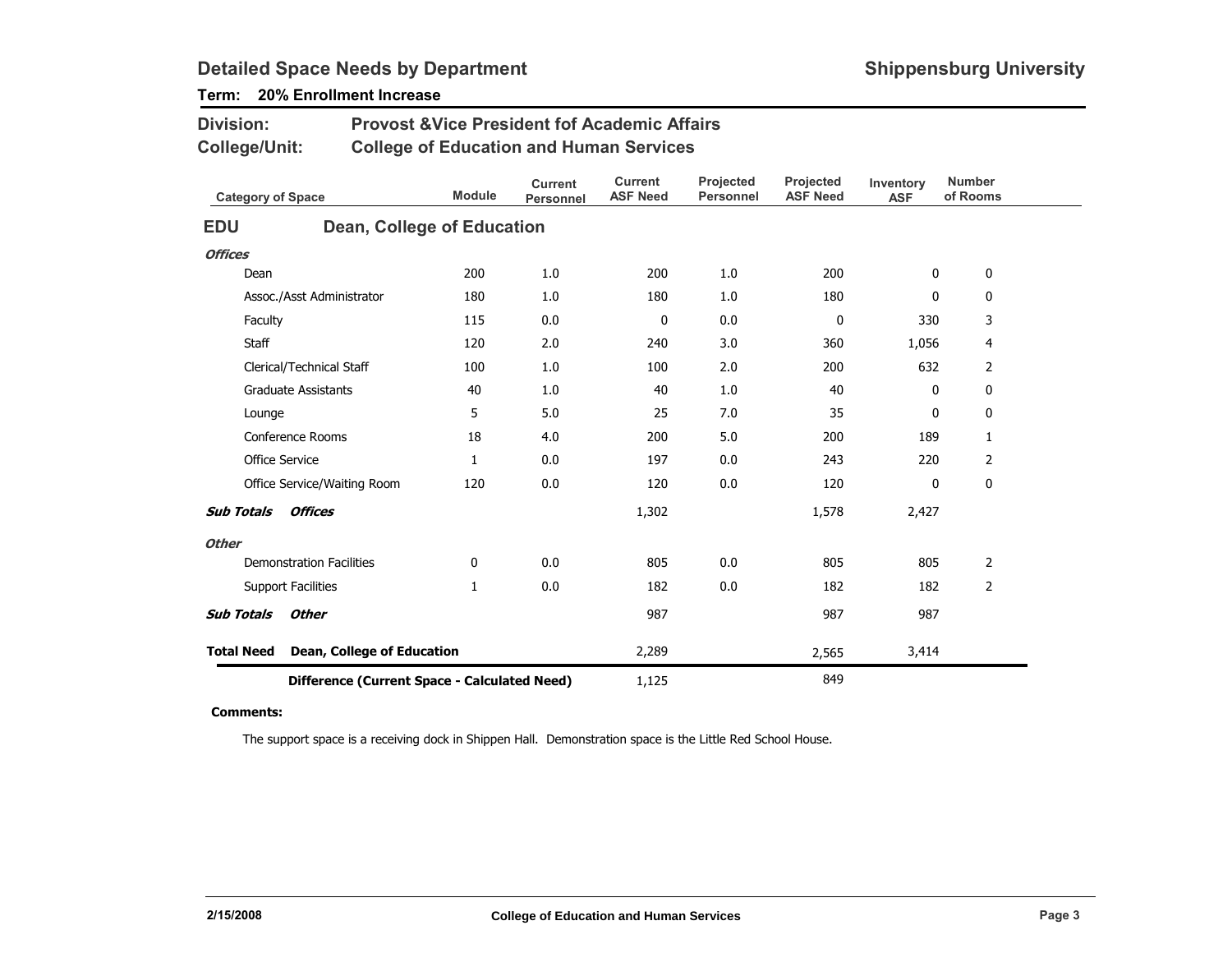| <b>Division:</b>         |                            | <b>Provost &amp; Vice President fof Academic Affairs</b> |                                    |                                   |                               |                              |                         |                           |  |  |  |  |
|--------------------------|----------------------------|----------------------------------------------------------|------------------------------------|-----------------------------------|-------------------------------|------------------------------|-------------------------|---------------------------|--|--|--|--|
| <b>College/Unit:</b>     |                            | <b>College of Education and Human Services</b>           |                                    |                                   |                               |                              |                         |                           |  |  |  |  |
| <b>Category of Space</b> |                            | <b>Module</b>                                            | <b>Current</b><br><b>Personnel</b> | <b>Current</b><br><b>ASF Need</b> | Projected<br><b>Personnel</b> | Projected<br><b>ASF Need</b> | Inventory<br><b>ASF</b> | <b>Number</b><br>of Rooms |  |  |  |  |
| <b>ELP</b>               |                            | <b>Educational Leadership and Special Education</b>      |                                    |                                   |                               |                              |                         |                           |  |  |  |  |
| <b>Offices</b>           |                            |                                                          |                                    |                                   |                               |                              |                         |                           |  |  |  |  |
|                          | Director/Chair             | 150                                                      | 3.0                                | 450                               | 3.0                           | 450                          | 126                     | $\mathbf{1}$              |  |  |  |  |
| Faculty                  |                            | 115                                                      | 12.5                               | 1,438                             | 15.0                          | 1,725                        | 682                     | 6                         |  |  |  |  |
|                          | Clerical/Technical Staff   | 100                                                      | 1.0                                | 100                               | 1.2                           | 120                          | 114                     | $\mathbf{1}$              |  |  |  |  |
|                          | <b>Graduate Assistants</b> | 40                                                       | 3.0                                | 120                               | 3.6                           | 144                          | 0                       | 0                         |  |  |  |  |
| Lounge                   |                            | 5                                                        | 16.5                               | 83                                | 19.2                          | 96                           | 0                       | 0                         |  |  |  |  |
|                          | Conference Rooms           | 18                                                       | 15.5                               | 279                               | 18.0                          | 324                          | 238                     | $\mathbf{1}$              |  |  |  |  |
|                          | <b>Office Service</b>      | $\mathbf{1}$                                             | 0.0                                | 247                               | 0.0                           | 286                          | 304                     | 1                         |  |  |  |  |
| <b>Sub Totals</b>        | Offices                    |                                                          |                                    | 2,716                             |                               | 3,145                        | 1,464                   |                           |  |  |  |  |
| <b>Laboratories</b>      |                            |                                                          |                                    |                                   |                               |                              |                         |                           |  |  |  |  |
| Class Lab                |                            | 40                                                       | 0.0                                | 800                               | 0.0                           | 1,000                        | 634                     | $\mathbf{1}$              |  |  |  |  |
|                          | Computer Labs              | 30                                                       | 0.0                                | 87                                | 0.0                           | 104                          | $\mathbf{0}$            | 0                         |  |  |  |  |
| <b>Sub Totals</b>        | Laboratories               |                                                          |                                    | 887                               |                               | 1,104                        | 634                     |                           |  |  |  |  |
| <b>Other</b>             |                            |                                                          |                                    |                                   |                               |                              |                         |                           |  |  |  |  |
| Classrooms               |                            | 22                                                       | 0.0                                | 1,053                             | 0.0                           | 1,263                        | 1,515                   | $\overline{2}$            |  |  |  |  |
|                          | <b>Testing Room</b>        | $\mathbf{1}$                                             | 0.0                                | 200                               | 0.0                           | 200                          | 0                       | 0                         |  |  |  |  |
| <b>Sub Totals</b>        | <b>Other</b>               |                                                          |                                    | 1,253                             |                               | 1,463                        | 1,515                   |                           |  |  |  |  |
| <b>Total Need</b>        |                            | <b>Educational Leadership and Special Education</b>      |                                    | 4,855                             |                               | 5,712                        | 3,613                   |                           |  |  |  |  |
|                          |                            | Difference (Current Space - Calculated Need)             |                                    | $-1,242$                          |                               | $-2,099$                     |                         |                           |  |  |  |  |

### Term: 20% Enrollment Increase

#### Comments:

Faculty offices should be in close proximety to each other. The department office should be larger with adequate space for files and office equipment. The testing room is for psychological testing with one way mirror for observations.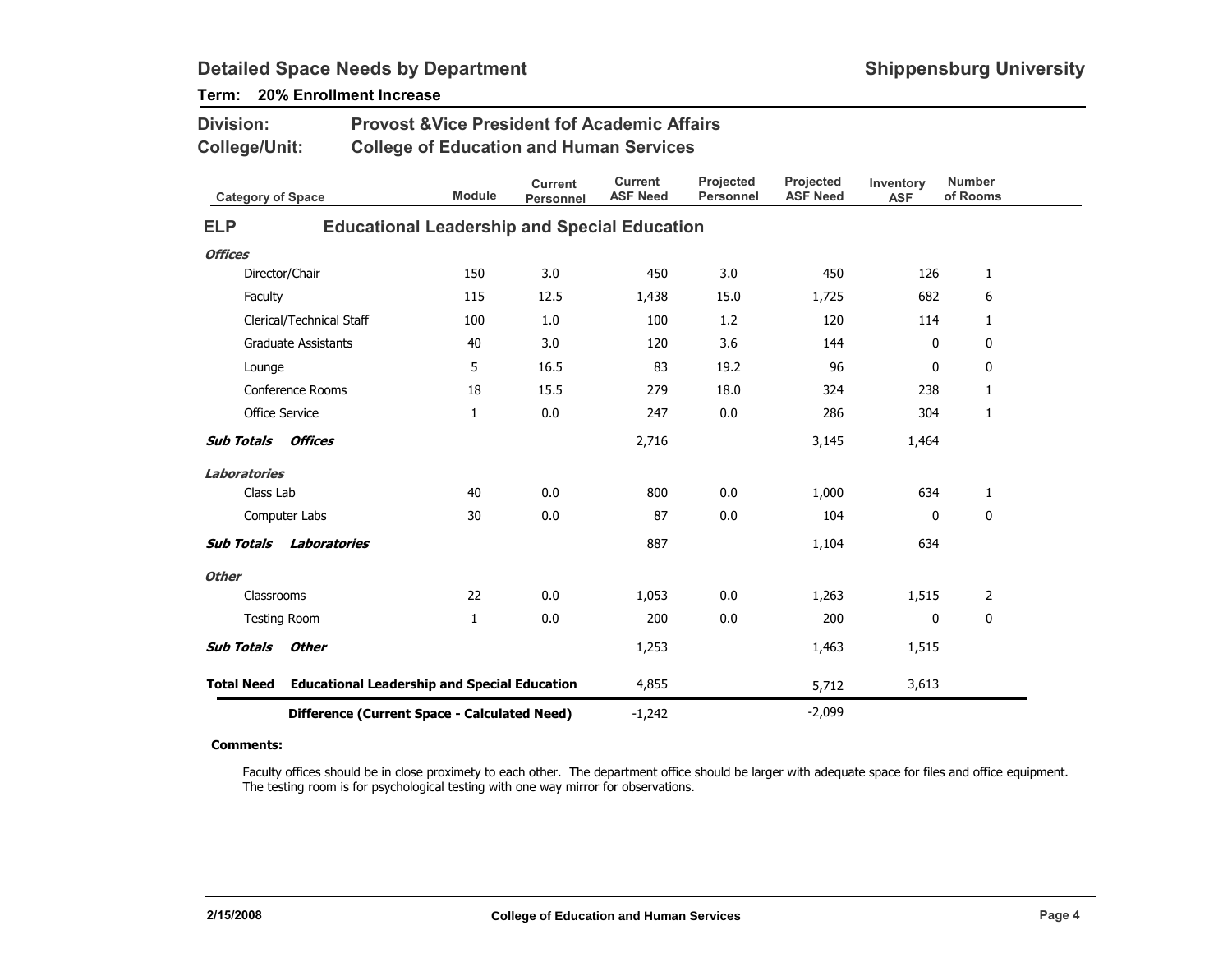### Term: 20% Enrollment Increase

Division:

| <b>College/Unit:</b>      |                                              | <b>College of Education and Human Services</b> |                             |                                   |                               |                              |                         |                           |
|---------------------------|----------------------------------------------|------------------------------------------------|-----------------------------|-----------------------------------|-------------------------------|------------------------------|-------------------------|---------------------------|
| <b>Category of Space</b>  |                                              | <b>Module</b>                                  | <b>Current</b><br>Personnel | <b>Current</b><br><b>ASF Need</b> | Projected<br><b>Personnel</b> | Projected<br><b>ASF Need</b> | Inventory<br><b>ASF</b> | <b>Number</b><br>of Rooms |
| <b>ESC</b>                | <b>Exercise Science</b>                      |                                                |                             |                                   |                               |                              |                         |                           |
| <b>Offices</b>            |                                              |                                                |                             |                                   |                               |                              |                         |                           |
|                           | Director/Chair                               | 150                                            | 1.0                         | 150                               | 1.0                           | 150                          | 0                       | 0                         |
| Faculty                   |                                              | 115                                            | 4.0                         | 460                               | 4.8                           | 552                          | 623                     | 5                         |
|                           | Clerical/Technical Staff                     | 100                                            | 1.0                         | 100                               | 1.2                           | 120                          | 232                     | $\mathbf{1}$              |
| Lounge                    |                                              | 5                                              | 6.0                         | 30                                | 7.0                           | 35                           | 0                       | 0                         |
|                           | Conference Rooms                             | 18                                             | 5.0                         | 90                                | 5.8                           | 104                          | 149                     | $\mathbf{1}$              |
| Office Service            |                                              | $\mathbf{1}$                                   | 0.0                         | 83                                | 0.0                           | 96                           | 108                     | $\mathbf{1}$              |
| <b>Sub Totals Offices</b> |                                              |                                                |                             | 913                               |                               | 1,058                        | 1,112                   |                           |
| <b>Laboratories</b>       |                                              |                                                |                             |                                   |                               |                              |                         |                           |
| Class Lab                 |                                              | 63                                             | 0.0                         | 1,736                             | 0.0                           | 2,083                        | 1,417                   | $\mathbf{1}$              |
|                           | Computer Labs                                | 35                                             | 0.0                         | 82                                | 0.0                           | 98                           | 0                       | 0                         |
|                           | Research Labs                                | 200                                            | 3.0                         | 600                               | 3.0                           | 600                          | 0                       | 0                         |
| <b>Sub Totals</b>         | Laboratories                                 |                                                |                             | 2,418                             |                               | 2,782                        | 1,417                   |                           |
| <b>Other</b>              |                                              |                                                |                             |                                   |                               |                              |                         |                           |
| Classrooms                |                                              | 22                                             | 0.0                         | 935                               | 0.0                           | 1,122                        | 1,337                   | $\overline{2}$            |
| <b>Sub Totals</b>         | <b>Other</b>                                 |                                                |                             | 935                               |                               | 1,122                        | 1,337                   |                           |
| <b>Total Need</b>         | <b>Exercise Science</b>                      |                                                |                             | 4,266                             |                               | 4,961                        | 3,866                   |                           |
|                           | Difference (Current Space - Calculated Need) |                                                |                             | $-400$                            |                               | $-1,095$                     |                         |                           |

Provost &Vice President fof Academic Affairs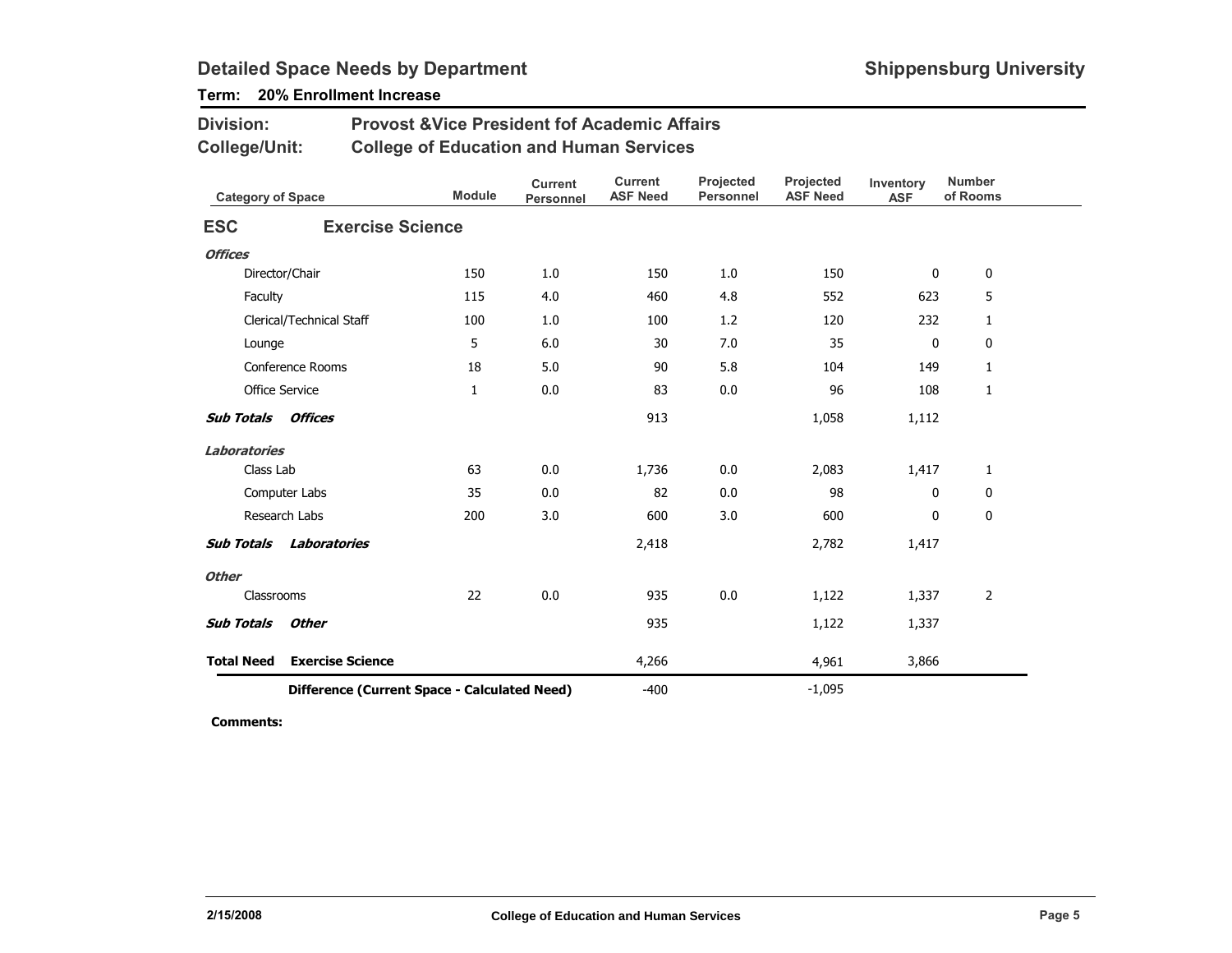### Term: 20% Enrollment Increase

Division:

|                   | <b>College/Unit:</b>     |                                              | <b>College of Education and Human Services</b> |                             |                                   |                               |                              |                         |                           |  |
|-------------------|--------------------------|----------------------------------------------|------------------------------------------------|-----------------------------|-----------------------------------|-------------------------------|------------------------------|-------------------------|---------------------------|--|
|                   | <b>Category of Space</b> |                                              | <b>Module</b>                                  | <b>Current</b><br>Personnel | <b>Current</b><br><b>ASF Need</b> | Projected<br><b>Personnel</b> | Projected<br><b>ASF Need</b> | Inventory<br><b>ASF</b> | <b>Number</b><br>of Rooms |  |
| <b>MIL</b>        |                          | <b>Military Science</b>                      |                                                |                             |                                   |                               |                              |                         |                           |  |
| <b>Offices</b>    |                          |                                              |                                                |                             |                                   |                               |                              |                         |                           |  |
|                   | Faculty                  |                                              | 115                                            | 9.0                         | 1,035                             | 10.8                          | 1,242                        | 0                       | 0                         |  |
|                   | <b>Staff</b>             |                                              | 120                                            | 1.0                         | 120                               | 1.2                           | 144                          | 0                       | 0                         |  |
|                   |                          | Clerical/Technical Staff                     | 100                                            | 0.0                         | 0                                 | 0.0                           | $\mathbf 0$                  | 197                     | 1                         |  |
|                   | Lounge                   |                                              | 5                                              | 10.0                        | 50                                | 12.0                          | 60                           | 0                       | 0                         |  |
|                   | Conference Rooms         |                                              | 18                                             | 10.0                        | 180                               | 12.0                          | 216                          | 0                       | 0                         |  |
|                   | Office Service           |                                              | $\mathbf{1}$                                   | 0.0                         | 139                               | 0.0                           | 166                          | 0                       | 0                         |  |
| <b>Sub Totals</b> |                          | <b>Offices</b>                               |                                                |                             | 1,524                             |                               | 1,828                        | 197                     |                           |  |
| <b>Other</b>      |                          |                                              |                                                |                             |                                   |                               |                              |                         |                           |  |
|                   | Classrooms               |                                              | 22                                             | 0.0                         | 123                               | 0.0                           | 148                          | 616                     | 1                         |  |
|                   | Armory                   |                                              | 1                                              | 0.0                         | 1,930                             | 0.0                           | 1,930                        | 1,930                   | 6                         |  |
| <b>Sub Totals</b> |                          | <b>Other</b>                                 |                                                |                             | 2,053                             |                               | 2,078                        | 2,546                   |                           |  |
| <b>Total Need</b> |                          | <b>Military Science</b>                      |                                                |                             | 3,577                             |                               | 3,906                        | 2,743                   |                           |  |
|                   |                          | Difference (Current Space - Calculated Need) |                                                |                             | $-834$                            |                               | $-1,163$                     |                         |                           |  |

Provost &Vice President fof Academic Affairs

#### Comments:

Where are the current offices for the faculty?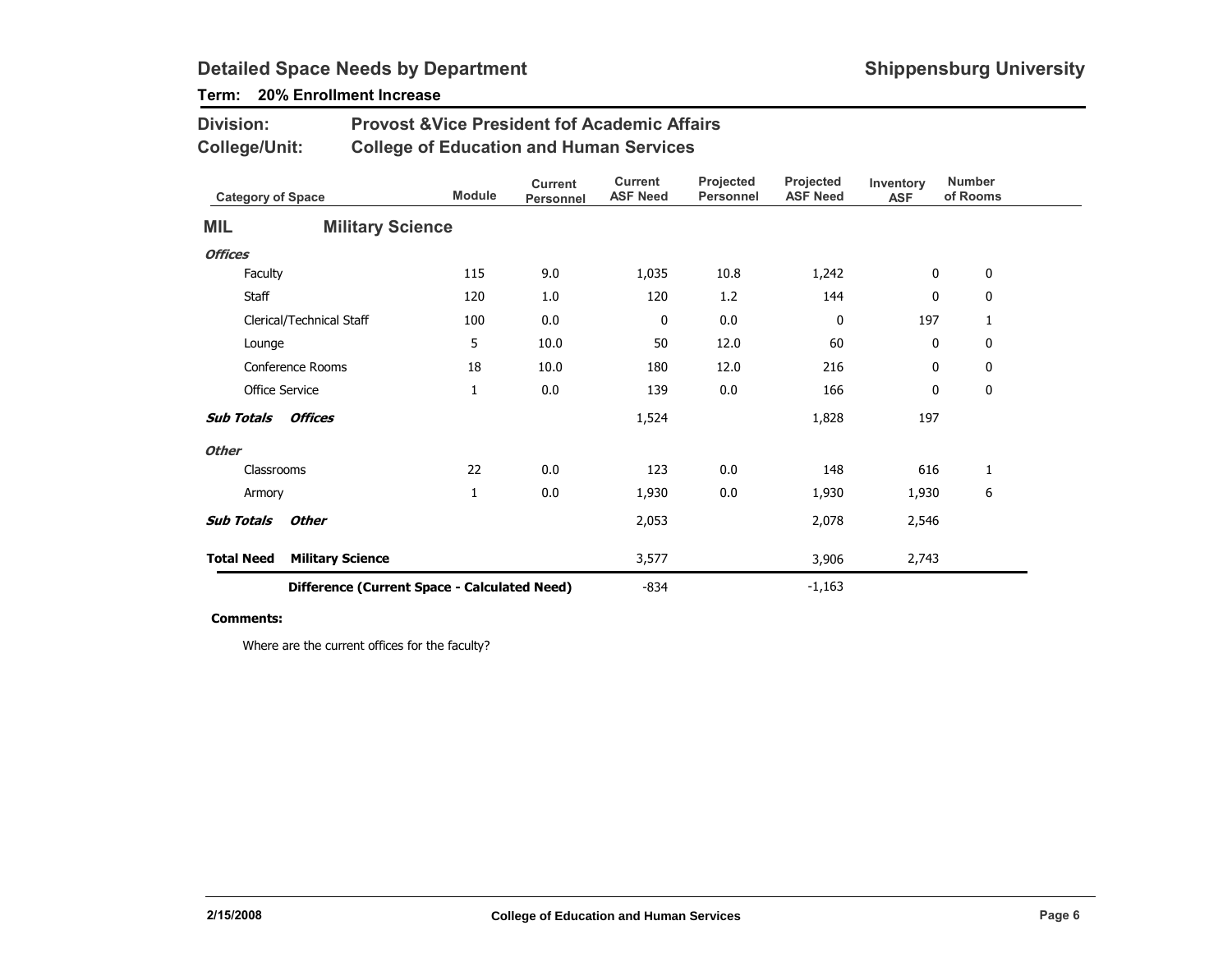| <b>Division:</b>         |                            | <b>Provost &amp;Vice President fof Academic Affairs</b> |               |                                    |                                   |                               |                              |                         |                           |  |  |
|--------------------------|----------------------------|---------------------------------------------------------|---------------|------------------------------------|-----------------------------------|-------------------------------|------------------------------|-------------------------|---------------------------|--|--|
| College/Unit:            |                            | <b>College of Education and Human Services</b>          |               |                                    |                                   |                               |                              |                         |                           |  |  |
| <b>Category of Space</b> |                            |                                                         | <b>Module</b> | <b>Current</b><br><b>Personnel</b> | <b>Current</b><br><b>ASF Need</b> | Projected<br><b>Personnel</b> | Projected<br><b>ASF Need</b> | Inventory<br><b>ASF</b> | <b>Number</b><br>of Rooms |  |  |
| <b>SWK</b>               |                            | <b>Social Work/Gerontology</b>                          |               |                                    |                                   |                               |                              |                         |                           |  |  |
| <b>Offices</b>           |                            |                                                         |               |                                    |                                   |                               |                              |                         |                           |  |  |
|                          | Director/Chair             |                                                         | 150           | 0.0                                | $\mathbf{0}$                      | 0.0                           | $\mathbf{0}$                 | 189                     | 1                         |  |  |
| Faculty                  |                            |                                                         | 115           | 9.3                                | 1,064                             | 11.1                          | 1,277                        | 934                     | 8                         |  |  |
|                          | Clerical/Technical Staff   |                                                         | 100           | 1.0                                | 100                               | 1.2                           | 120                          | 366                     | 1                         |  |  |
|                          | <b>Graduate Assistants</b> |                                                         | 40            | 1.0                                | 40                                | 1.2                           | 48                           | 0                       | $\mathbf 0$               |  |  |
| Lounge                   |                            |                                                         | 5             | 10.3                               | 51                                | 12.3                          | 62                           | 0                       | 0                         |  |  |
|                          | Conference Rooms           |                                                         | 18            | 9.3                                | 167                               | 11.1                          | 200                          | $\mathbf{0}$            | 0                         |  |  |
|                          | <b>Office Service</b>      |                                                         | $\mathbf{1}$  | 0.0                                | 142                               | 0.0                           | 171                          | 0                       | $\mathbf 0$               |  |  |
| <b>Sub Totals</b>        | <b>Offices</b>             |                                                         |               |                                    | 1,564                             |                               | 1,876                        | 1,489                   |                           |  |  |
| Laboratories             |                            |                                                         |               |                                    |                                   |                               |                              |                         |                           |  |  |
| Class Lab                |                            |                                                         | 12            | 0.0                                | 765                               | 0.0                           | 920                          | 816                     | 1                         |  |  |
|                          | Computer Labs              |                                                         | 30            | 0.0                                | 199                               | 0.0                           | 239                          | $\mathbf{0}$            | 0                         |  |  |
| <b>Sub Totals</b>        | Laboratories               |                                                         |               |                                    | 964                               |                               | 1,159                        | 816                     |                           |  |  |
| <b>Other</b>             |                            |                                                         |               |                                    |                                   |                               |                              |                         |                           |  |  |
| Classrooms               |                            |                                                         | 22            | 0.0                                | 930                               | 0.0                           | 1,117                        | 1,659                   | $\overline{2}$            |  |  |
|                          | Library/Study Area         |                                                         | $\mathbf{1}$  | 0.0                                | 330                               | 0.0                           | 330                          | 330                     | 1                         |  |  |
| <b>Sub Totals</b>        | <b>Other</b>               |                                                         |               |                                    | 1,260                             |                               | 1,447                        | 1,989                   |                           |  |  |
| <b>Total Need</b>        |                            | <b>Social Work/Gerontology</b>                          |               |                                    | 3,788                             |                               | 4,482                        | 4,294                   |                           |  |  |
|                          |                            | Difference (Current Space - Calculated Need)            |               |                                    | 506                               |                               | $-188$                       |                         |                           |  |  |

### Term: 20% Enrollment Increase

#### Comments:

Department would like a behavioral lab with a 2-way mirror for group and individual sessions. Social Work computer lab should have 8-10 stations.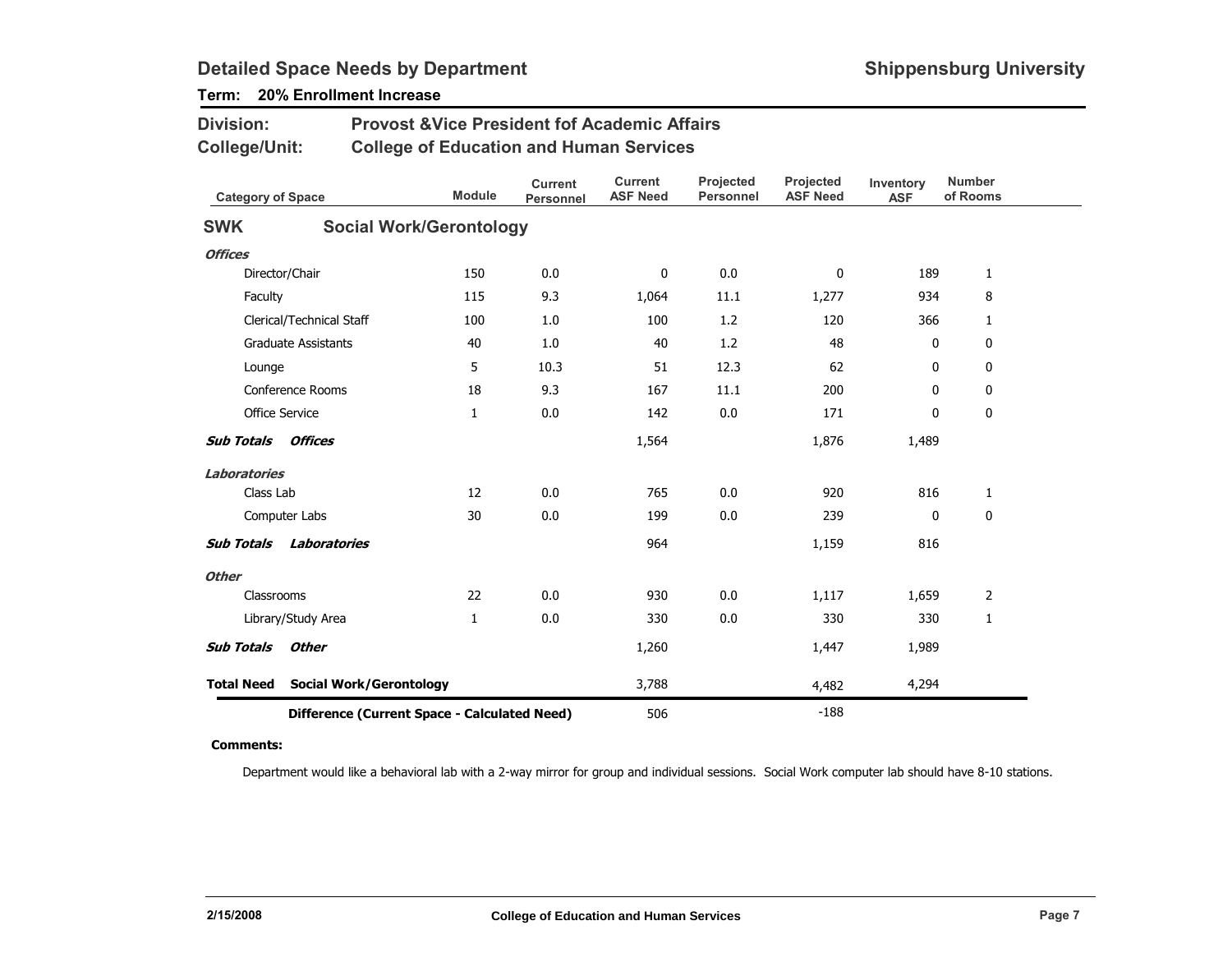### Term: 20% Enrollment Increase

Division:

| <b>College/Unit:</b>     |                                              |               | <b>College of Education and Human Services</b> |                                   |                               |                              |                         |                           |
|--------------------------|----------------------------------------------|---------------|------------------------------------------------|-----------------------------------|-------------------------------|------------------------------|-------------------------|---------------------------|
| <b>Category of Space</b> |                                              | <b>Module</b> | <b>Current</b><br><b>Personnel</b>             | <b>Current</b><br><b>ASF Need</b> | Projected<br><b>Personnel</b> | Projected<br><b>ASF Need</b> | Inventory<br><b>ASF</b> | <b>Number</b><br>of Rooms |
| <b>TCH</b>               | <b>Teacher Education</b>                     |               |                                                |                                   |                               |                              |                         |                           |
| <b>Offices</b>           |                                              |               |                                                |                                   |                               |                              |                         |                           |
|                          | Director/Chair                               | 150           | 1.0                                            | 150                               | 1.0                           | 150                          | 153                     | $\mathbf{1}$              |
| Faculty                  |                                              | 115           | 21.8                                           | 2,501                             | 26.1                          | 3,002                        | 2,073                   | 18                        |
|                          | Clerical/Technical Staff                     | 100           | 1.5                                            | 150                               | 1.8                           | 180                          | 467                     | $\mathbf{1}$              |
|                          | <b>Graduate Assistants</b>                   | 40            | 5.0                                            | 200                               | 6.0                           | 240                          | 0                       | 0                         |
| Lounge                   |                                              | 5             | 24.3                                           | 121                               | 28.9                          | 145                          | 0                       | 0                         |
|                          | <b>Conference Rooms</b>                      | 18            | 22.8                                           | 410                               | 27.1                          | 488                          | 250                     | $\mathbf{1}$              |
|                          | <b>Office Service</b>                        | 1             | 0.0                                            | 353                               | 0.0                           | 420                          | 0                       | $\mathbf 0$               |
| <b>Sub Totals</b>        | Offices                                      |               |                                                | 3,885                             |                               | 4,624                        | 2,943                   |                           |
| <b>Laboratories</b>      |                                              |               |                                                |                                   |                               |                              |                         |                           |
| Class Lab                |                                              | 35            | 0.0                                            | 2,580                             | 0.0                           | 3,095                        | 644                     | $\mathbf{1}$              |
|                          | Computer Labs                                | 32            | 0.0                                            | 616                               | 0.0                           | 739                          | 1,134                   | 1                         |
| <b>Sub Totals</b>        | Laboratories                                 |               |                                                | 3,196                             |                               | 3,835                        | 1,778                   |                           |
| <b>Other</b>             |                                              |               |                                                |                                   |                               |                              |                         |                           |
| Classrooms               |                                              | 22            | 0.0                                            | 4,965                             | 0.0                           | 5,958                        | 5,977                   | 11                        |
|                          | Meeting Room                                 | 2             | 0.0                                            | 400                               | 0.0                           | 400                          | 376                     | $\mathbf{1}$              |
|                          | <b>Resource Center</b>                       | $\mathbf{1}$  | 0.0                                            | 150                               | 0.0                           | 150                          | 0                       | 0                         |
| <b>Sub Totals</b>        | <b>Other</b>                                 |               |                                                | 5,515                             |                               | 6,508                        | 6,353                   |                           |
| <b>Total Need</b>        | <b>Teacher Education</b>                     |               |                                                | 12,595                            |                               | 14,966                       | 11,074                  |                           |
|                          | Difference (Current Space - Calculated Need) |               |                                                | $-1,521$                          |                               | $-3,892$                     |                         |                           |

Provost &Vice President fof Academic Affairs

#### Comments:

The resource center is for materials and equipment used in the classrooms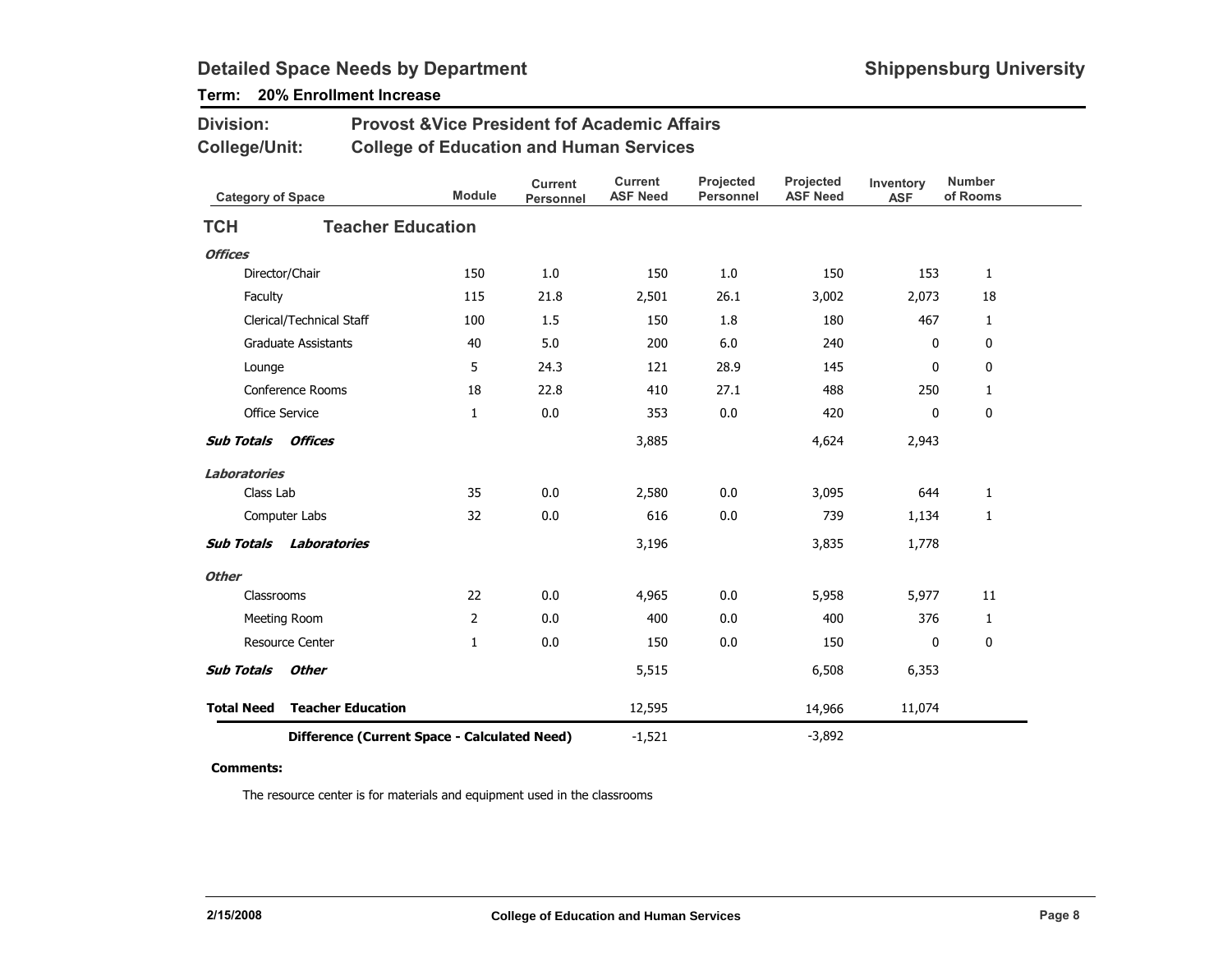### Term: 20% Enrollment Increase

| <b>Division:</b>     | <b>Provost &amp; Vice President fof Academic Affairs</b> |
|----------------------|----------------------------------------------------------|
| <b>College/Unit:</b> | <b>College of Education and Human Services</b>           |

| <b>Category of Space</b> | <b>Module</b> | Current<br>Personnel | Current<br><b>ASF Need</b> | <b>Projected</b><br>Personnel | <b>Projected</b><br><b>ASF Need</b> | Inventory<br>ASF | <b>Number</b><br>of Rooms |  |
|--------------------------|---------------|----------------------|----------------------------|-------------------------------|-------------------------------------|------------------|---------------------------|--|
| <b>Grand Total</b>       |               |                      | 40,216                     |                               | 47,100                              | 36,754           |                           |  |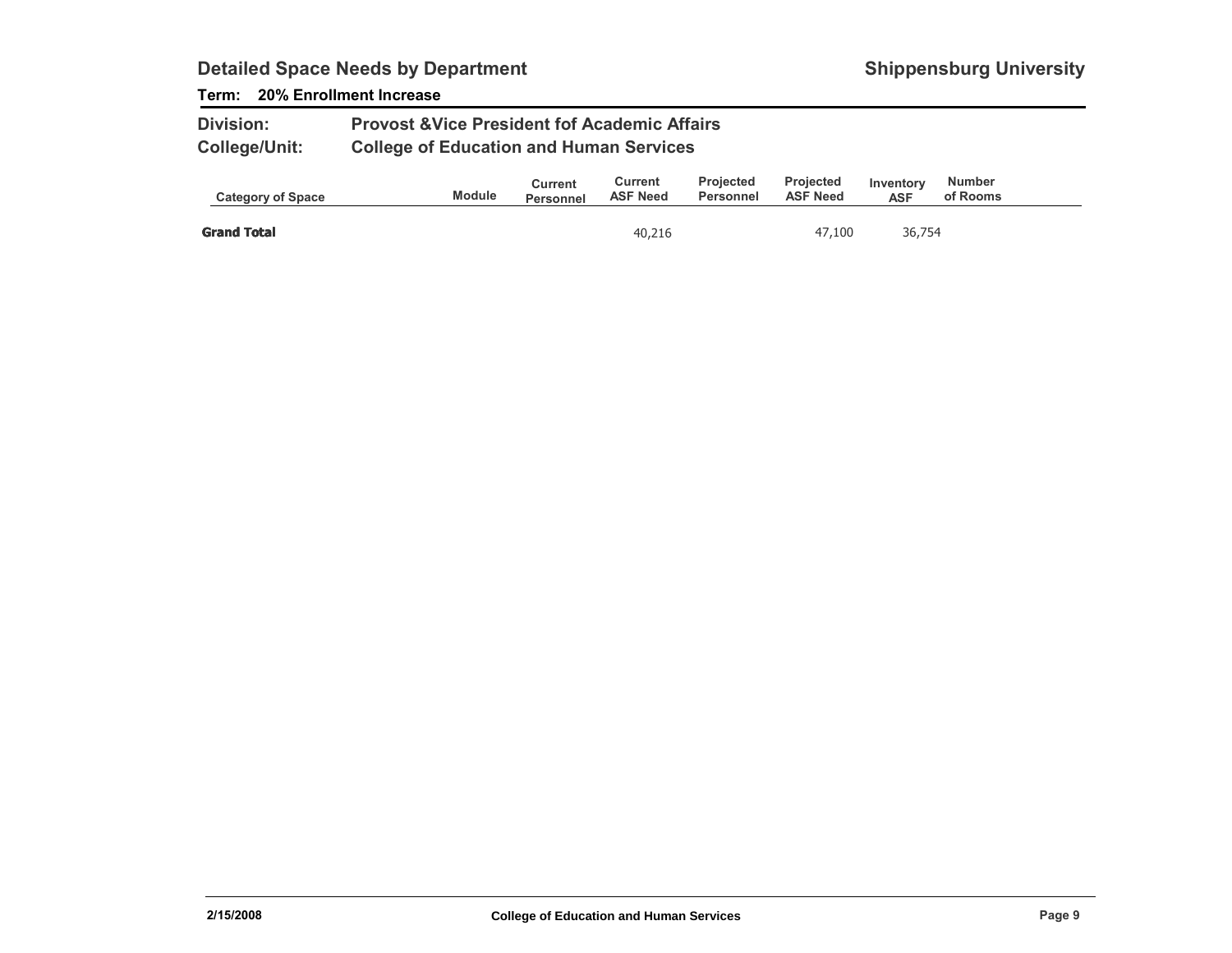### Term: 20% Enrollment Increase

| <b>Division:</b> | Vice President for Information Technologies & Services |
|------------------|--------------------------------------------------------|
| College/Unit:    | <b>Library and Multimedia Services</b>                 |

| <b>Category of Space</b>                     |                          | <b>Module</b>  | <b>Current</b><br>Personnel | <b>Current</b><br><b>ASF Need</b> | Projected<br><b>Personnel</b> | Projected<br><b>ASF Need</b> | Inventory<br><b>ASF</b> | <b>Number</b><br>of Rooms |
|----------------------------------------------|--------------------------|----------------|-----------------------------|-----------------------------------|-------------------------------|------------------------------|-------------------------|---------------------------|
| LIB                                          | Library                  |                |                             |                                   |                               |                              |                         |                           |
| <b>Offices</b>                               |                          |                |                             |                                   |                               |                              |                         |                           |
| Faculty                                      |                          | 115            | 9.0                         | 1,035                             | 10.0                          | 1,150                        | 783                     | 5                         |
| Staff                                        |                          | 120            | 13.0                        | 1,560                             | 14.0                          | 1,680                        | 1,131                   | 6                         |
|                                              | Clerical/Technical Staff | 100            | 1.0                         | 100                               | 2.0                           | 200                          | 369                     | $\overline{2}$            |
| Lounge                                       |                          | 5              | 23.0                        | 115                               | 26.0                          | 130                          | 0                       | $\mathbf 0$               |
|                                              | Conference Rooms         | 18             | 22.0                        | 396                               | 24.0                          | 432                          | 439                     | $\mathbf{1}$              |
|                                              | Office Service           | $\mathbf{1}$   | 0.0                         | 321                               | 0.0                           | 359                          | 149                     | $\mathbf{1}$              |
| <b>Sub Totals</b>                            | Offices                  |                |                             | 3,527                             |                               | 3,951                        | 2,871                   |                           |
| <b>Laboratories</b>                          |                          |                |                             |                                   |                               |                              |                         |                           |
|                                              | Computer Labs            | 35             | 0.0                         | 0                                 | $0.0\,$                       | 0                            | 792                     | $\mathbf{1}$              |
| <b>Sub Totals</b>                            | <b>Laboratories</b>      |                |                             | 0                                 |                               | 0                            | 792                     |                           |
| <b>Other</b>                                 |                          |                |                             |                                   |                               |                              |                         |                           |
| Classrooms                                   |                          | 22             | 0.0                         | 0                                 | 0.0                           | $\pmb{0}$                    | 1,862                   | $\overline{2}$            |
|                                              | Library/Study Area       | $\mathbf{1}$   | $0.0\,$                     | 70,598                            | $0.0\,$                       | 75,053                       | 47,370                  | 22                        |
|                                              | Food/Dining              | 6              | 0.0                         | 988                               | 0.0                           | 988                          | 988                     | $\mathbf{1}$              |
|                                              | Student Lounge           | $\overline{2}$ | 0.0                         | 671                               | 0.0                           | 671                          | 446                     | $\mathbf{1}$              |
|                                              | Meeting Room             | 2              | 0.0                         | 1,439                             | 0.0                           | 1,439                        | 1,439                   | 3                         |
| <b>Sub Totals</b>                            | Other                    |                |                             | 73,696                            |                               | 78,151                       | 52,105                  |                           |
| <b>Total Need</b>                            | Library                  |                |                             | 77,222                            |                               | 82,102                       | 55,768                  |                           |
| Difference (Current Space - Calculated Need) |                          |                | $-21,454$                   |                                   | $-26,334$                     |                              |                         |                           |

#### Comments:

Food/dining is Coffee Shop. Computer lab need is included in library/study area calculation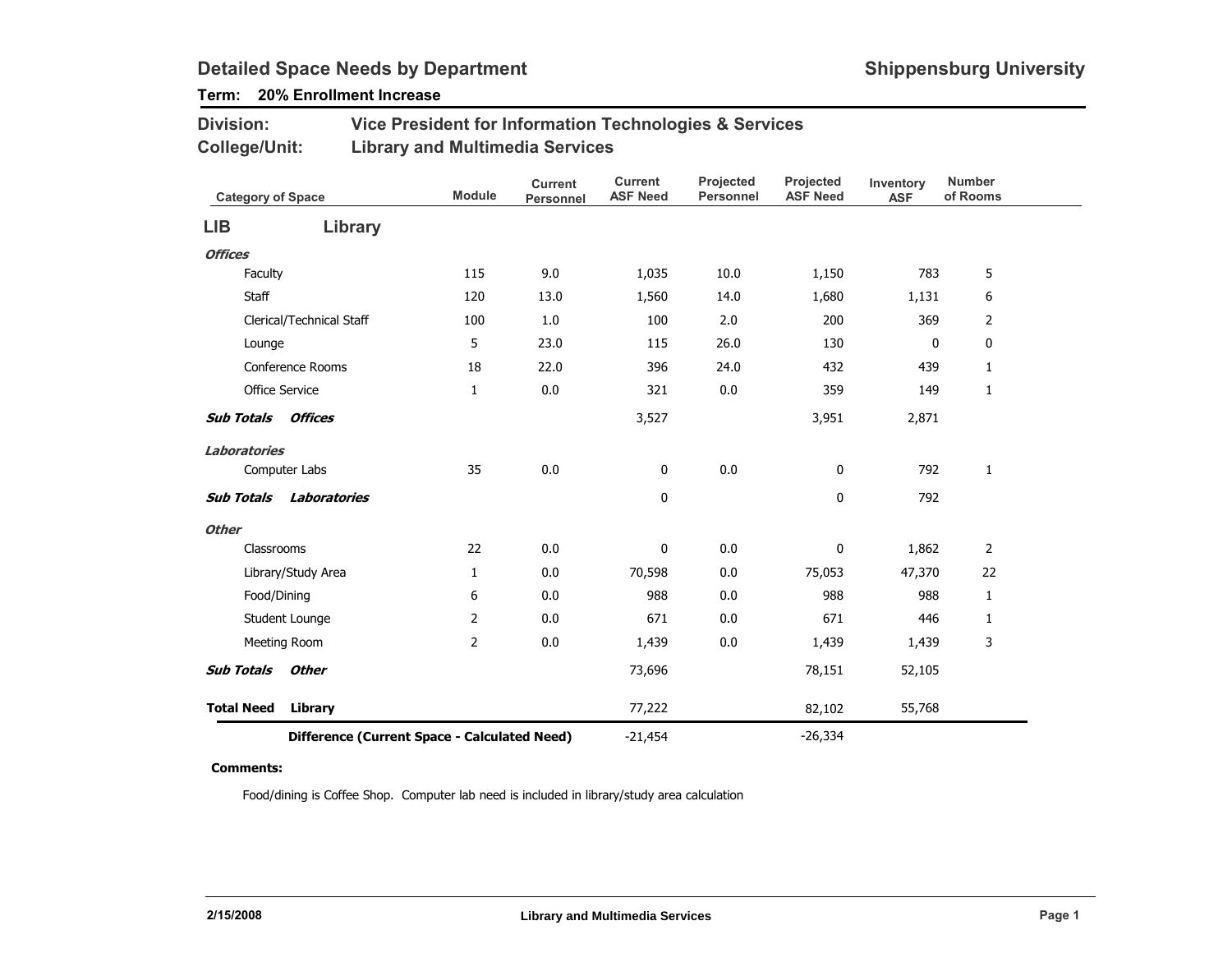### Term: 20% Enrollment Increase

| <b>Division:</b> | Vice President for Information Technologies & Services |
|------------------|--------------------------------------------------------|
| College/Unit:    | <b>Library and Multimedia Services</b>                 |

| <b>Category of Space</b>                     |                            | <b>Module</b> | <b>Current</b><br>Personnel | <b>Current</b><br><b>ASF Need</b> | Projected<br><b>Personnel</b> | Projected<br><b>ASF Need</b> | Inventory<br><b>ASF</b> | <b>Number</b><br>of Rooms |
|----------------------------------------------|----------------------------|---------------|-----------------------------|-----------------------------------|-------------------------------|------------------------------|-------------------------|---------------------------|
| <b>MULTI</b>                                 | <b>Multimedia Services</b> |               |                             |                                   |                               |                              |                         |                           |
| <b>Offices</b>                               |                            |               |                             |                                   |                               |                              |                         |                           |
|                                              | Director/Chair             | 150           | 1.0                         | 150                               | 1.0                           | 150                          | 73                      | $\mathbf{1}$              |
| Staff                                        |                            | 120           | 2.0                         | 240                               | 2.0                           | 240                          | 483                     | 3                         |
|                                              | Student Worker             | 25            | 0.0                         | 0                                 | 0.0                           | $\mathbf 0$                  | 97                      | $\mathbf{1}$              |
| Lounge                                       |                            | 5             | 3.0                         | 15                                | 3.0                           | 15                           | 0                       | 0                         |
|                                              | Conference Rooms           | 18            | 3.0                         | 54                                | 3.0                           | 54                           | 0                       | 0                         |
|                                              | Office Service             | 1             | 0.0                         | 46                                | $0.0\,$                       | 46                           | 0                       | 0                         |
| <b>Sub Totals</b>                            | <b>Offices</b>             |               |                             | 505                               |                               | 505                          | 653                     |                           |
| <b>Laboratories</b>                          |                            |               |                             |                                   |                               |                              |                         |                           |
| Class Lab                                    |                            | 35            | 0.0                         | 800                               | $0.0\,$                       | 800                          | 718                     | $\mathbf{1}$              |
| <b>Sub Totals</b>                            | <b>Laboratories</b>        |               |                             | 800                               |                               | 800                          | 718                     |                           |
| <b>Other</b>                                 |                            |               |                             |                                   |                               |                              |                         |                           |
| MultiMedia                                   |                            | 0             | 0.0                         | 2,615                             | 0.0                           | 2,615                        | 2,615                   | 11                        |
| <b>Sub Totals</b>                            | <b>Other</b>               |               |                             | 2,615                             |                               | 2,615                        | 2,615                   |                           |
| <b>Total Need</b>                            | <b>Multimedia Services</b> |               |                             | 3,920                             |                               | 3,920                        | 3,986                   |                           |
| Difference (Current Space - Calculated Need) |                            |               | 66                          |                                   | 66                            |                              |                         |                           |

#### Comments:

Calculation assumes the multimedia space is adequate.